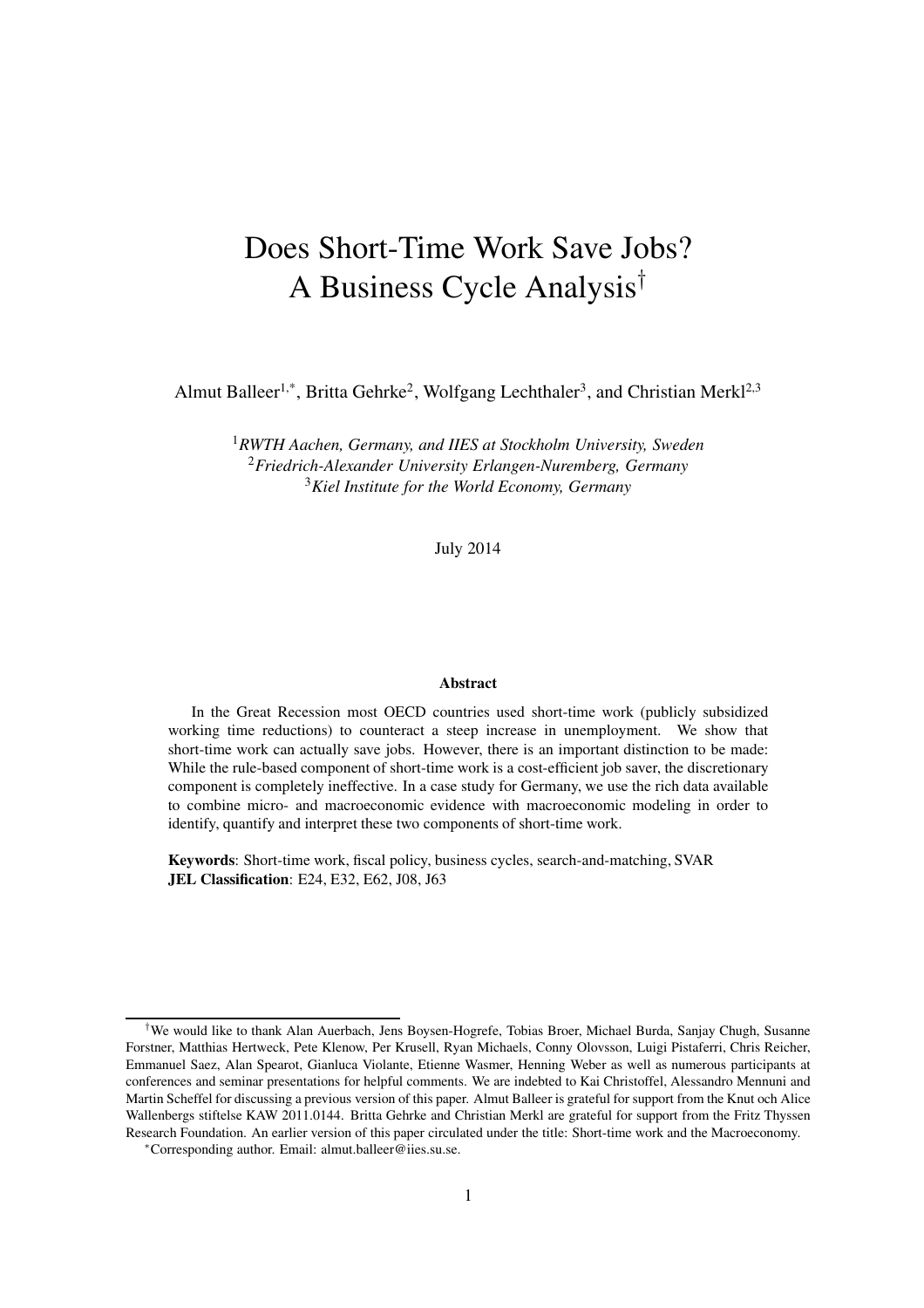### 1 Introduction

*"Germany came into the Great Recession with strong employment protection legislation. This has been supplemented with a "short-time work scheme," which provides subsidies to employers who reduce workers' hours rather than laying them off. These measures didn't prevent a nasty recession, but Germany got through the recession with remarkably few job losses." (Paul Krugman, 2009)*

In the Great Recession 25 out of 33 OECD countries used short-time work as a fiscal stabilizer. In countries such as Germany, Italy and Japan, more than 2% of the workforce were on short-time work in 2009, leading to fiscal expenditures of more than 5 billion Euro in each of those countries (see, e.g., [Cahuc and Carcillo](#page-38-0) [\(2011](#page-38-0)) and Figure [7](#page-43-0) in the Appendix or [Boeri and Bruecker \(2011\)](#page-37-0)). Yet, our knowledge about the business cycle effects of short-time work (STW henceforth) is limited so far. The purpose of this paper is to use German microeconomic and macroeconomic data as well as a macroeconomic model of the labor market in order to study the role of STW as a fiscal stabilizer.<sup>[1](#page-1-0)</sup>

Germany has had a long tradition of STW and has used STW also outside of recessions.<sup>[2](#page-1-1)</sup> Furthermore, Germany offers rich microeconomic data on the use of STW in establishments. In Germany, firms can use STW at any time subject to a set of rules. In order to be eligible, a firm has to convince the Federal Employment Agency ("Bundesagentur für Arbeit") that the expected demand for the firm's products is lower than its production potential and that it thus has to reduce its labor input.<sup>[3](#page-1-2)</sup> If the Federal Employment Agency approves the STW application, it partly compensates workers for their lost income. The purpose of this instrument is to encourage firms to adjust labor input along the intensive margin (hours reduction) rather than the extensive margin (firings). Typically, more firms are eligible to use STW during a recession than during a boom. Thus, similar to the tax system, the institution STW as such can have automatic stabilization effects. We call this the rule-based component of STW. Beyond this, the German government frequently changes specific features of this rule such as the eligibility to use STW, i.e., there is also a discretionary component of this policy.

From the perspective of employers and forward-looking employment relationships, one might expect that the discretionary and rule-based components of STW have rather different effects on the economy. An important goal of this paper is to disentangle the potentially different effects of these two features of STW. The availability of both microeconomic panel data and macroeconomic timeseries data from Germany makes this possible. In contrast with existing studies, which do not discuss

<span id="page-1-0"></span><sup>&</sup>lt;sup>1</sup>Recent empirical cross country studies on STW [\(Cahuc and Carcillo \(2011\)](#page-38-0), [Arpaia et al. \(2010\)](#page-37-1), [Hijzen and Venn](#page-39-0) [\(2011\)](#page-39-0), [IMF \(2010](#page-39-1)) and [OECD \(2010](#page-39-2))) found positive employment effects but were restricted to the Great Recession and thus miss t[he time-series perspective. For microeconomic studies with German data see](#page-37-3) [Bellmann et al. \(2010](#page-37-2)[\),](#page-37-3) Bellmann and Gerner [\(2011\)](#page-37-3) and [Speckesser \(2010\)](#page-40-0). The macroeconomic fiscal policy literature has so far almost exclusively focused on fis[cal multipliers of traditional government tax and spending instruments.](#page-39-3) [Blanchard and Perotti \(2002](#page-37-4)[\),](#page-39-3) Mountford and Uhli[g](#page-38-2) [\(2009](#page-39-3)[\), and](#page-38-2) [Brückner and Pappa](#page-37-5)[\(2012](#page-37-5)[\) use structural VARs for this purpose and](#page-38-2) [Cogan et al.](#page-38-1)[\(2010](#page-38-1)[\) or](#page-38-2) Christiano et al. [\(2011](#page-38-2)) use dynamic stochastic general equilibrium (DSGE) models. See [Braun et al. \(2013\)](#page-37-6) for a recent normative, non-dynamic study, comparing the effects of STW to unemployment insurance.

<sup>&</sup>lt;sup>2</sup>See Figure [1](#page-5-0) (solid line) for post-unification Germany and Figure [8](#page-44-0) in the Appendix for STW usage in Germany back to 1975.

<span id="page-1-2"></span><span id="page-1-1"></span><sup>&</sup>lt;sup>3</sup>See [Burda and Hunt \(2011,](#page-38-3) p. 297) or [Brenke et al. \(2013](#page-37-7)) for an excellent description of German "Kurzarbeit".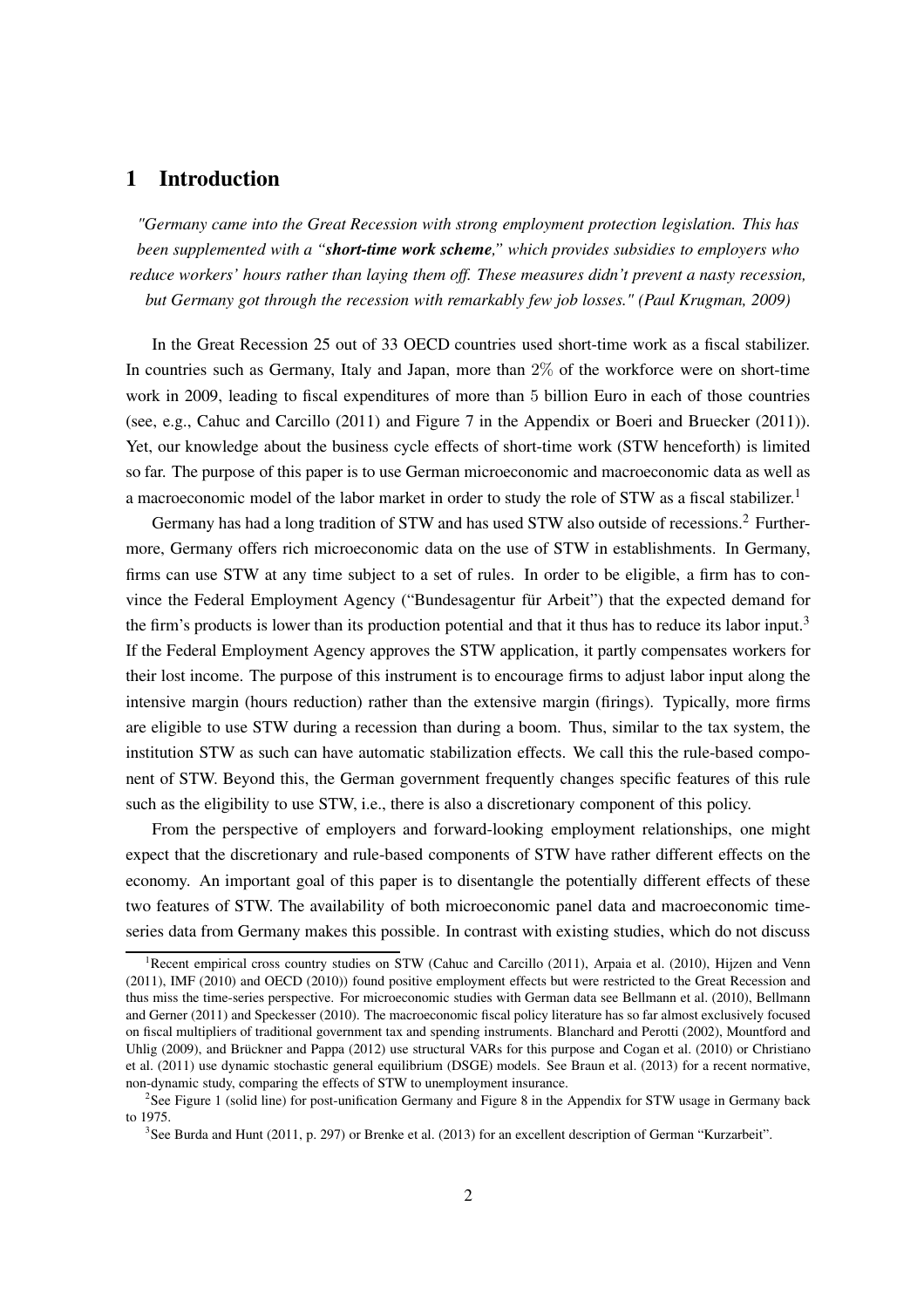the possible confounding of the two features of STW, we find that whereas the rule-based component does work as an automatic stabilizer, unexpected discretionary STW appears to have no effect on unemployment. Given that many attribute much of the relatively favorable German unemployment experience during the last recession to the extra efforts at providing short-time work, this is arguably a surprising finding. It suggests more generally that the benefits of having a discretionary component of STW as a standard part of the labor-market policy toolkit are limited.[4](#page-2-0)

How can these findings be interpreted? We attempt at an answer by formulating a model of a frictional labor market with STW. This setup allows us to study the relationship between STW and unemployment explicitly. In particular, it highlights the importance of future expectations about political institutions as an important determinant of hiring and firing on the labor market. As a matter of modeling, to our knowledge our paper is the first to integrate STW with both a rule-based and a discretionary component into a frictional labor-market model amenable to quantitative assessment.<sup>[5](#page-2-1)</sup>

Our research strategy consists of three interrelated steps, namely the estimation of an elasticity from microeconomic data, a structural vectorautoregression (SVAR) and the simulation of a macroeconomic model of the labor market. We use establishment level data to estimate the automatic reaction of STW with respect to changes in output. Since all firms are subject to the same rules, we can use the cross-sectional dispersion of STW usage and a measure of output over time in order to estimate this elasticity. This elasticity is required for two purposes: First, we use it as a short-run restriction on the contemporaneous variation between STW usage and output for the identification of a SVAR in the spirit of [Blanchard and Perotti \(2002](#page-37-4)). Second, it imposes discipline on the parametrization of our macroeconomic model. We further simulate artificial data from the model and show that our SVAR can replicate the true model responses.

While the SVAR allows us to estimate the effects of unexpected discretionary STW policy interventions, the macroeconomic model allows us to run a counterfactual analysis of an economy with and without STW and hence, to quantify the automatic stabilization effects. Our SVAR results show that the effect of unexpected discretionary STW policy interventions on employment and unemployment is not statistically significant. Our counterfactual model analysis shows that STW acts as a fairly strong automatic stabilizer. In our baseline scenario, unemployment fluctuations are reduced by 21% and output fluctuations are reduced by  $4\%$  (compared to the economy without STW).<sup>[6](#page-2-2)</sup>

<span id="page-2-0"></span><sup>4</sup>[Burda and Hunt \(2011\)](#page-38-3) and [Boysen-Hogrefe and Groll](#page-37-8) [\(2010](#page-37-8)) argue that STW has played only a limited role for the favorable development of unemployment in the Great Recession. Our evidence contains the Great Recession, but covers a much larger period. We do support a causal link between STW and unemployment, but only for the rule-based component.

<span id="page-2-1"></span> ${}^{5}$ [Faia et al. \(2013](#page-38-4)) use a labor selection model and analyze STW as one of several fiscal instruments to stimulate the economy. [Krause and Uhlig \(2012\)](#page-39-4) use a search and matching model along the lines of [Ljungqvist and Sargent \(2007\)](#page-39-5) to analyze the effects of the German Hartz labor market reforms. They do not model STW explicitly but introduce labor market subsidies for the Great Recession to match the small increase in the unemployment rate during this period. Both studies do not distinguish between the discretionary and the rule-based component, while we show that this distinction is crucial for the evaluation of STW. Furthermore, our model describes the actual institutional features of STW in more detail than these existing studies. This allows us to match the stylized facts of STW that we document in the data. See Section [5](#page-17-0) for more details.

<span id="page-2-2"></span> $6$ As laid out in more detail in Section [5,](#page-17-0) the tax system that stabilizes employment and unemployment fluctuations to a similar degree represents a much larger share of GDP than STW. Thus, we consider the stabilizing effect of STW as very strong relative to its costs.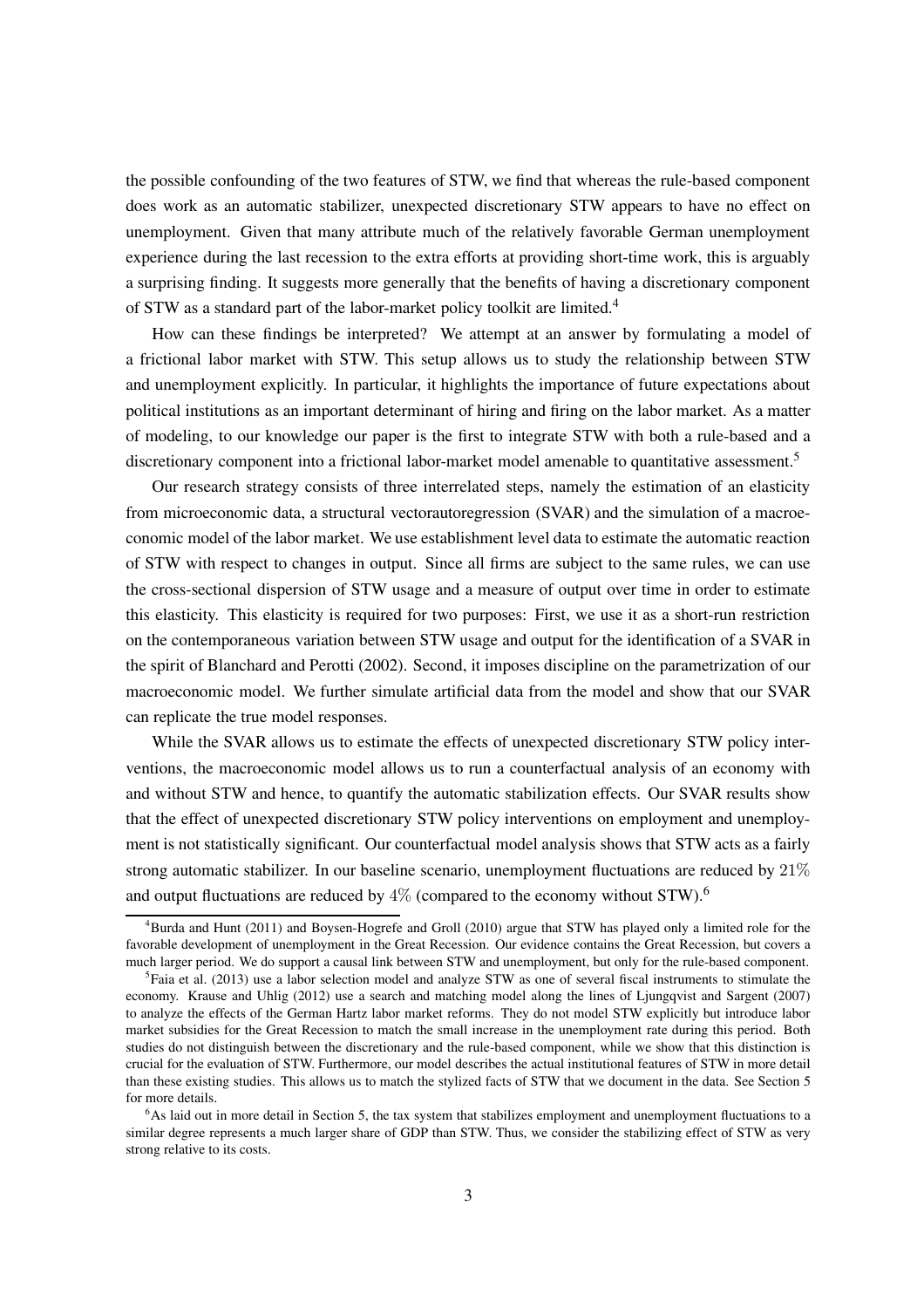The model provides an explanation for the differences between automatic stabilization and the effects of discretionary policy changes. The model consists of a standard search and matching framework with endogenous separations and firing costs. We assume that STW is the only possibility of labor adjustment along the intensive margin. This assumption can be justified on two grounds. First, it reflects the fact that, in Germany, labor adjustment along the intensive margin mainly happens through institutional channels such as STW (see Section [2](#page-3-0) for a discussion). Second, we calibrate the model such that it yields an elasticity of STW with respect to changes in output that is in line with our empirical estimates. Thus, we are confident that allowing for other possibilities of adjustment along the intensive margin would not change our results significantly (for more details see Section [5\)](#page-17-0).

In our model, workers are subject to idiosyncratic profitability shocks each period. Whenever the profitability of a worker is low enough such that the worker would otherwise have been fired, the government allows firms to use STW for this particular worker. The firm will decide to send her on STW whenever it is more profitable to keep her at reduced working hours rather than to fire her. By reducing the losses generated by unprofitable workers, STW directly reduces firing. By increasing the value of a job, STW indirectly increases hiring. During a recession more workers become automatically eligible for STW. This implies that more of the labor adjustment can be accomplished through the intensive margin relative to the extensive margin, as intended by the policy. This way, STW automatically stabilizes employment and, with it, output. In contrast, under the existence of a rule-based STW-system, discretionary changes in the eligibility criterion of STW do not affect unemployment in an economically and statistically significant way. An expansionary policy subsidizes extra workers that would not have been fired anyway.

Our baseline model encompasses institutional features such as firing costs and collective wage bargaining that describe a typical central European economy with relatively low labor market flow rates like the German one. Our analysis shows that these institutions matter for the effects of STW. In an economy with flexible labor markets (low firing costs, high flow rates, individual bargaining), the stabilizing effects of STW are much lower than in an economy with rigid labor markets. This result corresponds neatly to the empirical fact that mainly countries with rigid labor markets make extensive use of STW (see Figure [7](#page-43-0) in the Appendix).

The rest of the paper is organized as follows. Section [2](#page-3-0) documents some stylized facts on STW in Germany. Section [3](#page-7-0) presents the microeconometric evidence on STW. Section [4](#page-11-0) discusses the evidence from the structural VAR. Section [5](#page-17-0) describes the model. Section [6](#page-25-0) shows the simulation results. Section [7](#page-34-0) concludes.

### <span id="page-3-0"></span>2 Short-time work facts

#### 2.1 Short-time work over the business cycle

Germany has had a very long tradition of STW institutions. This allows us to assess the movements of STW over the business cycle. The year 1975 marks the beginning of the systematic use of STW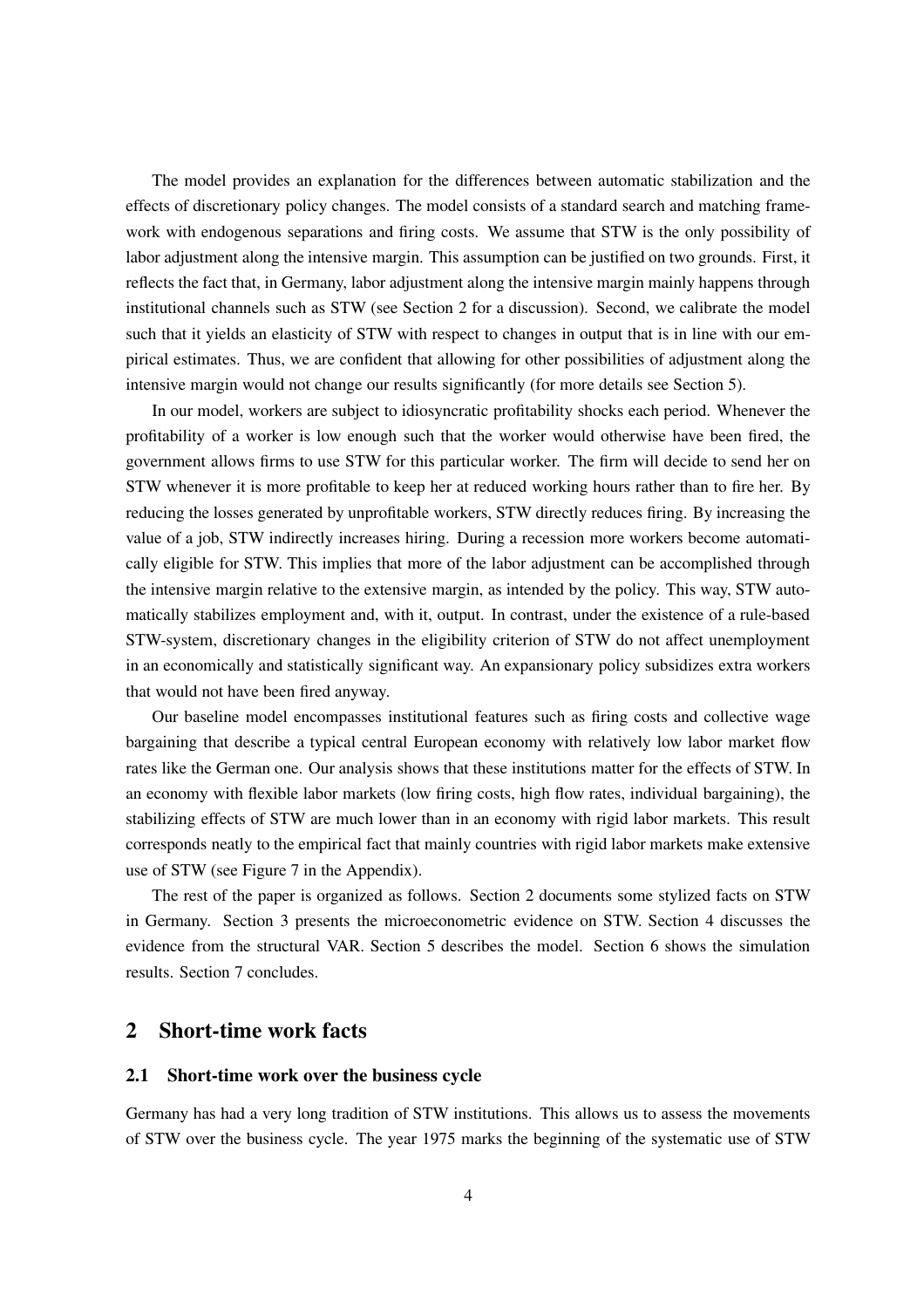schemes in Germany, although STW has been used even before. Due to the oil price shocks and the subsequent recession, the German legislature passed a law inscribing the future use of STW schemes to be targeted explicitly to support employment, not to insure workers against wage cuts. In 1975, the legislature also established the reimbursement of workers covered by STW schemes to be 60% of the current wage. This law is still in place today.[7](#page-6-0)

The solid line in Figure [1](#page-5-0) shows the quarterly fraction of workers that are covered by STW schemes relative to total employment in Germany from 1993 to  $2010$ .<sup>[8](#page-6-1)</sup> We refer to this series as STW usage or the extensive margin of STW in the following. We show the series in logs for easier inspection and since this is the transformation used in the empirical exercises. The dashed line in Figure [1](#page-5-0) depicts the intensive margin of STW, measured by the average hours reduction (relative to full time) of workers covered by STW programs. We use the post-reunification period as our baseline sample for two reasons. First, this excludes the usage of STW related to the transition period after reunification as well as the use of STW compensation in lockouts until 1986. This ensures that the VAR attributes movements in STW usage to discretionary policy changes that were implemented to stabilize employment in response to the business cycle ("konjunkturelle Kurzarbeit"). Second, we have information about the cyclical behavior of the intensive margin of STW in the shorter sample. We use this additional information to check the validity of our model.<sup>[9](#page-6-2)</sup>

On average, 0.69% percent of the workforce were working short-time in the post-reunification period (0.83% in the long sample starting in 1975). Two large peaks indicate heavy use of STW institutions and, possibly, active discretionary policy favoring the use of STW: the post-unification period of the early 1990's and the recent Great Recession (in addition, the mid 1970's and early 1980's in the long sample, i.e. the two oil price shocks ). About 1.5 million or 3.8% of workers in Germany were on STW at the peak of the Great Recession in May 2009. But also outside the severe recessions, the graph documents substantial variation in the series. STW usage both inside and outside severe recessions is negatively correlated with growth in GDP and employment and hence the business cycle (see Figure [9](#page-44-1) in the Appendix). These contemporaneous correlations are potentially driven by two effects that are of interest to us: the rule-based and the discretionary component of STW. In our model in Section [5,](#page-17-0) STW automatically increases in a recession because more firm-worker pairs are unprofitable and thus eligible to use STW. Beyond this, policy makers may facilitate the access to STW in a discretionary way. In Section [3](#page-7-0) and [4,](#page-11-0) we estimate the rule-based and discretionary component of STW in the data.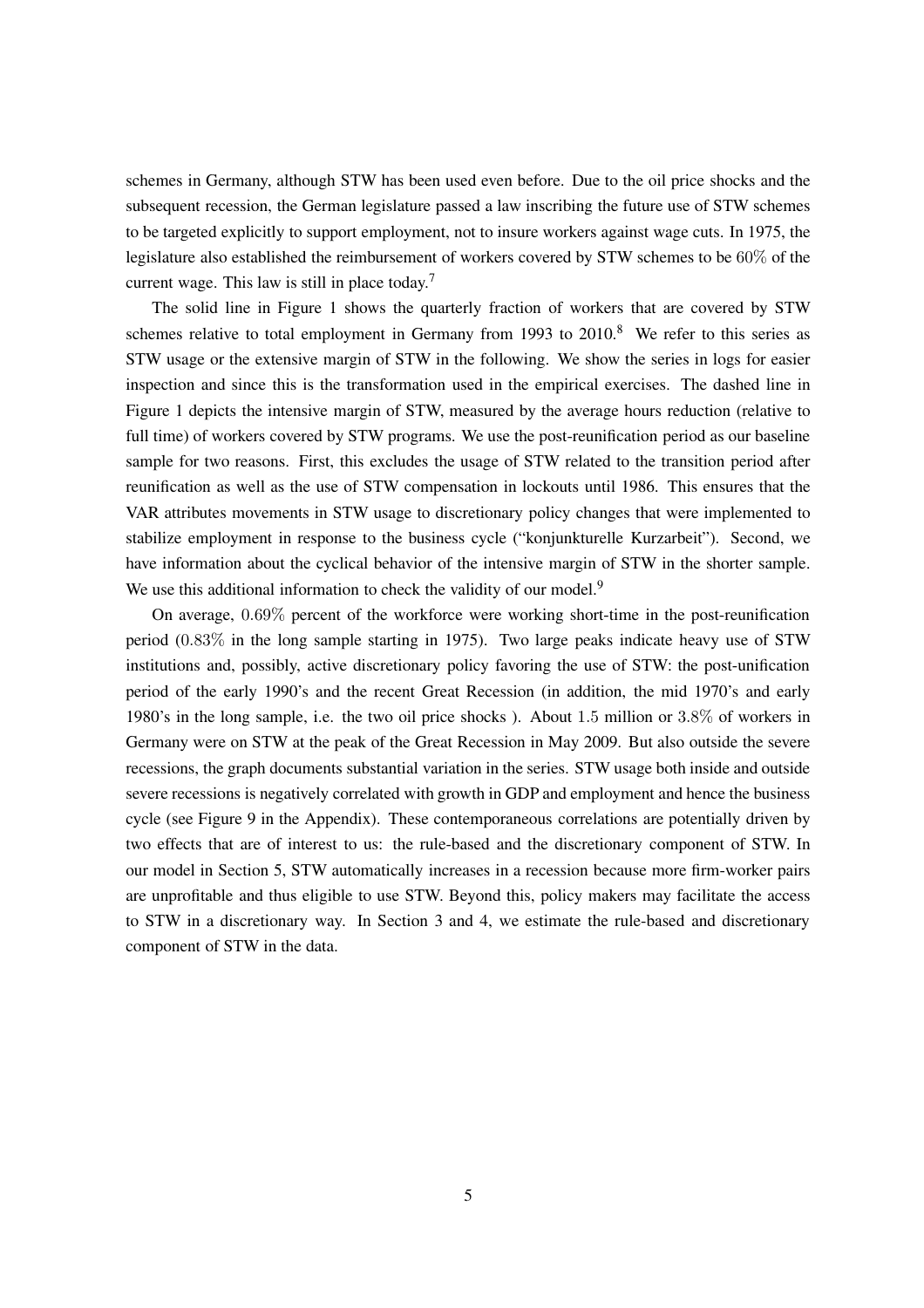<span id="page-5-0"></span>

Figure 1: The extensive and the intensive margin of STW 1993-2010. The extensive margin of STW is measured by the log number of short-time workers as a fraction of total employment (left scale). The intensive margin of STW depicts the average hours reduction by those on STW as a fraction of hours worked when full-time employed (right scale).

<span id="page-5-1"></span>

Figure 2: Hours per worker (solid line) are measured by total hours worked divided by employment. The hours reduction per worker due to STW (dashed line) multiplies the hour reduction per STW worker with the fraction of short-time workers in employment. The sample shows annual averages from 1993 to 2010. Both series are HP filtered with  $\lambda = 1,600$ , the hours per worker cycle is multiplied with 100 for expositional purposes.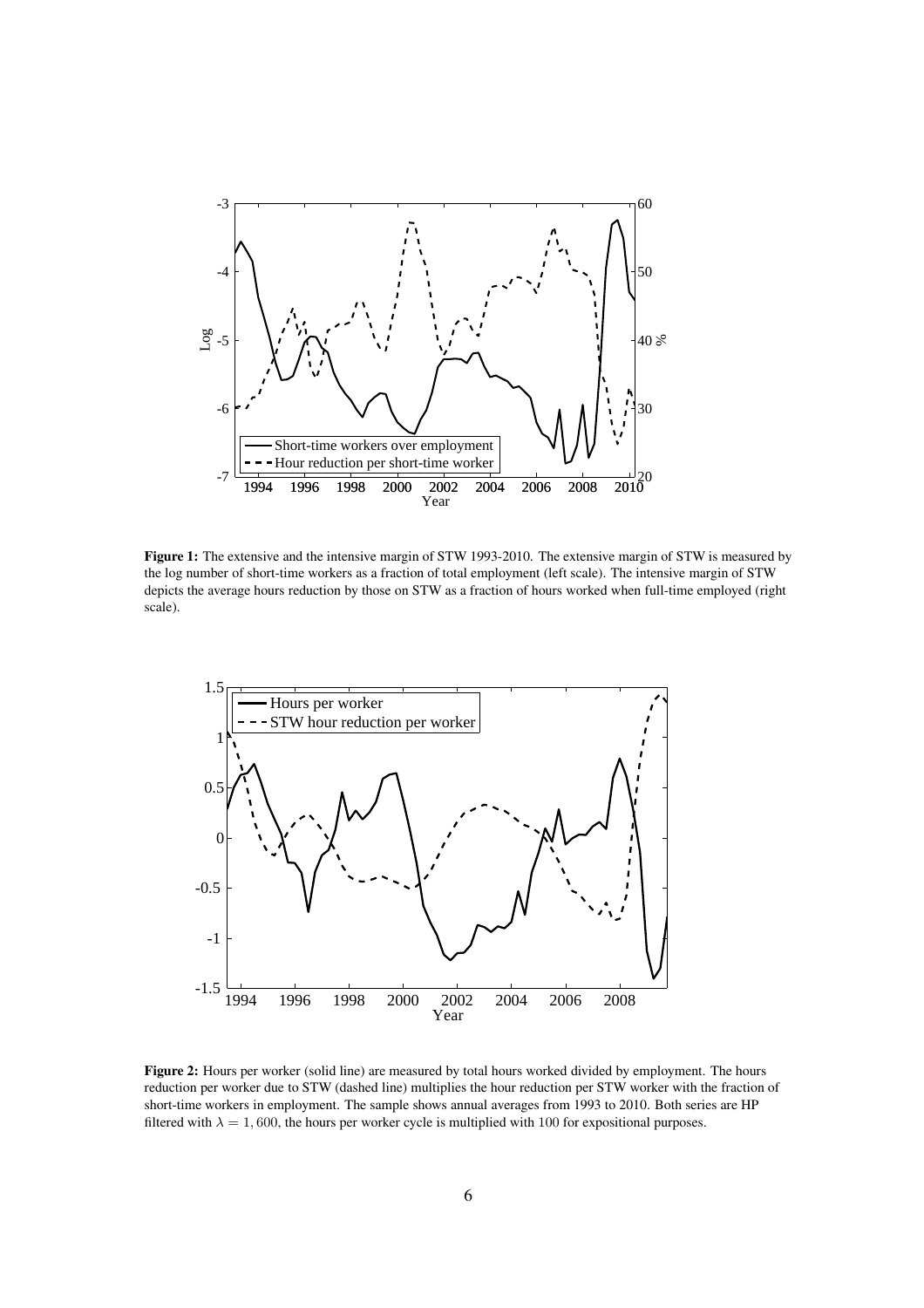#### 2.2 Adjustment of labor input via STW

For the cyclical adjustment of labor input (total hours worked) in Germany, the extensive margin of labor input (number of workers) is generally more important than the intensive margin (hours per worker).<sup>[10](#page-6-3)</sup> In contrast to the US, the importance of adjustment along the intensive margin increases in recessions in Germany. This was the case in particular in the Great Recession (10% adjustment along the extensive margin versus 90% adjustment along the intensive margin), as also documented in [Burda and Hunt](#page-38-3) [\(2011](#page-38-3)). Our model reflects the fact that labor adjustment along the intensive margin becomes more important in recessions.

The intensive margin of labor input, given by hours worked per worker, can vary because the number of workers covered by STW programs (extensive margin of STW) changes since these workers work fewer hours than the regular full-time employed. Hours per worker can also vary when those on STW programs work more or less within these programs (intensive margin of STW). Figure [1](#page-5-0) shows that these two STW margins are negatively correlated (with a correlation of −.90). This means that when more workers are covered by STW programs, hours worked of these workers increase, i.e., the more workers are on STW, the lower is the reduction in hours worked due to STW. At first this seems surprising, but our model provides a plausible intuition: Workers whose profitability is too low to be kept full-time employed, but too high to be fired, will work reduced hours under the STW scheme. The less profitable a worker is, the shorter she will work. During a recession more workers are fired. This cleansing effect increases the average quality of short-time workers (in terms of idiosyncratic profitability), and hence lowers the optimal average hours reduction in recessions.

Figure [2](#page-5-1) (dashed line) shows a measure of the reduction of hours worked per worker due to STW as the product of the hours reduction per STW worker and the fraction of short-time workers in employment. This measure strongly comoves with hours worked per employee (solid line) in the economy (with a correlation of −.69 measured using cyclical deviations from an HP-trend). Although this simple correlation does not provide a formal test, it suggests that STW is an important determinant of labor adjustment along the intensive margin. Complementing our findings, [Abraham and Houseman](#page-37-9) [\(1994](#page-37-9)) find in a study for the 1970's and 1980's that the existence of STW schemes renders the hours [adjustment in Germ](#page-38-3)any equally flexible as the US adjustment.

Burda and Hunt [\(2011](#page-38-3)) decompose the hours reduction in the Great Recession into various differ-

<sup>&</sup>lt;sup>7</sup>See [Flechsenhar \(1979\)](#page-38-5), [Will \(2010\)](#page-40-1) and [Brenke et al. \(2013\)](#page-37-7).

<span id="page-6-1"></span><span id="page-6-0"></span><sup>8</sup>Compare Table [5](#page-41-0) in the Appendix for the data sources of all time series used in the analysis.

<span id="page-6-2"></span><sup>9</sup>We have information on the extensive margin of STW since 1975, compare Figure [8](#page-44-0) in the Appendix. The long series consists of numbers for West Germany before and West and East Germany after the reunification in 1991. The data for West Germany and total Germany perfectly co-move except for a short period after the reunification in which STW was heavily used in East Germany to alleviate the transition from a planned to a market economy. We use the long time series to check the robustness of our results in Section [4.](#page-11-0)

<span id="page-6-3"></span> $10B$ Between 1970Q1 and 2012Q2, 57% of labor input in Germany is adjusted along the extensive margin. Outside the large recessions, the extensive margin accounts for about 63% of the overall adjustment of labor input. We measure this as in [Fujita and Ramey \(2009\)](#page-38-6) using the cyclical components (filtered with the HP filter with  $\lambda = 1,600$ ) of total hours t, hours per worker h and employment n. The proportion of the intensive margin is given by  $\frac{cov(t, h)}{var(t)}$ , the proportion of the extensive margin is given by  $\frac{cov(t,n)}{var(t)}$ . Similar to the case of Germany, [Reicher \(2012\)](#page-40-2) shows that the extensive margin is most important for labor adjustment in most of the continental European countries.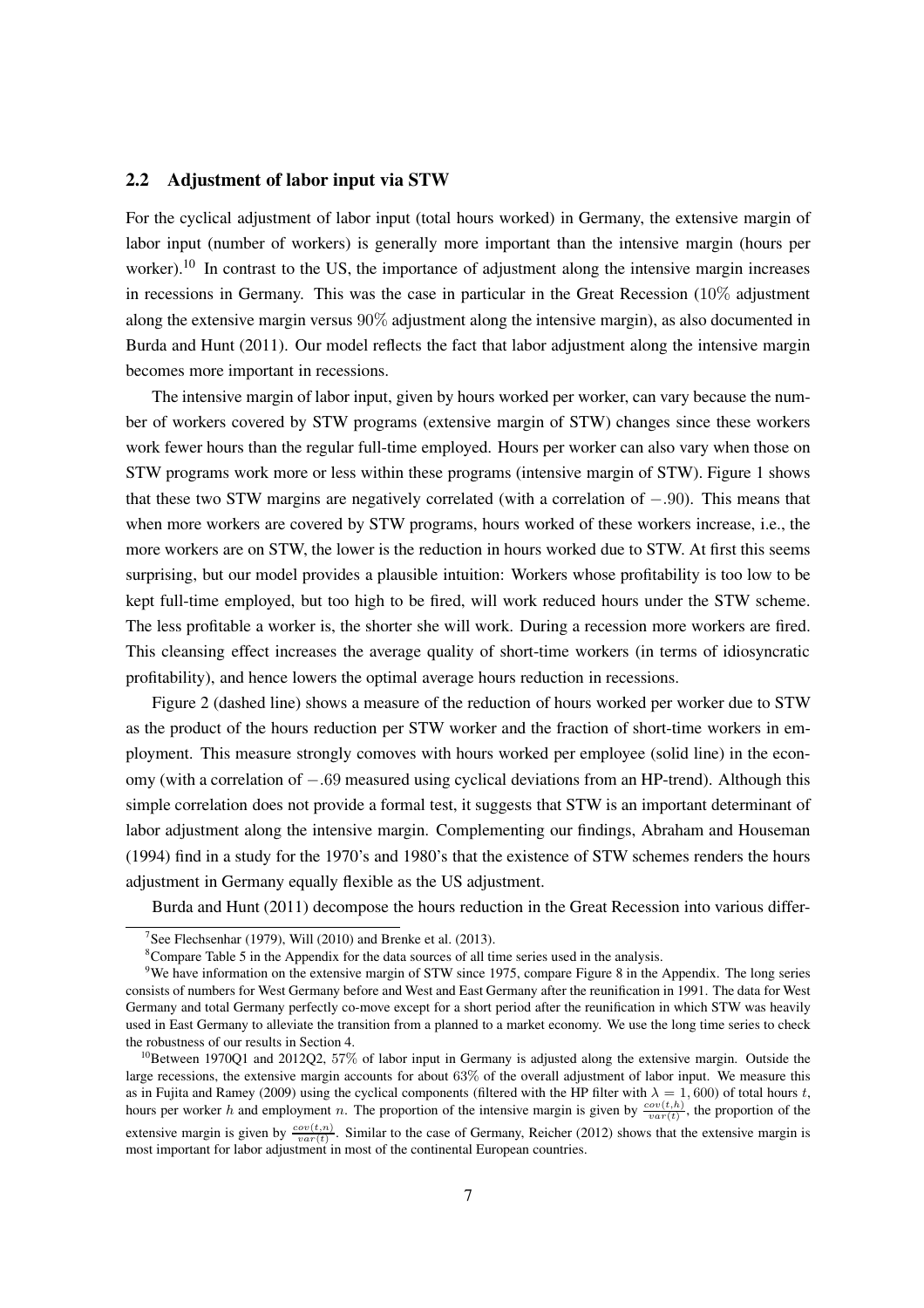ent sources of adjustment. Their results emphasize the notion that labor market frictions in Germany are such that adjustment along the intensive margin is relatively costly due to rigid institutional constraints, e.g., heavy working time regulation. Given these constraints, adjustment along the intensive margin mainly happens through institutions, such as STW, but also working time accounts, overtime or regular part-time work.<sup>[11](#page-7-1)</sup> Our establishment survey data described below documents that firms that operate working time accounts tend to use more STW than other firms. This indicates that working time accounts and STW are complements rather than substitutes when adjusting hours. Taking annual averages at a quarterly basis in Figure [2](#page-5-1) helps us to (at least partly) wash out the influence of overtime or working time accounts. Complementary, [Burda and Hunt](#page-38-3) [\(2011](#page-38-3)) identify STW as the most important source of labor adjustment along the intensive margin. In our analysis, we focus exclusively on one possibility to adjust the intensive margin of labor input, namely through STW. Hence, we provide a lower bound of stabilization effects taking into account all possible ways of institutional adjustment of hours. Consistent with this assumption, we do not target the overall changes in the intensive margin to changes in output in our model, but use the results from our microeconometric analysis to calibrate the elasticity of STW with respect to changes in output.

### <span id="page-7-0"></span>3 Estimating the short-time work elasticity using microeconomic data

#### 3.1 Specification

In the time-series data presented in the previous section, it is not possible to distinguish whether STW usage fluctuates because of changes in the business cycle (rule-based component) or because of changes in policy (discretionary component). We estimate the automatic stabilization effects of the rule-based component of STW from microeconomic data and use it for two purposes: First, in order to disentangle the two components of STW in the structural VAR. Second, as the key calibration target of our model and the corresponding stabilization exercise. In our model, the rule-based component of STW describes the elasticity of STW usage to changes in output when STW rules remain unchanged. When output drops, more worker-firm pairs become unprofitable and thus eligible to use STW. Firm output can change because of idiosyncratic shocks or because of aggregate shocks. Without changes in output, STW usage can only change when policy changes. We use this insight from the model in order to estimate the rule-based component from a firm panel for recent years.

The time and cross-sectional dimension of the panel allows us to identify the rule-based component of STW. STW policy in Germany is implemented at the federal level providing the same rules for all firms. Hence, the cross-sectional variation of firm output and STW usage at a given point in time provides information about the rule-based component. However, firms that use STW (or a lot of STW) may systematically differ from firms that do not use STW (or very little STW). Consequently,

<span id="page-7-1"></span> $11$ With working time accounts, the total annual working time is kept constant, but hours can be adjusted within the year. In contrast to STW, working time via accounts, overtime or part-time work can change, but is fully compensated by the firm. STW programs subsidize wages and, hence, constitute a regulatory framework which loosens working-time regulations for worker-firm pairs with bad idiosyncratic shocks, particularly in recessions.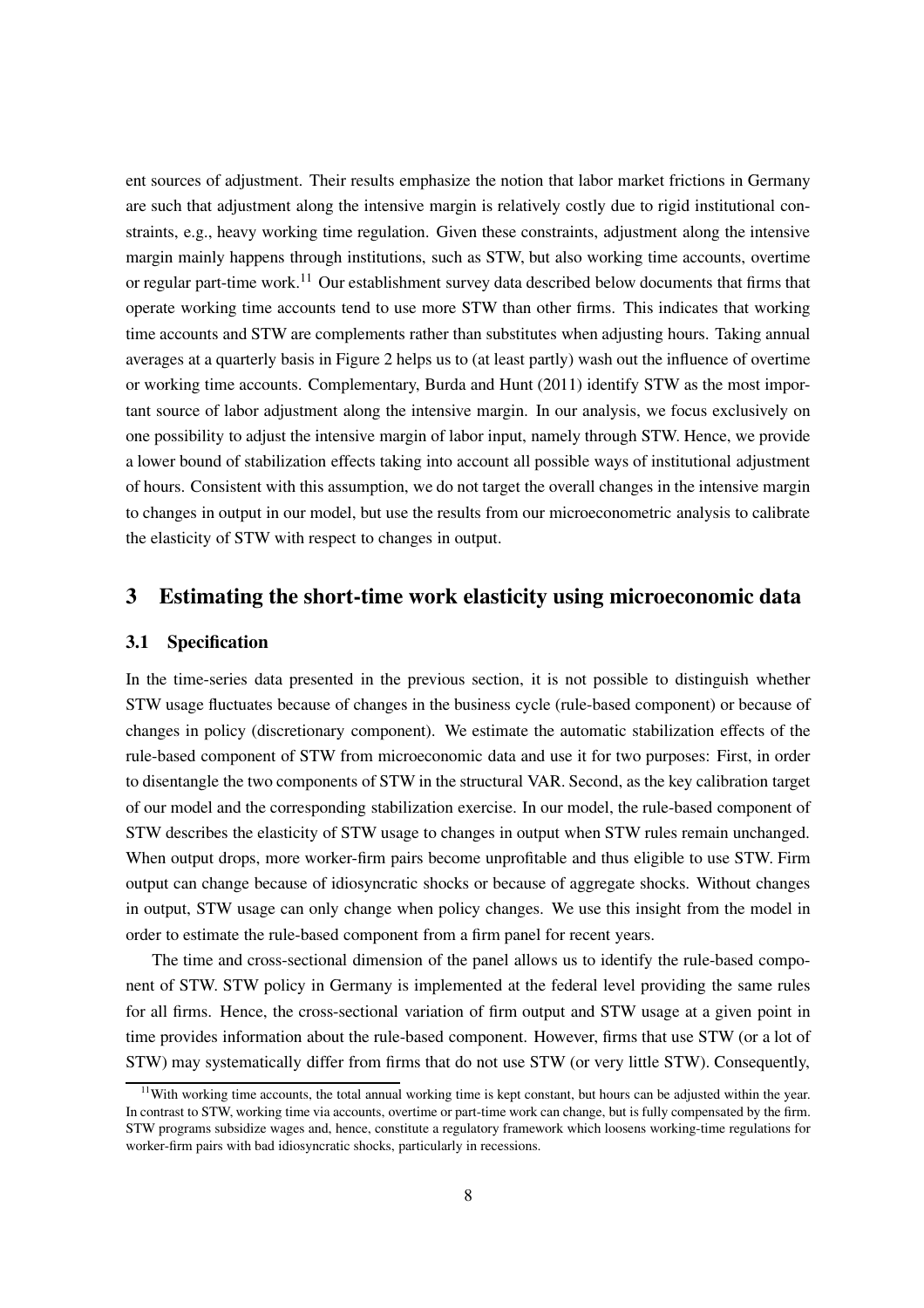we use within-firm variation over time rather than between-firm variation in output and STW usage in order to estimate the rule-based component. The following relationship describes the effect of output  $x_{it}$  on the fraction of short-time workers in employment  $y_{it}$  in firm i and year t:

$$
y_{it} = \mathbf{x}_{it} \beta_1 + \alpha_i + \gamma_t + \mathbf{z}_{it} \beta_2 + u_{it}.
$$

Here,  $\alpha_i$  controls for time-invariant firm-specific effects in our estimation, hence systematic differences between firms in our sample. In order to rule out that we pick up policy changes in our estimation, we further include year-specific effects  $\gamma_t$  which measure changes in STW usage over time when output does not change. The error term  $u_{it}$  is white noise,  $z_{it}$  denotes the vector of additional control variables that will be specified below. We estimate the elasticity of STW usage to output changes using three different specifications: A linear specification and two non-linear models (a Tobit and a Heckman model) that will be described in detail in the next section.

We employ the Institute for Employment Research (IAB) Establishment Panel, a representative German establishment level panel data set that surveys information from almost 16,000 personal interviews with high ranked managers. The IAB panel contains information on the number of employees in STW in each firm in four waves: 2003, 2006, 2009, and 2010.<sup>[12](#page-8-0)</sup> The number of short-time workers in each firm is measured in the first half of year  $t$ . In order to abstract from firm-size, we denote shorttime workers relative to the total number of employees within a firm. This is also consistent with our time-series measure and the definition of STW usage in the model. Note that the fraction of short-time workers in employment can be zero for a given firm. We use firms expected revenue as our measure for firm-level output in period t. This variable reflects the notion that firms have to show their need for STW, i.e., a danger of a reduction in labor input due to a fall in revenue, already in their application to the employment agency.<sup>[13](#page-8-1)</sup> Moreover, for a given firm-specific demand, using this variable avoids a potential endogeneity problem in the estimation as the use of STW may affect current production but not expected revenue. As additional controls in the estimation, we use the number of employees in the previous year as a measure of time-varying firm size.

#### 3.2 Results

Table [1](#page-9-0) documents the estimation results. Across linear specifications (1 to 3), the effect of changes in expected revenue on STW usage is precisely estimated to range between −2.80 and −3.13 depending on whether we add year fixed effects or the size of the firm. These estimates measure the semielasticity of STW usage (in levels) to changes in expected revenue (in logs) and imply that in response to a one percent drop in expected revenue, firms have on average about 0.03 percentage points more

<span id="page-8-0"></span> $12$ This dataset is widely used in a number of different studies, see for example [Dustmann et al. \(2009\)](#page-38-7). Data access was provided via on-site use at the Research Data Centre (FDZ) of the German Federal Employment Agency (BA) at the Institute for Employment Research (IAB) and subsequently through remote data access. Table [6](#page-41-1) in the Appendix provides descriptive statistics of the IAB establishment panel with respect to STW.

<span id="page-8-1"></span><sup>&</sup>lt;sup>13</sup>See http://www.arbeitsagentur.de/zentraler-Content/Vordrucke/A06-Schaffung/Publikation/V-Kug-101-Anzeige-Arbeitsausfall-ab-01-2012.pdf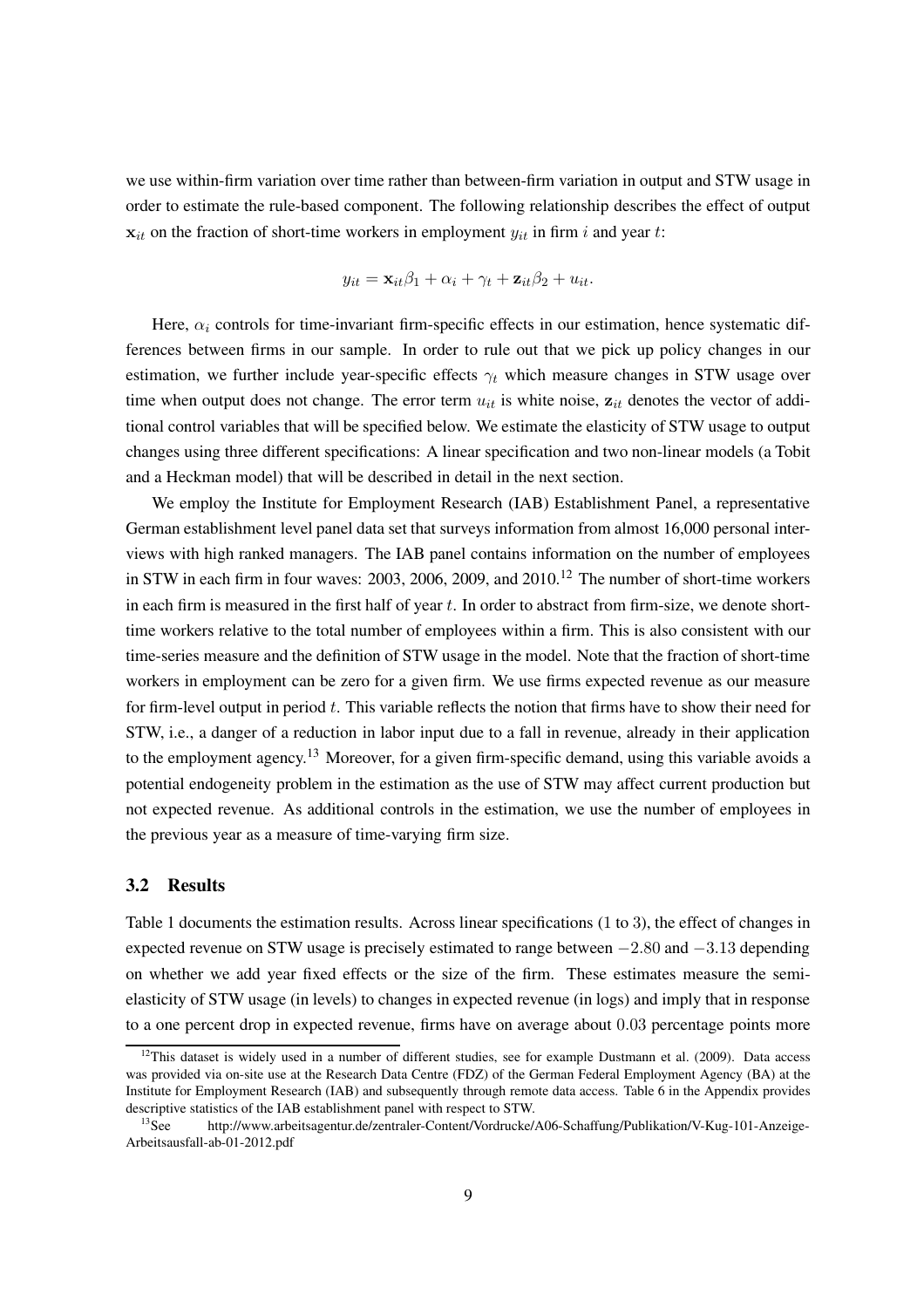workers on short-time. Year fixed effects are negative in 2006 and positive in 2009 and 2010 indicating that it is important to control for discretionary policy changes. Further, the larger the firm the more STW per employee is used in our sample.<sup>[14](#page-9-1)</sup>

The linear specification ignores an important feature in the data. The firm makes two decisions with respect to STW: First, whether to use STW or not (participation decision) and, second, how much STW to use. In fact, across our sample, only 6.5% of all firms use STW on average, while for the others the number of short-time workers is zero. We therefore estimate two further models, a Tobit model and a Heckman selection model that take these non-linearities in the data into account.

<span id="page-9-0"></span>

|                       | log exp.<br>revenue               | derived<br>elasticity | year fixed<br>effects | employees<br>in firm | observations |
|-----------------------|-----------------------------------|-----------------------|-----------------------|----------------------|--------------|
| Linear fixed effects  |                                   |                       |                       |                      |              |
| (1)                   | $-2.802***$                       | $-4.003$              |                       |                      | 39,545       |
| (2)                   | [0.306]<br>$-2.968***$            | $-4.240$              | yes                   |                      | 39,545       |
| (3)                   | [0.299]<br>$-3.131***$<br>[0.342] | $-4.473$              | yes                   | yes                  | 31,824       |
| Fixed effects tobit   |                                   |                       |                       |                      |              |
| (5)                   | $-2.319***$                       | $-3.313$              | yes                   |                      | 31,824       |
| (6)                   | [0.286]<br>$-2.614***$<br>[0.311] | $-3.734$              | yes                   | yes                  | 31,824       |
| Fixed effects heckman |                                   |                       |                       |                      |              |
| (7)                   | $-4.972**$                        | $-7.103$              | yes                   |                      | 31,824       |
| (8)                   | [2.57]<br>$-4.87*$<br>[2.75]      | $-6.957$              | yes                   | yes                  | 35, 264      |

Table 1: Elasticity estimates. Dependent variable is the number of workers in STW over total employees in the firm. ∗∗∗ denotes 1% significance, ∗∗ denotes 5% significance, <sup>∗</sup> denotes 10% significance.

The Tobit model deals with the censored data, but does not model the participation decision explicitly. Following [Wooldridge \(2010](#page-40-3), p. 835), we estimate a Tobit model with fixed effects using

<span id="page-9-1"></span><sup>&</sup>lt;sup>14</sup>We look at various additional specifications for robustness of our results. First, for a subsample of those firms that operate working time accounts, the STW reaction is stronger. Hence, more STW is used in firms with working time accounts than in those without. Second, as the usage of STW is likely to differ across industries, we also include industry fixed effects in the estimation as a robustness check. We can identify these effects, since some firms in our sample switch industries over time. Our estimates are robust towards this modification. We further add an interaction term of changes in expected revenue and year-specific effects, allowing for the possibility that firms react differently to output changes in different states of the business cycle. When including interaction terms, we calculate the elasticity based on  $\beta_1$  and the average of the coefficients of the interaction terms over all years. Including interaction terms hardly changes the estimated elasticity. Our results show that STW is used more heavily in 2009 and 2010 than in 2003 and 2006. Excluding these last two years from the sample reduces the estimated elasticity to -1.5%. Detailed results for all robustness checks are available upon request.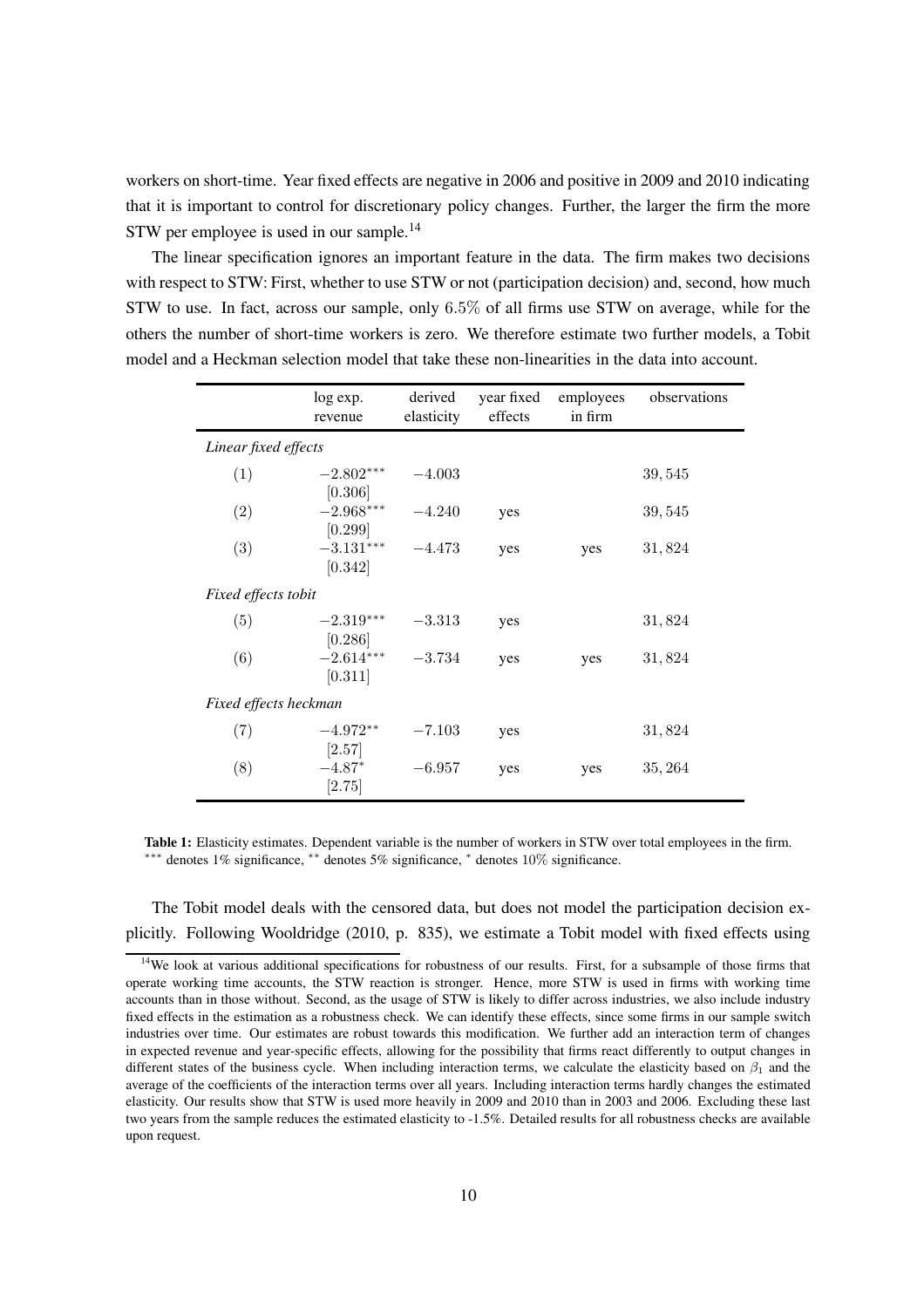pooled Tobit and Mundlak terms.<sup>[15](#page-10-0)</sup> We report censored marginal effects which means that our estimates summarize the aggregate effect of a one percent change in expected revenue on the STW usage of all firms. Due to the nonlinear structure of the model, marginal effects are computed for each value of the right-hand side variables and are then averaged. Our estimate ranges from  $-2.32$  to  $-2.61$ (specifications 5 to 6) which corresponds to a response of STW of about .025 percentage points to a one percent reduction in revenue. Again, our results are significant at the 1% level.

Different from the Tobit model, the Heckman selection model explicitly models the participation decision. In particular, we need to argue why and how the decision of a firm of whether to use STW or not is determined differently from the decision on how many short-time workers to use. A panel version accounting for individual fixed effects is derived in Wooldridge  $(1995)$ .<sup>[16](#page-10-1)</sup> We use the fraction of firms using STW in the firm-specific industry sector as the exclusion restriction to identify our Heckman model. We argue that a large fraction of direct competitors using STW increases the individual firm-specific probability of using STW (as the stigma of admitting the need of STW is gone), while it does not drive the firm-specific number of workers in STW. Indeed, substantial variation in this variable exists across industries and we find significant effects on the STW decision in our estimation. In analogy to above, we want to measure the marginal effect of changes in expected revenue on STW over the whole sample of firms, and not only on those that use STW. In the Heckman approach, this is equivalent to the coefficients from the pooled OLS estimation controlling for selection into STW. Across Heckman specifications (7 to 8), our estimates range from  $-4.87$  to  $-4.97$  which means that a one percent drop in expected revenue generates an increase of about 0.05 percentage points in STW. Our estimates are significant, at least at the 10% level. Standard errors of the inverse Mill's ratios indicate that selection is present in our model specification.

Since we have estimated the automatic feedback effects of changes in expected revenue on the use of STW in levels (a semi-elasticity), but use elasticities in the structural VAR and calibration of the model, we transform this estimate into an elasticity by dividing it by the average STW use in the sample of interest. For our baseline sample of 1993Q1-2010Q4 this corresponds to dividing by an average STW use of 0.69%. We report the derived elasticity estimates in the second column of Table [1.](#page-9-0) Our most conservative estimate of the STW elasticity across specifications is −3.31, while we obtain −7.10 at maximum.

<span id="page-10-0"></span><sup>&</sup>lt;sup>15</sup>As introduced by [Mundlak \(1978\)](#page-39-6), we include firm-specific means of explanatory variables to capture permanent level effects in our estimation.

<span id="page-10-1"></span><sup>&</sup>lt;sup>16</sup>Estimation is pursued by first estimating a probit for the selection in STW separately for each year  $t$ . In a second step, we run a pooled OLS regression on the selected sample accounting for the inverse Mills ratios from step one and time fixed effects. We correct for firm fixed effects by including Mundlak terms and obtain standard errors using a panel bootstrap. See [Wooldridge](#page-40-3) [\(2010](#page-40-3), p. 835).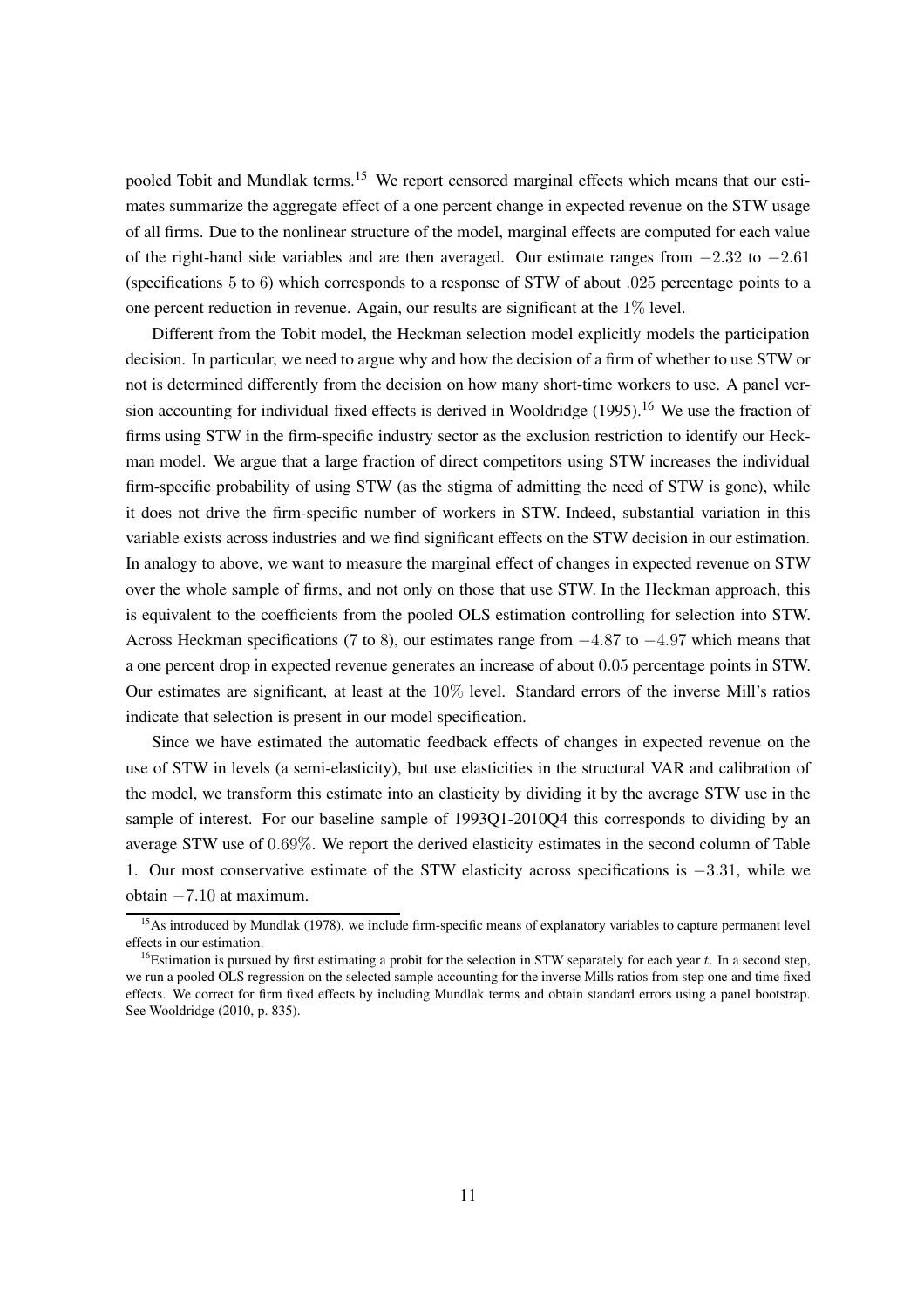### <span id="page-11-0"></span>4 SVAR evidence

#### 4.1 Identifying short-time work shocks in a structural VAR

In the SVAR exercise we estimate the effects of discretionary STW policy on macroeconomic variables such as output and unemployment. The challenge when estimating these effects is that we do not explicitly observe exogenous discretionary changes in STW policy. The reason is that STW policy is effective along many dimensions, e.g., with respect to the eligibility criteria of firms (which are loosely defined and can potentially be interpreted very differently<sup>[17](#page-11-1)</sup>), the legal allowances of the duration of workers in STW, or the degree to which the government can additionally reduce the firms' cost that is related to the use of STW (such as covering social security contributions of workers in  $STW^{18}$  $STW^{18}$  $STW^{18}$ ). Instea[d of using a direct measure of STW policy, we use a SVAR in the tradition of](#page-37-4) Blanchard and Perotti [\(2002](#page-37-4))<sup>[19](#page-11-3)</sup> to estimate the effects of discretionary STW policy shocks based on a simple assumption: Policy reacts with a one period implementation lag to changes in output. This seems to be a reasonable assumption in quarterly data.

The general VAR setup is based on a reduced-form estimation of

$$
Y_t = B(L)Y_{t-1} + e_t, \qquad t = 1, ..., T,
$$

where  $Y_t$  is a  $N \times 1$  vector of endogenous variables, and the lag polynomial  $B(L)$  represents  $N \times N$ coefficient matrices for each lag up to the maximum lag length  $k$ . The reduced-form innovations are denoted by the  $N \times 1$  vector  $e_t$ , which are assumed to be independent and identically distributed with mean zero and covariance  $\Sigma_e$ . We seek to identify the underlying structural shocks  $\omega_t$  from transforming the reduced-form innovations  $e_t$  using a transformation matrix A such that

$$
Ae_t = \omega_t.
$$

In order to correspond to a model in which economic shocks are independent from each other, the structural innovations  $\omega_t$  are assumed to be orthogonal (i.e.,  $\Sigma_\omega$  is diagonal). From orthogonality and normalization, we obtain  $N(N + 1)/2$  restrictions to identify the  $N^2$  elements of the transformation matrix A. In order to exactly identify this matrix, we need  $N(N-1)/2$  additional restrictions in order to obtain the underlying structural shocks. In a simple bivariate VAR, we hence need one additional restriction in order to find  $A^{20}$  $A^{20}$  $A^{20}$ 

Two variables are important for identification in the VAR: output and STW usage. Key to the

 $17$ See the discussion in [Burda and Hunt \(2011\)](#page-38-3).

<span id="page-11-2"></span><span id="page-11-1"></span><sup>18</sup>See [Bundesministerium für Arbeit und Soziales \(2011](#page-37-10)).

<span id="page-11-3"></span><sup>&</sup>lt;sup>19</sup>[Blanchard and Perotti \(2002\)](#page-37-4) seek to identify the effects of a shock in fiscal policy on output, hence the output multiplier. We apply their framework in order to identify STW policy shocks.

<span id="page-11-4"></span> $^{20}$ The identification in the bivariate VAR can be extended in a straightforward way to include more shocks and more variables. The restrictions to identify output and policy shocks remains unchanged in this case and it is assumed that additional shocks have no effect on output and the policy variable on impact. See [Blanchard and Perotti \(2002\)](#page-37-4) or [Caldara](#page-38-8) [\(2010\)](#page-38-8) for a detailed description of the implementation.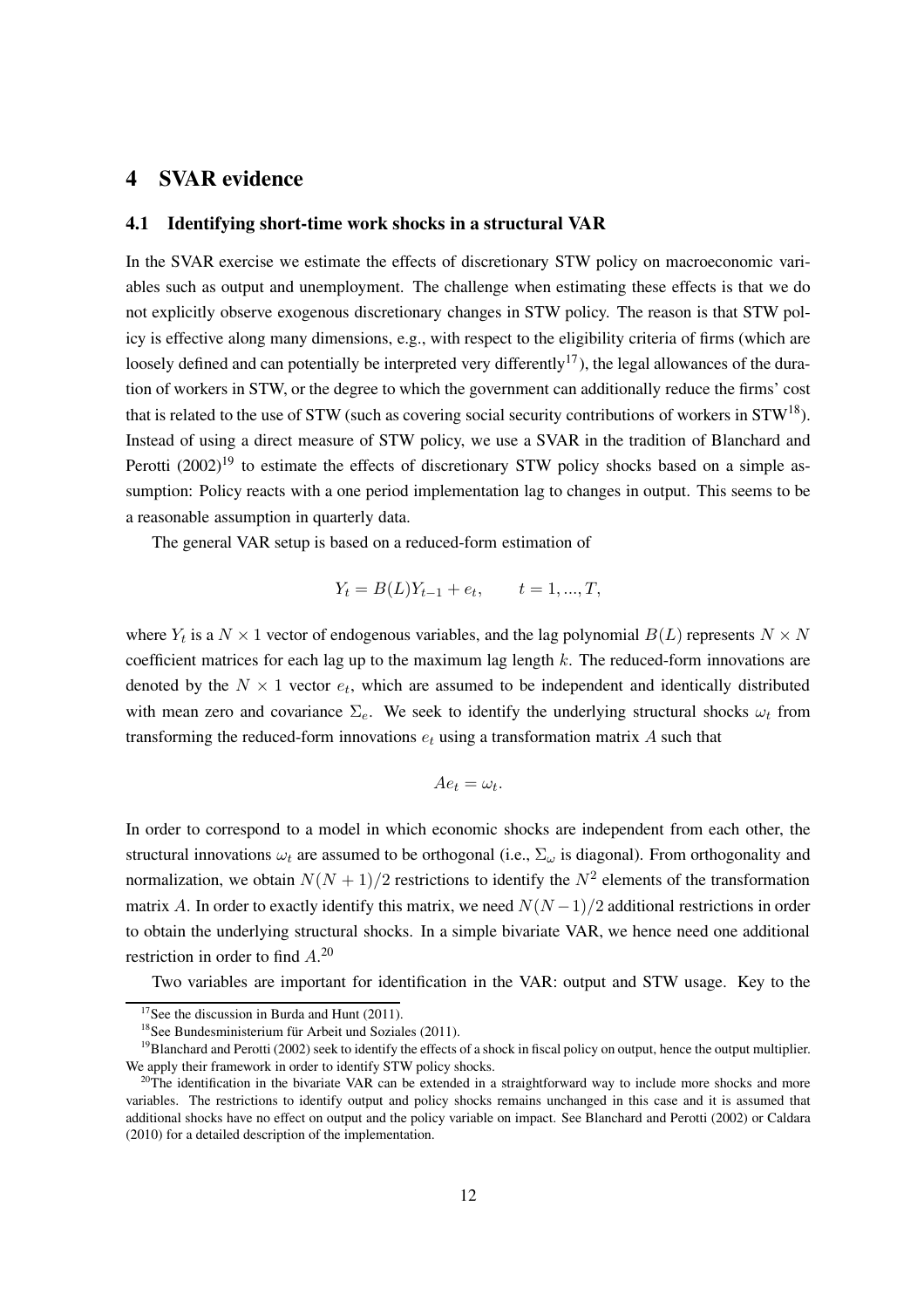VAR exercise is to decompose the negative correlation between these two variables into an output (or business cycle) shock and a discretionary STW policy shock. Note that the assumption about the implementation lag of policy implies that all contemporaneous covariation of the STW usage and output is described by the rule-based component of STW. Put differently, output (or business cycle) shocks are defined through their automatic effects on STW usage in the short-run. This does not mean that policy shocks are unrelated to the business cycle. In fact, our results below show that large STW policy shocks occur during strong economic expansions and contractions.

We impose the value estimated from the microeconomic data in the previous section as the additional restriction on A as described above. Given that we have identified business cycle shocks via the rule-based component of STW, all remaining variation of STW usage and output is then attributed to discretionary changes in STW policy. Clearly, if the imposed automatic feedback effects from the business cycle onto STW are negative and large, the effect of the policy shock on output is small. In fact, if the negative automatic feedback effect is larger in absolute value than the negative covariation between STW and output, the effect of policy shocks on output becomes positive on impact. Hence, the value of the elasticity potentially plays a crucial role for the estimated effects of the discretionary policy shocks.<sup>[21](#page-12-0)</sup> We look at robustness of the results to different values of this elasticity below and find that, within a reasonable range, the elasticity only matters for the impact effect.

Note that we identify the VAR with an elasticity describing how STW usage reacts to output changes on the firm level. This elasticity is not necessarily equal to a macroeconomic measure of the output elasticity of STW usage that would take into account all possible general equilibrium effects. Informing the VAR with this elasticity means that we assume that the two are the same (or very similar). In our model below, we argue that this is the case when labor market tightness does not play an important role in the wage bargaining. This result naturally arises in a model of collective wage bargaining, because the threat-point of the firm bargaining with a union cannot be to dismiss the whole workforce. Collective wage bargaining is a realistic description of European labor markets like the German one. If wages were allowed to adjust to changes in labor market conditions, our model predicts the macroeconomic elasticity to be smaller than the estimated one. Intuitively, wages that react more to business cycle conditions stabilize the value of a worker and thus rely less on STW. This suggests that we might use a value too low for our identification. Our robustness checks below show that smaller elasticities generate the same qualitative results.

#### 4.2 Results

In our baseline estimation of the effects of business cycle shocks and exogenous STW policy changes, we specify a VAR with three variables: the fraction of short-time workers in employment (in logs), GDP growth and the log unemployment rate. We specify GDP in growth rates, since unit root tests suggest that this variable has a unit root.<sup>[22](#page-12-1)</sup> In addition, we use GDP growth as measuring the business

<span id="page-12-0"></span><sup>&</sup>lt;sup>21</sup>[Caldara \(2010](#page-38-8)) has pointed this out with respect to the estimation of government spending and tax shocks.

<span id="page-12-1"></span><sup>&</sup>lt;sup>22</sup>In the case of unemployment, unit root tests give ambiguous results. If unemployment was integrated, it is clearly not cointegrated with GDP. In line with the model and the literature, we treat unemployment as a stationary variable.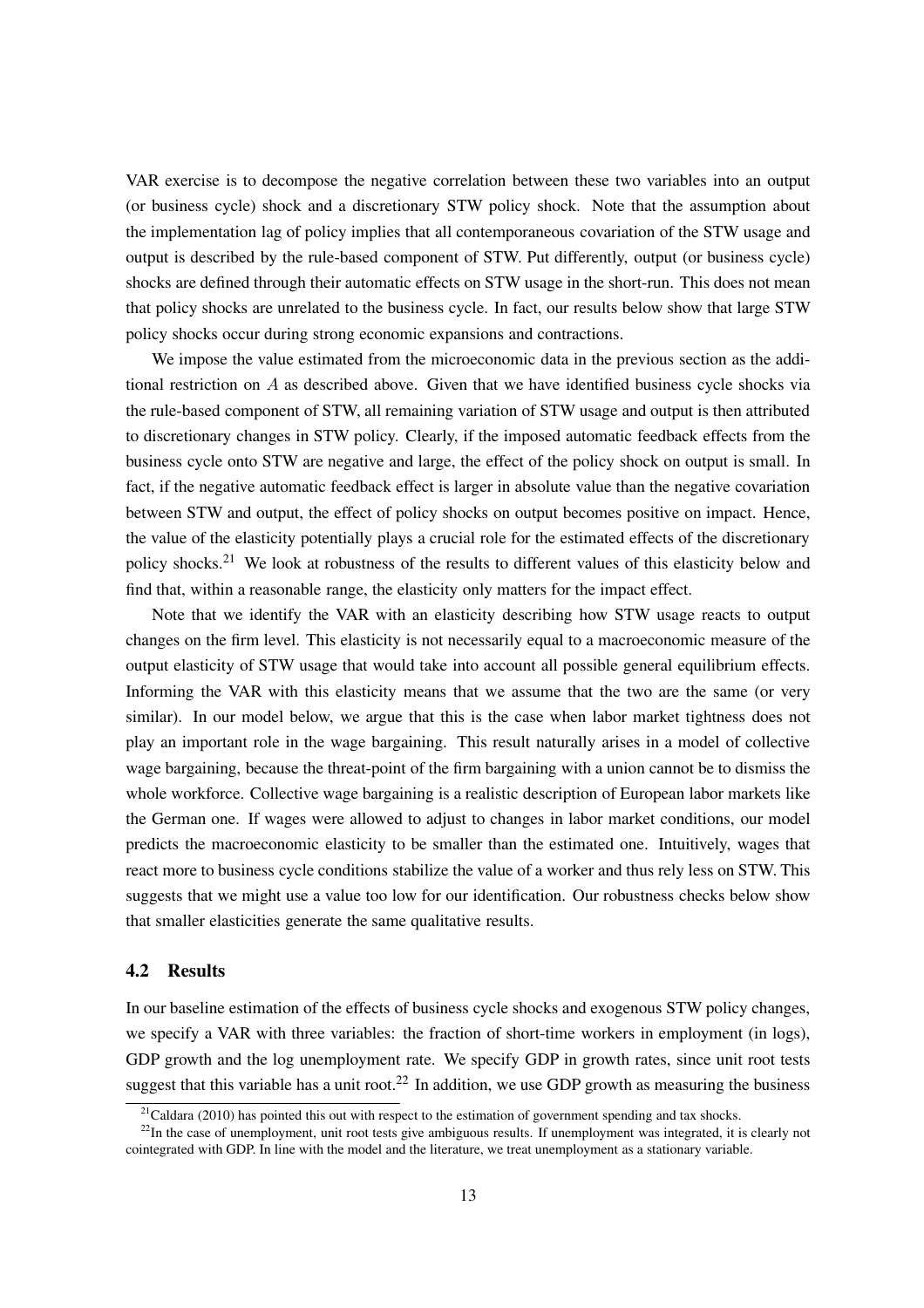cycle component of this variable, since we can compare this to the output of a model with a constant steady state as the one presented below. We estimate the reduced form VAR as described above with four lags in the specification. We then use the formal relationship between the output elasticity of STW and the coefficients in the matrix  $A$  (as derived by [Caldara \(2010\)](#page-38-8) in the case of government spending or tax shocks) in order to implement the short-run restrictions. Here we use our lowest elasticity estimate of −3.3 as our baseline. We estimate the VAR for our baseline sample 1993Q1-2010Q4.

To see whether our estimated STW policy and output shocks are plausible, we consider the historical time series of the two shocks (shown in Figure [10](#page-45-0) in the Appendix). Since these shocks are calculated from the reduced form residuals in the VAR, they occur every period, but differ in sign and magnitude. We do not literally interpret each of these small shocks as an actual output shock or discretionary policy shift. Instead, a moving average of the two shocks indicates economically meaningful output and STW shocks. Note that, except for the same quarter, we do not assume whether or how strong policy shocks are related to output shocks. Our identifying assumption merely states that output shocks and policy shocks cannot exactly coincide. Our results show that economic contractions and discretionary policy expansions generally have a (lagged) positive correlation, i.e., discretionary policy changes are related to the business cycle. The graph shows that policy expansions (contractions) sightly lag the economic contractions (expansions), e.g., in the contraction in the late 90's, the expansion around 2008 and in the Great Recession. The graph also shows that discretionary policy was not implemented in the economic contraction in the mid-2000's. These relationships reflect the usage of STW that was documented in Figure [1.](#page-5-0) Generally, STW policy works along many dimensions most of which we cannot directly observe. One exception is the legal maximum period of eligibility which is shown in Figure [12](#page-47-0) in the Appendix. The Great Recession episode illustrates that our estimated policy shocks coincide with periods in which this aspect of discretionary policy is changed such as the reduction of the eligibility period in the second half of 2007 and in 2010 and its expansion in 2009.<sup>[23](#page-13-0)</sup> The increase in the estimated policy shock in 2009 also reflects a cost reduction in STW usage due to increased reimbursement of social security contribution of STW workers.

Figure [3](#page-14-0) shows the quarterly responses of output, STW usage and unemployment to positive onestandard-deviation shocks in output and policy. To be comparable to the model output in Section [5,](#page-17-0) we show the response of output as deviations from a linear trend, i.e., in growth rates not in levels, and the responses of the unemployment rate in percentage points. The confidence intervals depict 90% bootstrapped bands that were calculated in line with [Kilian](#page-39-7) [\(1998](#page-39-7)). The left column of Figure [3](#page-14-0) shows the responses to a positive business cycle shock. After this shock, output increases, while STW falls reflecting the imposed short-run restriction of the automatic feedback effects along the business cycle. Unemployment falls in a boom. The right column of Figure [3](#page-14-0) depicts the responses to a positive discretionary STW policy shock. After a positive policy shock, STW is used more. Since we have

<span id="page-13-0"></span> $^{23}$ As a direct narrative measure one particular type of STW policy shocks, we can use the short time series of the eligibility period changes. The results are very similar to the SVAR results. However, they are insignificant, which is the result of very little variation in the series. Hence, the conclusion that discretionary STW policy is ineffective remains. The results are available upon request.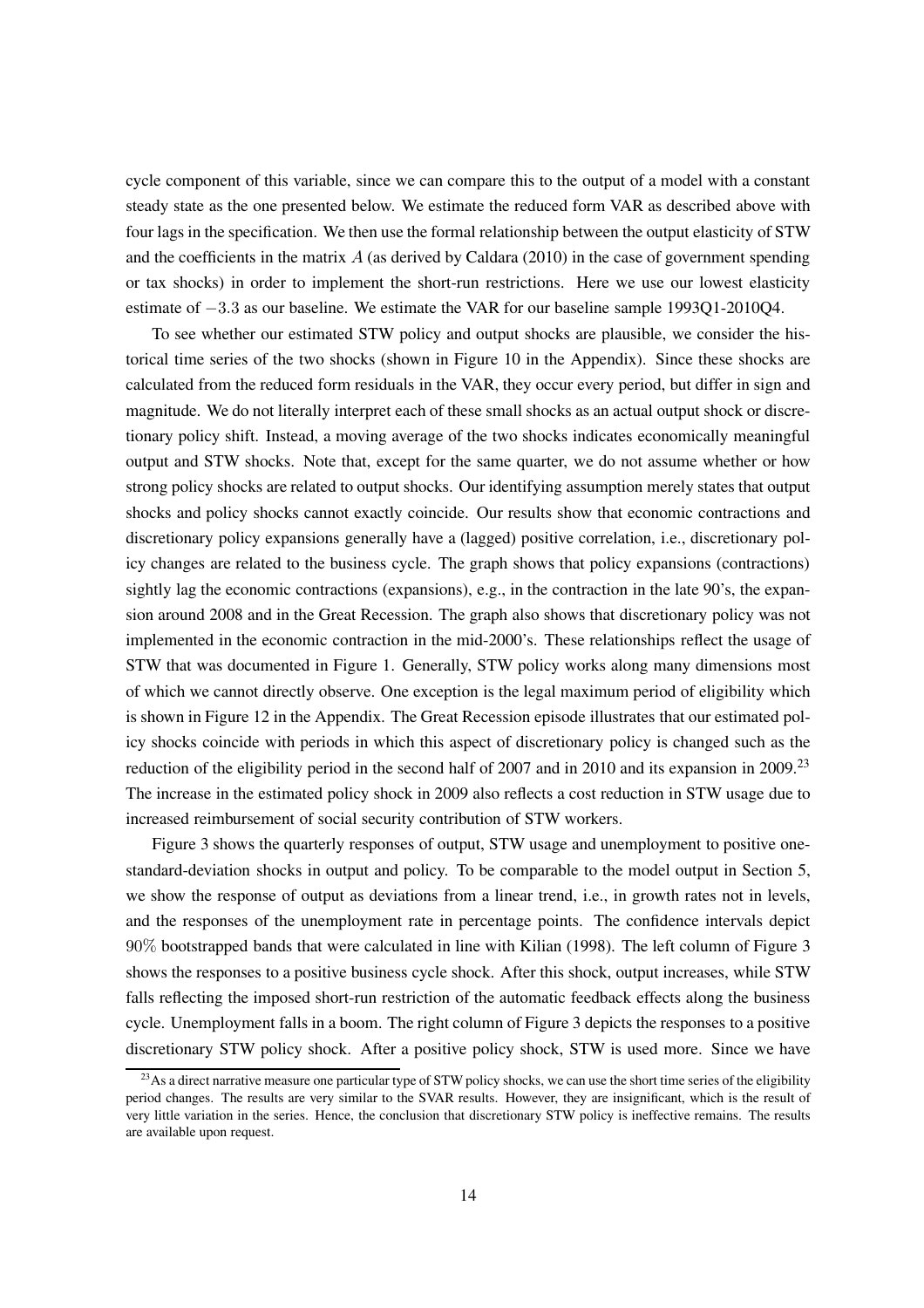<span id="page-14-0"></span>

Figure 3: Impulse responses to output and STW policy shocks. SVAR estimated with log STW per employed workers, GDP growth and the log unemployment rate for 1993Q1 to 2010Q4. Quarterly responses to a positive one-standard deviation shock. Confidence intervals are 90% bootstrapped bands with 10,000 draws.

not imposed any restriction on this response, it is reassuring that it is in fact positive. Output does not show any significant impact response to a STW policy shock, except for a marginally statistically significant increase after two quarters. Strikingly, the unemployment rate does not significantly react to a STW policy shock. This is a surprising result, as STW schemes were initially designed to support employment. Our model will provide an interpretation of this result.

### 4.3 Robustness

Above, we have discussed the importance of the imposed short-run restriction for the output elasticity of the policy variable. Given this, we would like to know how different assumptions about this elasticity affect the results, in particular the estimated responses of output and unemployment after a policy shock. Figure [11](#page-46-0) in the Appendix compares these responses for various values of the elasticity. Varying the elasticity does affect the impact response of GDP to the policy shock<sup>[24](#page-14-1)</sup>. In line with our intuition from above, the more of the negative correlation between output and STW usage is explained by the automatic feedback effects, the larger are the effects of the policy shocks on output. If they

<span id="page-14-1"></span> $24$ This is similar to what [Caldara \(2010\)](#page-38-8) has shown in the case of tax shocks.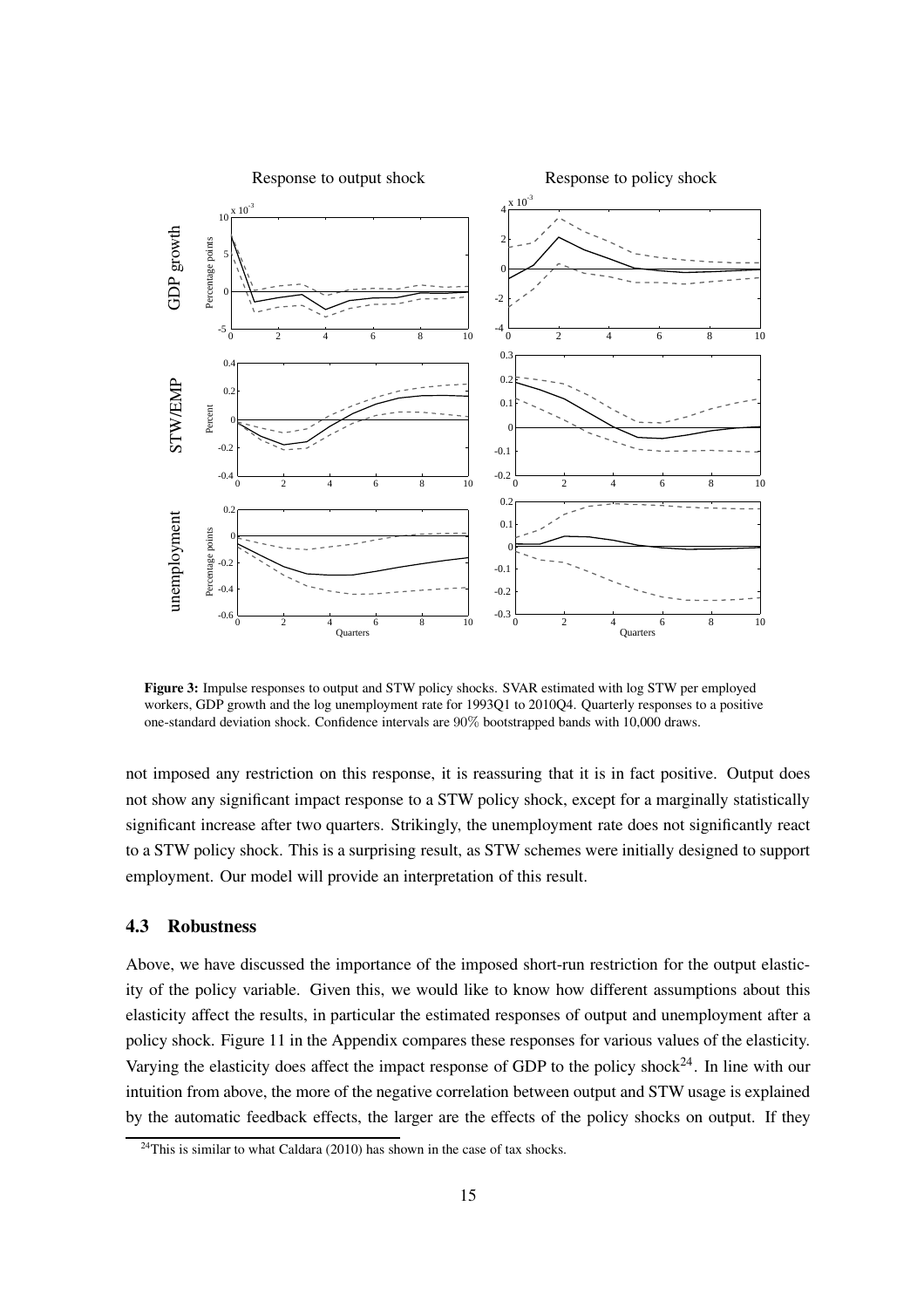are large enough, policy shocks can have positive effects on output. In fact, if the automatic feedback effects are relatively large, output significantly increases on impact. If they are zero or positive, output falls, significantly in the latter case. Note, however, that the estimates for later periods hardly change when different elasticities are used.

The effect of policy shocks on unemployment behaves similarly when varying the elasticity. Unemployment falls for relatively large negative elasticities and increases for zero or positive elasticities. However, except for positive elasticities of unplausibly high values, these effects are all insignificant. If we consider variation of the elasticity between  $-2.90$  (corresponding to our most conservative estimate in column one of Table [1](#page-9-0) plus the estimated standard deviation), −4.56 (corresponding to our largest Tobit estimate minus the respective standard deviation) and −11.90 (corresponding to our largest Heckman estimate minus the respective standard deviation), the responses of output and unemployment to policy shocks change very little.<sup>[25](#page-15-0)</sup>

We address the robustness of our results along various other dimensions. Table [7](#page-42-0) in the Ap-pendix summarizes the results of our robustness checks.<sup>[26](#page-15-1)</sup> Most importantly, we consider whether the two major recessions with a large use of STW in our sample reflect different dynamics in the response to policy shocks than more normal times. In other words, the relationship between output and STW may be nonlinear, which could potentially affect our identification. In order to control for these possible nonlinearities, we estimate our baseline specification including recession dummies for 1991Q1-1993Q1 and  $2008Q1-2009Q2^{27}$  $2008Q1-2009Q2^{27}$  $2008Q1-2009Q2^{27}$  and show that the results are not affected in any significant way.

As argued above, identification of STW policy shocks is difficult, as it potentially works along many dimensions and we do not directly observe policy changes. One exception is the legal maximum period of eligibility for a particular worker in STW. We have information about this for our baseline sample, Figure [12](#page-47-0) in the Appendix shows a plot. One may associate periods with legal changes to this maximum period as episodes of particular political focus on STW schemes. In order to exclude the possibility that STW policy was conducted in a systematically different way together with these legal changes, we incorporate a dummy controlling for these changes into our VAR. This is similar in spirit to [Blanchard and Perotti \(2002\)](#page-37-4) who incorporate a dummy for particularly large tax reforms into their fiscal VAR. Table [7](#page-42-0) in the Appendix shows that our results are robust to controlling for legal changes this way.

In our model, business cycle shocks are measured by changes in output or labor productivity. Table [7](#page-42-0) shows that our results are robust to replacing GDP with GDP per employed worker in the specification. This result may reflect the fact that relatively unproductive workers work short-time, while relatively productive workers continue to work full time or even increase their labor input. Hence their weight in aggregate productivity increases. We also use the GDP deflator instead of the CPI to

<span id="page-15-0"></span><sup>&</sup>lt;sup>25</sup>The same is true when we consider an elasticity of  $-1.5\%$  that we have estimated based on data for 2003 and 2006 only. <sup>26</sup>Compare Table [5](#page-41-0) in the Appendix for the data sources of all time series used in the analysis. More detailed results are available upon request.

<span id="page-15-2"></span><span id="page-15-1"></span><sup>&</sup>lt;sup>27</sup>We measure recessions, also in the long sample, as peak to trough of the GDP series that is HP-filtered with  $\lambda = 1,600$ .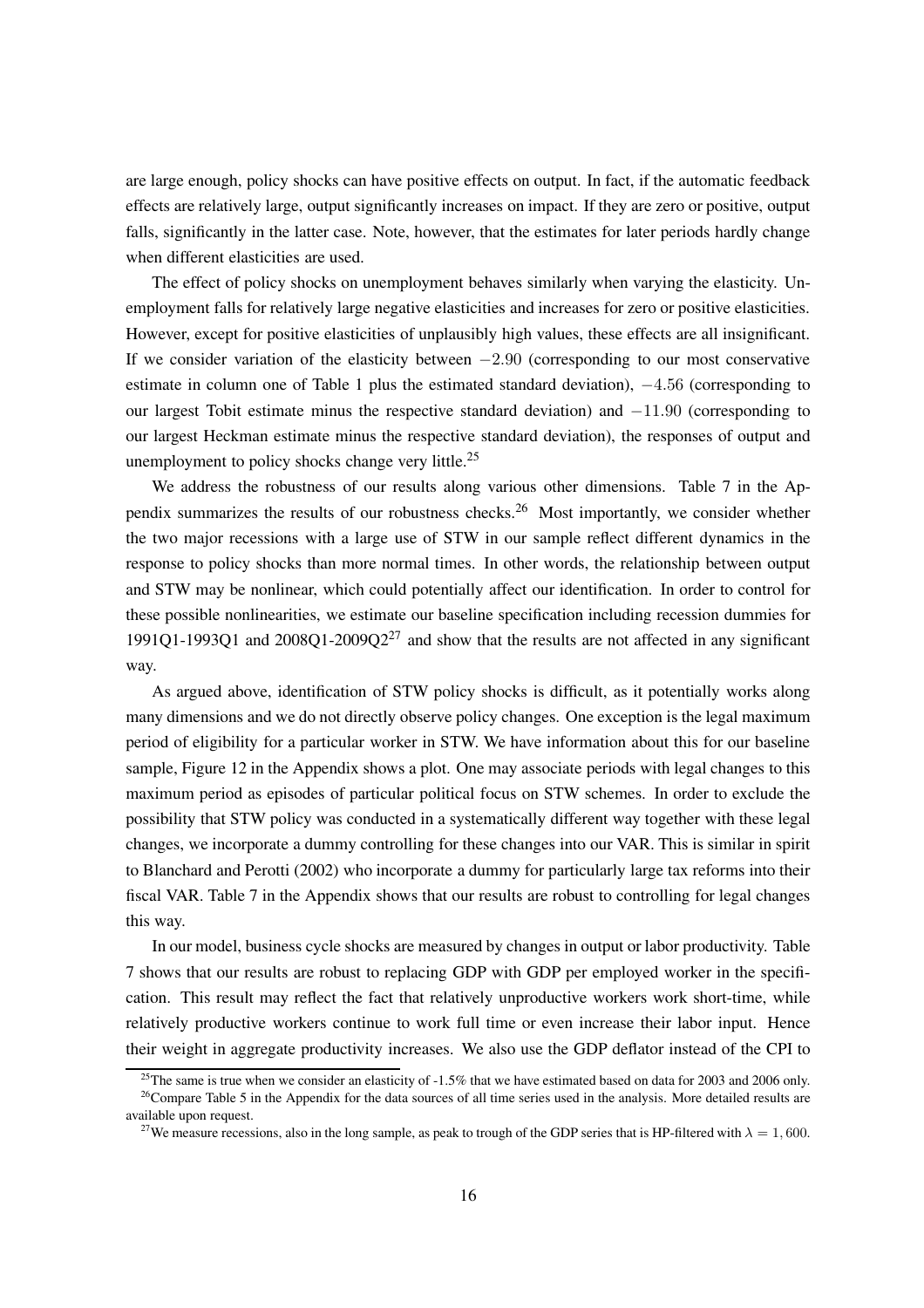deflate output. This does not change our results substantially. In order to consider the robustness of the unemployment response to policy shocks, we replace the unemployment rate by employment and total hours worked respectively. As with unemployment, both variables react insignificantly to the policy shock. Clearly, policy shocks do not have a significantly positive effect on hours or employment. Output does not react significantly to policy shocks in this setup.

One may wonder whether our identified shocks pick up the effects of other shocks that are important for the macroeconomy. One candidate are shocks that cover future information about the business cycle, so-called news shocks. In order to control for the presence of news shocks or any type of anticipation effects in the economy, we include a business confidence indicator (the ifo business climate index) into our specification. With this indicator, both unemployment and output do not react significantly to policy shocks. Another candidate shock that may be captured in the business cycle shock is a monetary policy shock. In order to control for this shock, we further include the interest rate as measured by the 3-months money market rate into the specification. Table [7](#page-42-0) shows that including the interest rate into our specification does not change our baseline results. Moreover, we control for movements in aggregate consumption and investment in two further VAR specifications. Again, this does not change our results (cp. Table [7](#page-42-0) in the Appendix).

Finally, we consider the long sample which covers 1975 to 2010. Starting our estimation in 1975, we capture important economic events such as the oil crises in the data. However, we also face a severe structural break in the macroeconomic data due to the German reunification in 1991. To eliminate the level effect in the data, we regress the growth rates of GDP and unemployment on a reunification dummy. We further account for a general structural break in the VAR using a broken constant before 1991 and afterwards. In order to circumvent potential problems with the heavy use of STW in East Germany directly after reunification for reasons not related to the business cycle, we only use STW data for West Germany.<sup>[28](#page-16-0)</sup> Since the mean STW usage in the long sample is higher than in the short sample  $(0.83\%)$ , we reduce our elasticity estimate to  $-2.79$ . Note that our elasticity estimate stems from microeconomic survey data for the years 2003, 2006, 2009 and 2010. Thus, our estimate possibly deviates from the true elasticity estimate in the long sample. This is less of a concern in the short sample. In addition to estimating our baseline specification in the long sample, we also add recession dummies (1973Q1-1975Q2, 1980Q1-1982Q2, 1991Q1-1993Q1 and 2008Q1-2009Q2). Table [7](#page-42-0) shows that the results are quite similar to the ones from the short sample. In contrast to the short sample, output does not show any significant increases anymore. Unemployment increases, though insignificantly. This documents that when taking into account early recessions, discretionary STW policy changes have on average not been very successful in stabilizing employment or output in recessions.

<span id="page-16-0"></span> $^{28}$ As mentioned above, the series for the number of short-time workers in total and West Germany excluding the reunification period have a strong correlation of 0.99.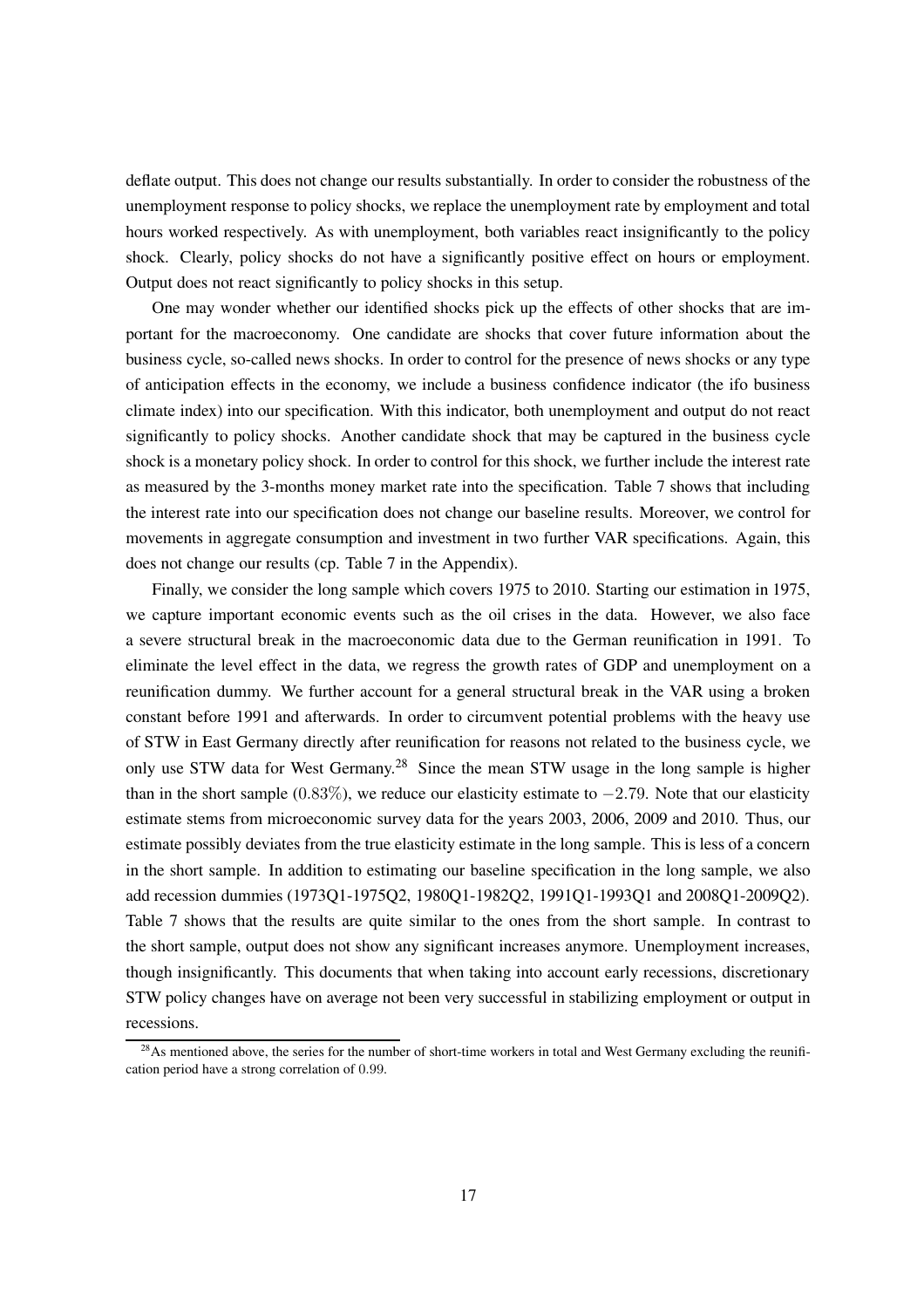### <span id="page-17-0"></span>5 A labor market model with short-time work

#### 5.1 Model description

Our paper quantifies the effects of the rule-based and the discretionary component of STW. While the SVAR has shown the non-effects of discretionary policy changes on unemployment, it is silent about the underlying economic rationale. In addition, we analyze the automatic stabilization of the rule-based component of STW for which we need to model the counterfactual economy without STW. Thus, we need a model that integrates important institutional features of the German economy to deliver credible results and that is rich enough for quantitative analysis. We use the search and matching framework of [Diamond \(1982\)](#page-38-9) and [Mortensen and Pissarides](#page-39-8) [\(1994](#page-39-8)) to model job findings and endogenous job separations assuming that worker-firm pairs are subject to idiosyncratic shocks. We then incorporate STW in this model.

A few words on specific assumptions of the model are in order: First, we assume that STW is the only way to use the intensive margin of labor adjustment. This assumption can be justified on the grounds that in normal times the extensive margin is far more important than the intensive margin, while in deep recessions, STW plays a very important role in rendering the intensive margin more flexible (see Section [2\)](#page-3-0). Hence, we do not consider the role of instruments other than STW that may make the intensive margin more flexible such as working time accounts. Note, however, that we calibrate the model in such a way that the model-elasticity of STW with respect to changes in output corresponds to its empirical counterpart (for more details see Section [6.1\)](#page-25-1). Thus, if we included other means of adjustment along the intensive margin in our model and did not change the parameters of the model, the effects of STW would be diminished (as firms could use the other means of adjustment as substitutes<sup>[29](#page-17-1)</sup>) However, as a consequence the elasticity of STW with respect to changes in output would not correspond to the empirical elasticity any more. Thus, we would have to recalibrate the model to match the empirical elasticity. This would re-establish the importance of STW. We are thus confident that the quantitative results would remain similar if we included other means of adjustment along the intensive margin.

This issue would only be worrisome if we calibrated our model such that STW is responsible for the adjustment of the entire intensive margin in deep recessions. Instead, we calibrate our model to the elasticity of STW with respect to output that we have estimated in Section [3.](#page-7-0)

Second, firms in our model would reduce the working time of unprofitable workers to zero unless they are subject to some form of adjustment cost. The data shows that a 100% working time reduction rarely happens. Only for 8% of workers on STW the working time is reduced to zero. On average the working time for workers on STW is reduced by approximately one third.<sup>[30](#page-17-2)</sup> To allow for a working time reduction of less than 100% and to keep our model tractable, we assume that firms are subject to

<span id="page-17-1"></span><sup>&</sup>lt;sup>29</sup>However, evidence from the German establishment data in Section [3](#page-7-0) suggests that firms that use working time accounts are also more likely to use STW.

<span id="page-17-2"></span> $30$ From 1993-2010, 44% of all employees who used STW in Germany reduced their working time up to  $25\%$ , 33% between 25 and 50%, 8% between 75 − 99% and 8% to 100% (Source: Federal Employment Agency).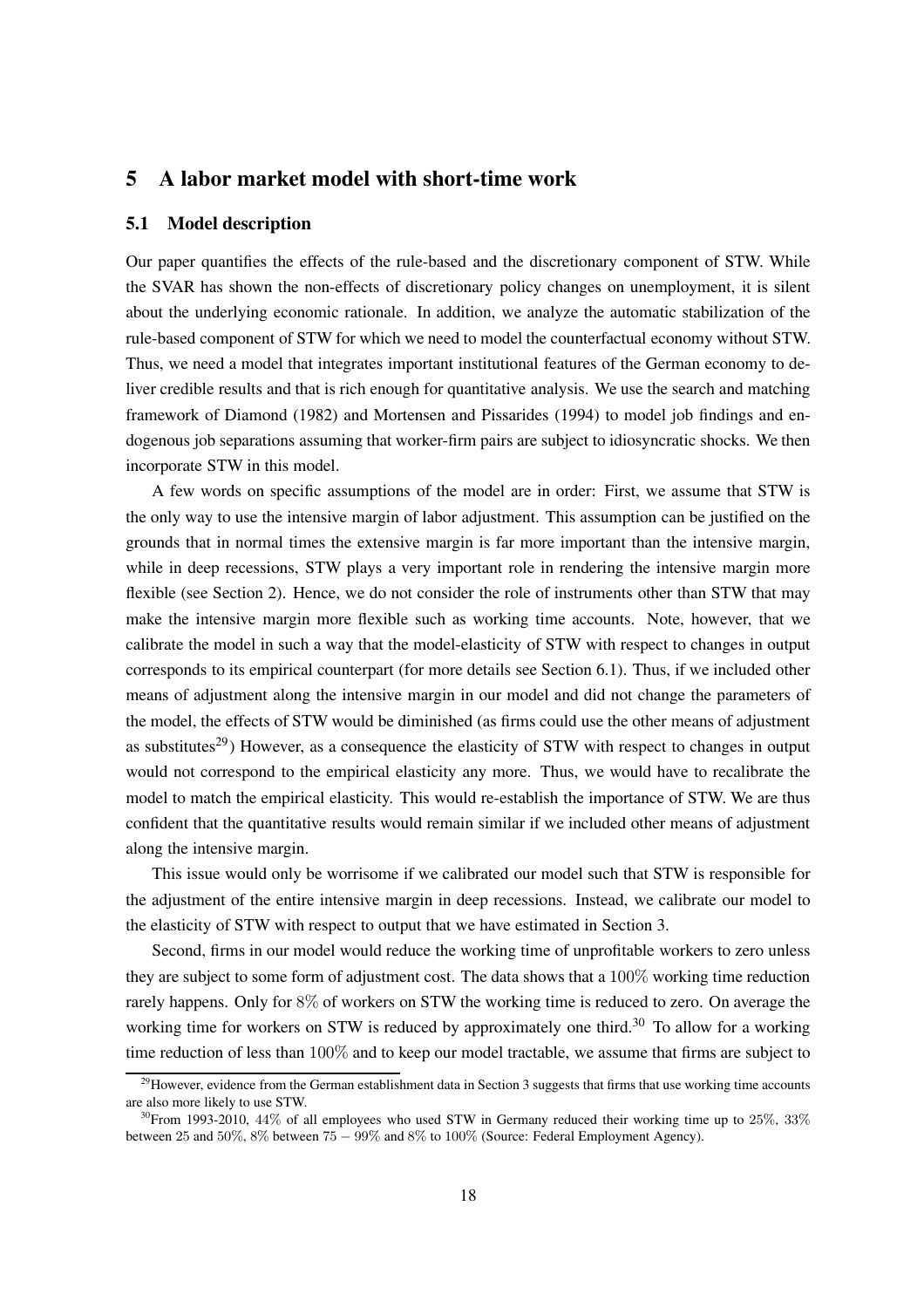convex costs of reducing working time. Below we provide some institutional underpinnings, but we do not provide deep microfoundations for the observed firm behavior.

Third, we assume that wages are determined on the collective level (which is true for the majority of contracts in Germany) and that the wage for a full-time worker is unaffected by the STW decision of the firm (although a working time reduction obviously reduces the paid-out wage for a worker on short-time). We also check for the robustness of our results by simulating a US style economy with individual bargaining.

For normative work, it is crucial to provide a deep microfoundation as well as a constrained efficient benchmark for the interaction between the firm and the worker with STW. For our purposes, i.e., the quantification of the rule-based component and an interpretation of the SVAR results, these limitations are only of second order. Most importantly, the model does a very good job in replicating the business cycle features of the extensive and intensive margin of STW and offers a plausible explanation for the SVAR results. We further check the robustness of our results with respect to some of the above mentioned assumptions, such as changing the bargaining rule or varying the level of firing costs.

The timing in the model is as follows: First, agents in the economy learn about the level of aggregate productivity. Second, unemployed workers search for a job and firms post vacancies. Third, the matching function establishes contacts between workers and firms. Fourth, new contacts and incumbent workers are hit by an idiosyncratic shock. Fifth, the wage is determined. Finally, firms make their endogenous separation and STW decisions, based on the idiosyncratic shock realization.

#### 5.2 Separation and short-time work decisions

Since STW is targeted at reducing separations, we start by deriving the separation decision and show how it is affected by STW. As is standard in the literature we endogenize separations by assuming that the profits generated by a worker depend on the realization of an idiosyncratic shock,  $\varepsilon$ . We assume that the idiosyncratic component is additive and has the interpretation of a profitability shock. With additivity, worker-firm pairs may generate negative contemporaneous value added, even with zero fixed costs.<sup>[31](#page-18-0)</sup> The shock  $\varepsilon_t$  is drawn from the random distribution  $g(\varepsilon)$  and is i.i.d. across workers and time. We will first describe the STW decision and then the firing decision because the latter depends on the former.

The value of a worker with a specific realization of the idiosyncratic shock  $\varepsilon$ , who is not on STW, is given by

$$
J(\varepsilon_t) = a_t - w_t - \varepsilon_t - c_f + \beta E_t J_{t+1},\tag{1}
$$

where a is aggregate productivity, w is the wage of the worker,  $c_f$  is a fixed cost of production,  $\beta$ 

<span id="page-18-0"></span><sup>&</sup>lt;sup>31</sup>Interestingly, negative contemporaneous value added allows us to provide an interpretation for the SVAR results, i.e., why discretionary short-time work may have a positive effect on output. Note, however, that our result that discretionary STW leaves employment unaffected does not depend on the additivity of the shock.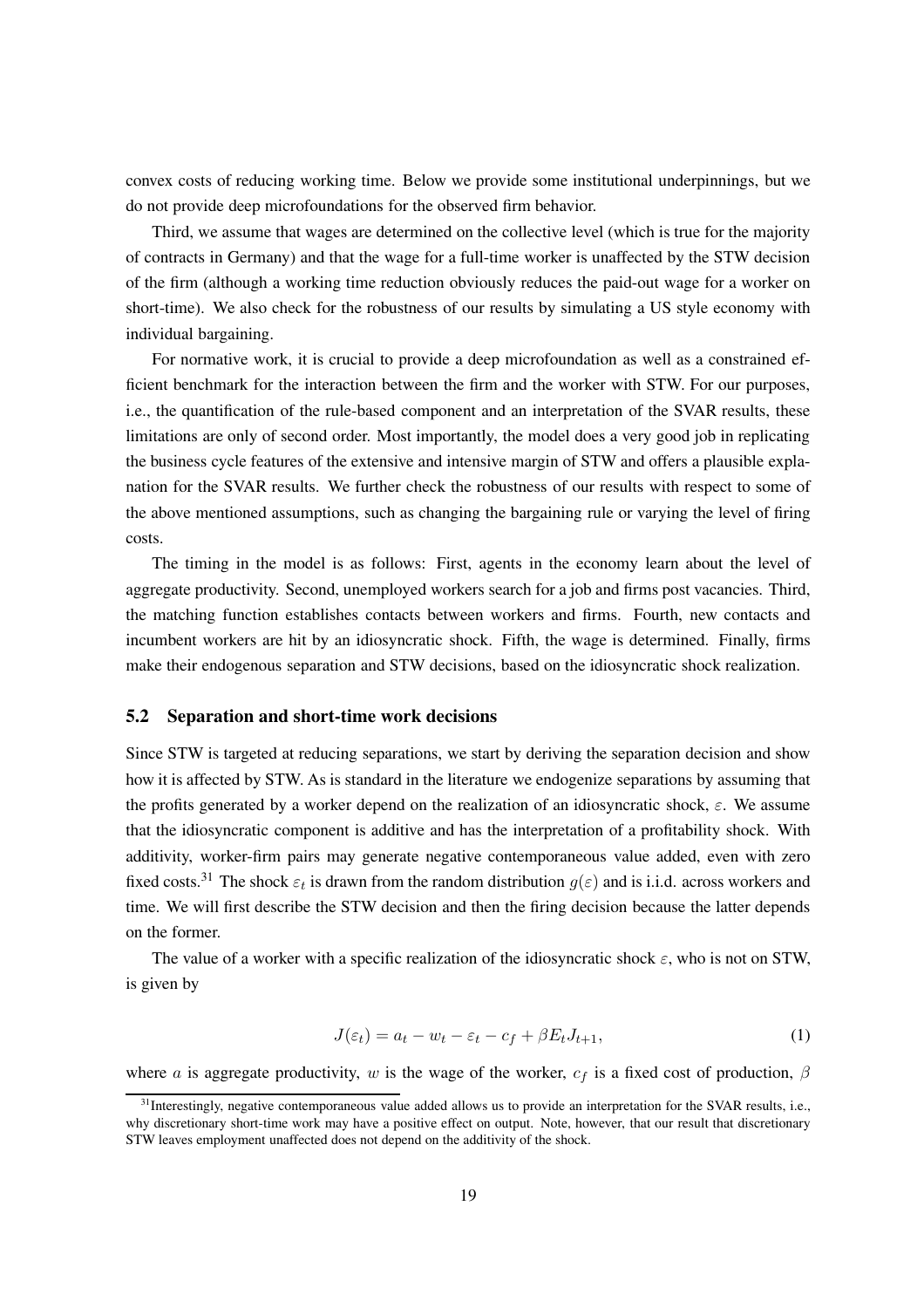is the discount factor and  $J_{t+1}$  the expected value of the worker next period (see equation [\(11\)](#page-22-0) for the definition). The fixed cost of production  $c_f$  was introduced by [Christoffel and Kuester](#page-38-10) [\(2008](#page-38-10)) to generate the large volatility of unemployment over the business cycle found in the data, without resorting to wage rigidity or using a large value of unemployment benefits/home production.<sup>[32](#page-19-0)</sup>

We assume that the government defines an eligibility criterion  $D$  for STW such that only workers whose value is below that threshold are allowed to be sent on STW

<span id="page-19-1"></span>
$$
a_t - w_t - \varepsilon_t - c_f + \beta E_t J_{t+1} < D_t. \tag{2}
$$

We interpret  $D$  as an instrument to conduct discretionary STW policy. By lowering  $D$ , the government makes the eligibility criterion more stringent and, thus, directly reduces the number of workers on STW. In our benchmark calibration, we assume  $D = -f$ , where f is the cost of firing a worker. This implies that the STW-threshold in equation [\(2\)](#page-19-1) coincides with the firing condition of an equivalent matching model without STW. This assures that only those workers are allowed to be sent on STW that would otherwise have been fired. With this modeling choice we replicate the German rule that says that any firm that is in difficulties such that it would otherwise have to fire a substantial part of its workforce, can apply for STW. When quantifying and simulating the model in Section [6,](#page-25-0) we show the effects of loosening the eligibility criterion, i.e., of increasing D.

Based on equation [\(2\)](#page-19-1) we can define a threshold-level  $v^k$  for the idiosyncratic component  $\varepsilon$ 

<span id="page-19-3"></span>
$$
v_t^k = a_t - w_t + \beta E_t J_{t+1} - c_f - D_t, \tag{3}
$$

such that workers with  $\varepsilon_t < v_t^k$  work full-time, while workers with  $\varepsilon_t > v_t^k$  are allowed to be sent on  $STW<sup>33</sup>$  $STW<sup>33</sup>$  $STW<sup>33</sup>$ 

When a worker is eligible for STW, the firm has the option to adjust along the hours margin. Without any further restrictions, firms would choose 100% STW for unprofitable workers in our model. However, as described above, the average working time reduction is only about one third. Assuming a linear cost function would not solve this problem because it would imply corner solutions such that workers either work full time or their working time is reduced by 100%. Therefore, we assume that the optimal working time reduction K is subject to convex STW costs  $C(K(\varepsilon_t))$ , with  $\frac{\partial C(K(\varepsilon_t))}{\partial K(\varepsilon_t)} > 0$ and  $\frac{\partial C(K(\varepsilon_t))^2}{\partial K(\varepsilon_t)} > 0$ , which assures interior solutions. There are many institutional reasons in Germany for such a convexity. First, although the employer reduces the labor costs with STW, the reduction is not necessarily proportional to the working hours reduction because the employer has to pay the so-

<span id="page-19-0"></span> $32$ It is well known from the literature that the search and matching model has trouble to replicate the labor market amplification effects over the business cycle from the aggregate data [\(Shimer, 2005](#page-40-5)). See [Costain and Reiter \(2008](#page-38-11)) for a discussion. We choose fixed costs as proposed by Christoffel [and Kuester \(2008](#page-38-10)) to solve this problem because it seems the most innocuous assumption in the context of our approach (the alternative of larger unemployment benefits would, for example, show up in the government budget constraint and thereby distort the cost and benefit analysis of STW).

<span id="page-19-2"></span> $33$ In contrast to [Faia et al.](#page-38-4) [\(2013](#page-38-4)), this defines the rule-based component of STW. Worker-firm pairs with a lower profitability level can automatically use STW and choose an optimal hours reduction. This allows us to calibrate our model with the estimated elasticity and to quantify the automatic stabilization effects of STW.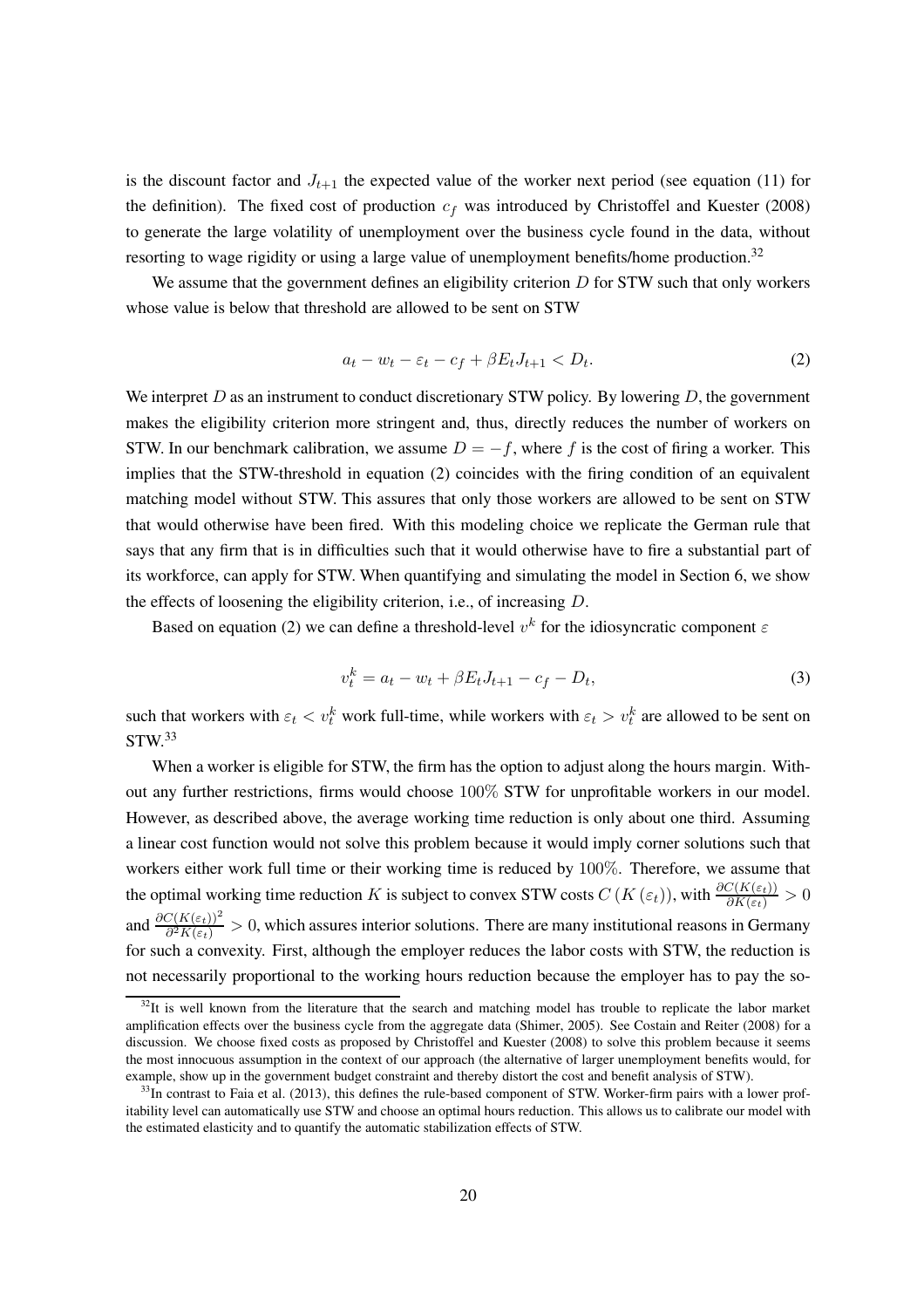cial security contributions for the full time equivalent.<sup>[34](#page-20-0)</sup> Second, the implementation of STW must be approved by the workers' council.<sup>[35](#page-20-1)</sup> As long as there is no approval, workers have the right to obtain their full wage. Workers' councils are generally more willing to approve small working time reductions than larger working time reductions because employees only receive a partial compensation for their wage loss. Our convex adjustment function is a short-cut for the interaction of many factors (besides the institutional features, the shape of the production function or variable capital utilization may matter in reality). We defend our short-cut based on its empirical performance. We will show in the simulations that our model replicates the cyclical movement of the number of workers on STW and the average hours reduction due to STW very well.

The firm chooses the optimal level of the working time reduction  $K$  by maximizing the contemporaneous profit of a worker on STW:[36](#page-20-2)

$$
\max_{K(\varepsilon_t)} \pi_t = (a_t - w_t - \varepsilon_t) \left( 1 - K(\varepsilon_t) \right) - c_f - C(K(\varepsilon_t)). \tag{4}
$$

Note that the reduction in working time does not only reduce the output of the worker but also reduces the wage payments and the idiosyncratic cost. However, it does not reduce the fixed cost  $c_f$ which is independent of the production level. We impose a quadratic functional form for the costs of **STW** 

$$
C\big(K\left(\varepsilon_{t}\right)\big)=c_{K}\frac{1}{2}K\left(\varepsilon_{t}\right)^{2}.
$$
\n(5)

This implies that the optimal hours reduction of STW for a given  $\varepsilon$  is

<span id="page-20-3"></span>
$$
K^*(\varepsilon_t) = -\frac{a_t - w_t - \varepsilon_t}{c_K}.
$$
\n<sup>(6)</sup>

Naturally, the lower the profitability of a worker, i.e., the higher the realization of  $\varepsilon$ , the higher the working time reduction  $(\frac{\partial K^*(\varepsilon_t)}{\partial \varepsilon_t} > 0)$ . We can now describe the firing decision of the firm, which depends on the working time reduction  $K$ . Workers are fired if the losses they generate are higher than the firing cost:

<span id="page-20-4"></span>
$$
\left(a_{t}-w_{t}-\varepsilon_{t}\right)\left(1-K\left(\varepsilon_{t}\right)\right)-C\left(K\left(\varepsilon_{t}\right)\right)-c_{f}+\beta E_{t}J_{t+1}<-f.\tag{7}
$$

This defines a firing threshold  $v<sup>f</sup>$  at which the firm is indifferent between firing and retaining a

<span id="page-20-0"></span> $34$ See [Boeri and Bruecker](#page-37-0) [\(2011](#page-37-0)) who argue that these institutional features generate a convexity in the cost of STW.

<span id="page-20-1"></span><sup>&</sup>lt;sup>35</sup>German labor law makes it mandatory for firms from a certain size onwards to allow their employees to elect representatives ("Betriebsrat", English: workers' council).

<span id="page-20-2"></span> $36$ This is an important difference to the earlier models in Faia [et al. \(2013\)](#page-38-4) and [Krause and Uhlig \(2012\)](#page-39-4). In contrast to these, firms in our model decide optimally about the working time reduction of workers on STW, while in [Krause and Uhlig](#page-39-4) [\(2012\)](#page-39-4) hours are not reduced at all and in [Faia et al.](#page-38-4) [\(2013](#page-38-4)) the hours reduction is exogenous and the same for all firms. Endogenous hours reduction is not only realistic but allows us to distinguish between the extensive margin and the intensive margin of STW and base them both on optimal firm decisions. As demonstrated further below our model replicates well the empirical movements of both margins.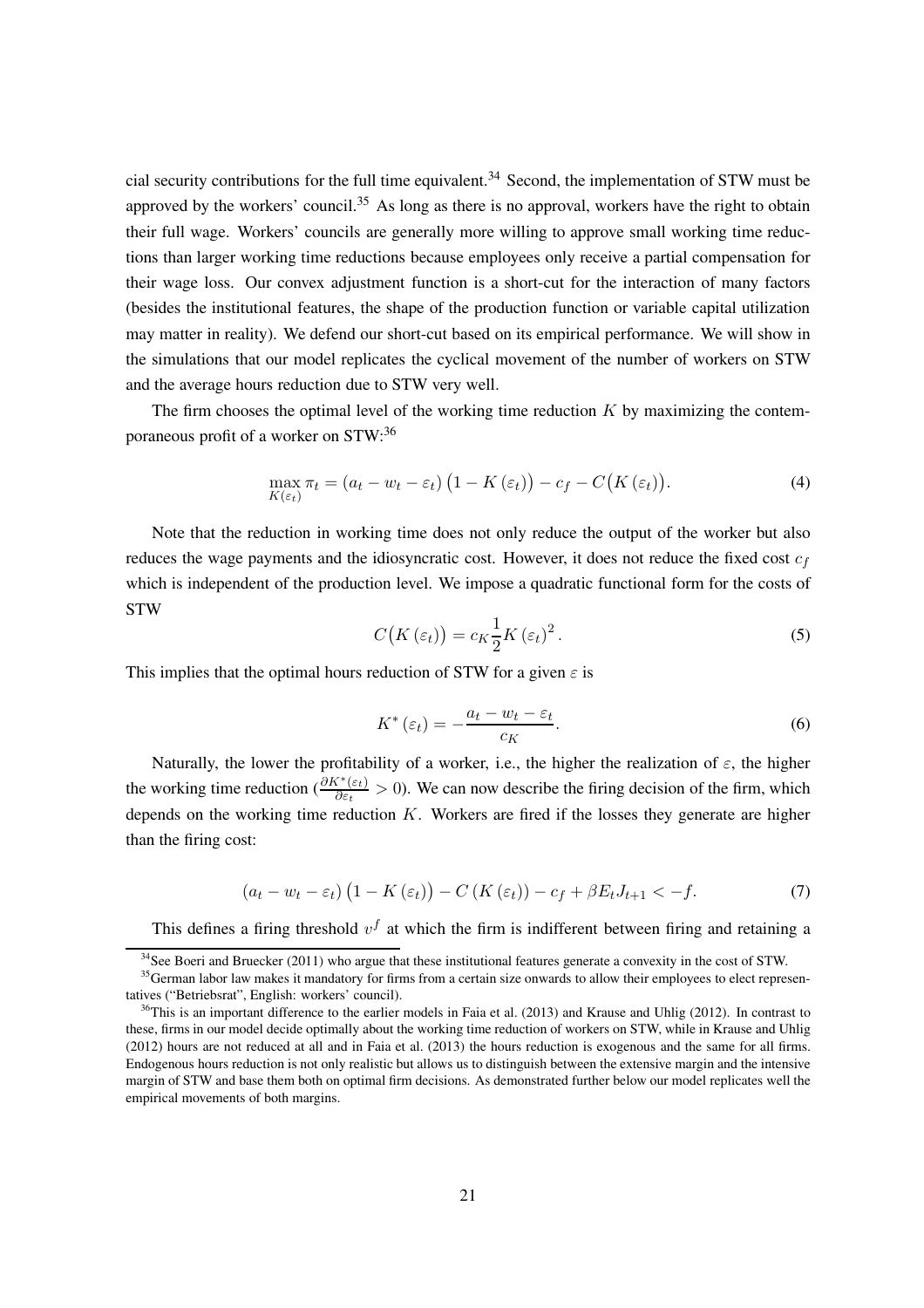worker on STW:

<span id="page-21-1"></span>
$$
v_t^f = a_t - w_t - c_f + \frac{E_t \beta J_{t+1}}{1 - K(v_t^f)} + \frac{f}{1 - K(v_t^f)} - \frac{C(K(v_t^f))}{1 - K(v_t^f)}.
$$
 (8)

Thus, the endogenous separation rate is

<span id="page-21-3"></span>
$$
\phi_t^e = \int_{v_t^f}^{\infty} g\left(\varepsilon_t\right) d\varepsilon_t,\tag{9}
$$

and the rate of workers on STW is

<span id="page-21-4"></span>
$$
\chi_t = \int_{v_t^k}^{v_t^f} g\left(\varepsilon_t\right) d\varepsilon_t.
$$
\n(10)

All workers with a profitability shock realization above the STW threshold  $v_t^k$  are eligible for STW, but workers above the firing threshold  $v_t^f$  $t_t$  are so unprofitable that they are fired despite the possibility to send them on STW.<sup>[37](#page-21-0)</sup> Note that STW exists in this economy if  $v_t^f > v_t^k$ . This is the case as long as STW costs are not prohibitively high. If the scale parameter or the STW cost function  $c_K$  approaches infinity, then  $K = 0$  from equation [\(6\)](#page-20-3), i.e., firms do not use STW. In this case the STW cutoff and the firing cutoff are identical:  $v^f = v^k$ . This limiting case will be used for the counterfactual analysis in the numerical part. If  $c_K$  is smaller than  $a_t - w_t - \varepsilon_t$ , the firm optimally reduces hours worked for those on STW to zero. In that case, no firing occurs. For the value of  $c_K$  that we calibrate, the working time reduction for those on STW will be strictly between zero and 100%.

From equation [\(8\)](#page-21-1) follows that positive values of the working time reduction  $K$  affect the firing cutoff  $v^f$  positively due to a direct effect and a reinforcing indirect effect. The working time reduction directly reduces the losses generated by a worker and thereby makes the firm more reluctant to fire a worker. At the same time, the possibility to reduce the future losses generated by a worker increases the expected value of a worker, which indirectly lowers the incentives to fire. Both effects shift the threshold  $v<sup>f</sup>$  upwards relative to  $v<sup>k</sup>$  and imply both a positive range of workers on STW and a smaller range of workers being fired compared to the situation without STW in which  $v^f = v^k$ .<sup>[38](#page-21-2)</sup>

Note that the existence of STW in our model does not depend on the exact bargaining regime, nor on the assumption of positive fixed costs and/or firing costs. We need the fixed costs of production to calibrate our model to the estimated elasticity of STW with respect to output. And we add firing costs and collective bargaining to replicate realistic European institutions. But even if  $f = c_f = 0$ and under individual bargaining, some workers exist who would generate contemporaneous losses, but who would not be fired. The reason is that costly hiring due to search and matching frictions (see the next section) implies that the future value of a worker is always positive. So even in this setup,

 $37$ See Figure [13](#page-47-1) in the Appendix for a graphical illustration of the distribution of the idiosyncratic shock and both threshold values.

<span id="page-21-2"></span><span id="page-21-0"></span><sup>&</sup>lt;sup>38</sup>Note that the increase in  $J_{t+1}$  also indirectly shifts the STW threshold. However, the described direct effect is absent and therefore  $v^f$  shifts by more than  $v^k$ .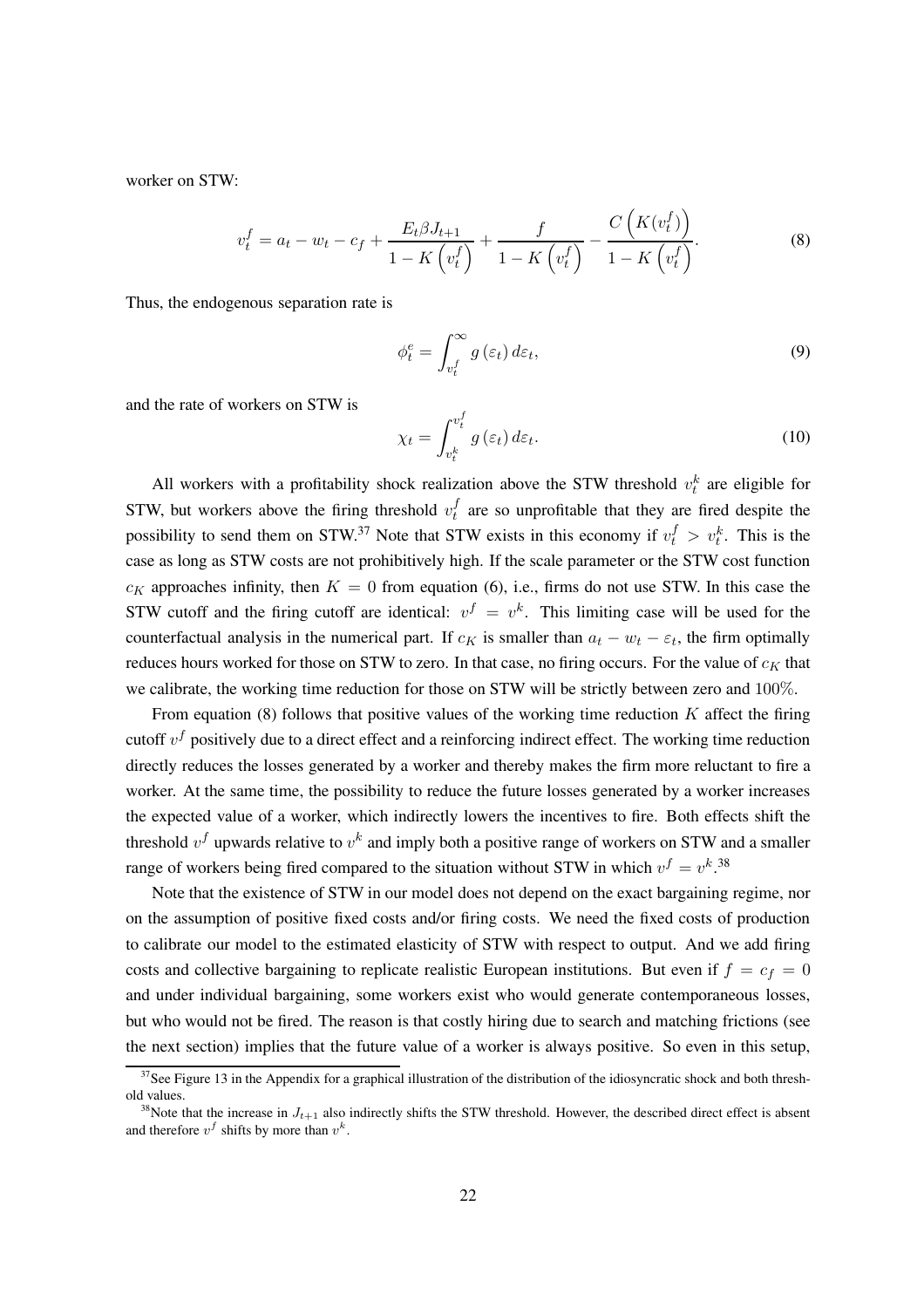some firms have an incentive to use STW.

It should further be noted that it is both in the interest of the firm and the worker to use STW rather than to separate the match. The firm is free to choose the optimal working time reduction. Thus, it will only use a positive level of STW if this increases profits. Although the worker has no choice in our model, her participation constraint will not be violated. Even though STW reduces her income relative to full employment, the worker is even worse off if she quits. In that case the income in the current period would be just the unemployment benefit b, while it is  $bK + (1 - K)w$  if the worker stays employed and on STW (as usual under German STW rules). Thus, since  $w > b$ , a quit would imply a loss in contemporaneous income. Furthermore, quitting the job implies a lower chance of having a job in the next period and, thus, reduces the continuation value of the worker.

We are now in a position to define the expected value of a worker, before the realization of the idiosyncratic shock  $\varepsilon$  is known:

$$
J_{t+1} = (1 - \phi^x) \int_{-\infty}^{v_{t+1}^k} (a_{t+1} - w_{t+1} - \varepsilon_{t+1}) g(\varepsilon_{t+1}) d\varepsilon_{t+1}
$$
  
+ 
$$
(1 - \phi^x) \int_{v_{t+1}^k}^{v_{t+1}^f} [(a_{t+1} - w_{t+1} - \varepsilon_{t+1}) (1 - K(\varepsilon_{t+1})) - C(K(\varepsilon_{t+1}))] g(\varepsilon_{t+1}) d\varepsilon_{t+1}
$$
  
- 
$$
(1 - \phi_{t+1}) c_f - (1 - \phi^x) \phi_{t+1}^e f + (1 - \phi_{t+1}) E_{t+1} \beta J_{t+2}.
$$
 (11)

Here,

<span id="page-22-0"></span>
$$
\phi_{t+1} = \phi^x + (1 - \phi^x) \phi_{t+1}^e,\tag{12}
$$

is the overall rate of job destruction, which depends on the endogenous rate of job destruction defined in [\(9\)](#page-21-3) and on the exogenous rate of job destruction  $\phi^x$ . The first integral in equation [\(11\)](#page-22-0) is the expected revenue of workers who work full-time. The second integral is the expected revenue of workers on STW. Here, we need to take into account that these workers have reduced working time, but that the firm has to incur the cost of STW. The fixed cost has to be paid for all employed workers. The firing cost has to be paid only for endogenous, not for exogenous separations.

#### 5.3 Matching on the labor market

While we have focused on the firing and STW decision of the firm so far, we now formulate the rest of the labor market. Matches  $m$  are determined by a Cobb-Douglas matching function

$$
m_t = \mu u_t^{\alpha} v_t^{1-\alpha},\tag{13}
$$

where u is unemployment, v are vacancies and  $\alpha$  is the matching elasticity with respect to unemployment. The parameter  $\mu > 0$  is the matching efficiency. We assume free entry of vacancies. The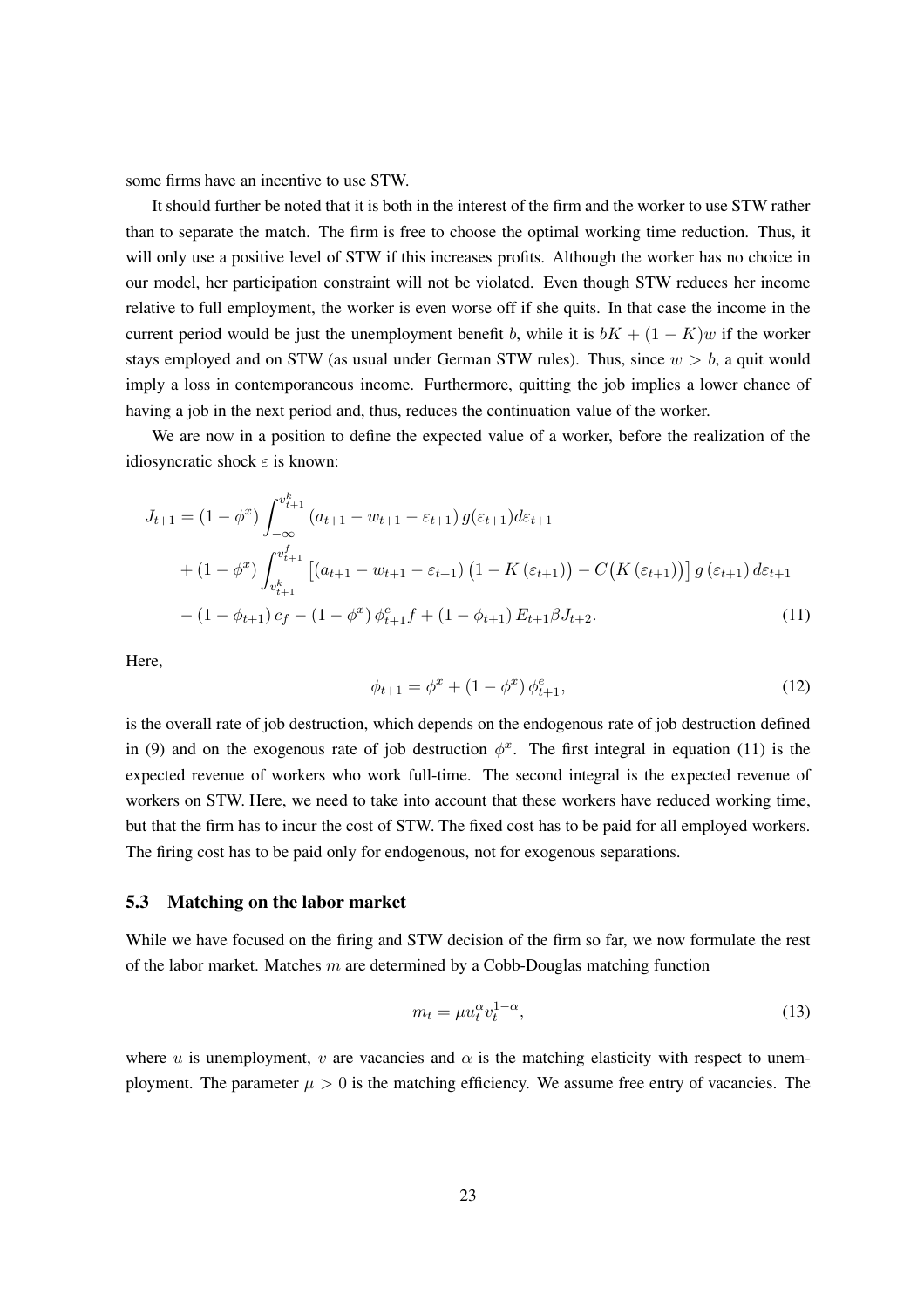worker finding rate  $q$  (i.e., the probability of a firm to fill a vacancy) is

$$
q_t = \mu \theta_t^{-\alpha},\tag{14}
$$

where  $\theta = v/u$  is the labor market-tightness. Consequently, the job finding rate  $\eta$  (i.e., the probability of an unemployed worker to find a job) is

$$
\eta_t = \mu \theta_t^{1-\alpha}.\tag{15}
$$

The present value of a vacancy is defined  $as<sup>39</sup>$  $as<sup>39</sup>$  $as<sup>39</sup>$ 

<span id="page-23-3"></span>
$$
V_t = -\kappa + \beta E_t q_t J_{t+1} + E_t \beta (1 - q_t) V_{t+1}, \qquad (16)
$$

where J is the value of a job and  $\kappa$  are the vacancy posting costs. Free entry implies that in equilibrium  $V_t = 0$   $\forall$  t which simplifies the above equation to

$$
\kappa = \beta E_t q_t J_{t+1}.\tag{17}
$$

Thus, in equilibrium the vacancy posting cost has to equal the expected payoff of the vacancy, which consists of the probability to find a worker and the value of a successful match.

#### 5.4 Employment evolution

The evolution of the employment rate  $n_t = 1 - u_t$  in this economy is described by

<span id="page-23-2"></span>
$$
n_t = (1 - \phi_t) n_{t-1} + (1 - \phi_t) n_{t-1} (1 - n_{t-1}).
$$
\n(18)

Thus, the employment rate in the current period includes workers of the previous period who were not fired and unemployed workers who got newly matched. As stated above, this law of motion reflects that both existing and new matches are subject to the separation risk. Workers on STW are treated as employed, corresponding to the official German employment statistics (although they do not work full time).

#### 5.5 Wage bargaining

Finally, we specify wage formation. Collective wage bargaining is the predominant regime in con-tinental Europe and especially in Germany.<sup>[40](#page-23-1)</sup> Therefore, we use a simple model of collective wage bargaining for our baseline simulation. We assume that the wage is bargained between the representative firm and the incumbent worker for whom the realization of the profitability shock equals its

 $39$ Note that we have assumed that new matches are also subject to separation risk. This is taken into account in the definition of  $J_{t+1}$  in equation [\(11\)](#page-22-0).

<span id="page-23-1"></span><span id="page-23-0"></span><sup>&</sup>lt;sup>40</sup> According to [OECD \(2012a\)](#page-39-9), the collective bargaining coverage (share of contracts covered by collective bargaining) in Germany was 72% in 1990 and 62% in 2009.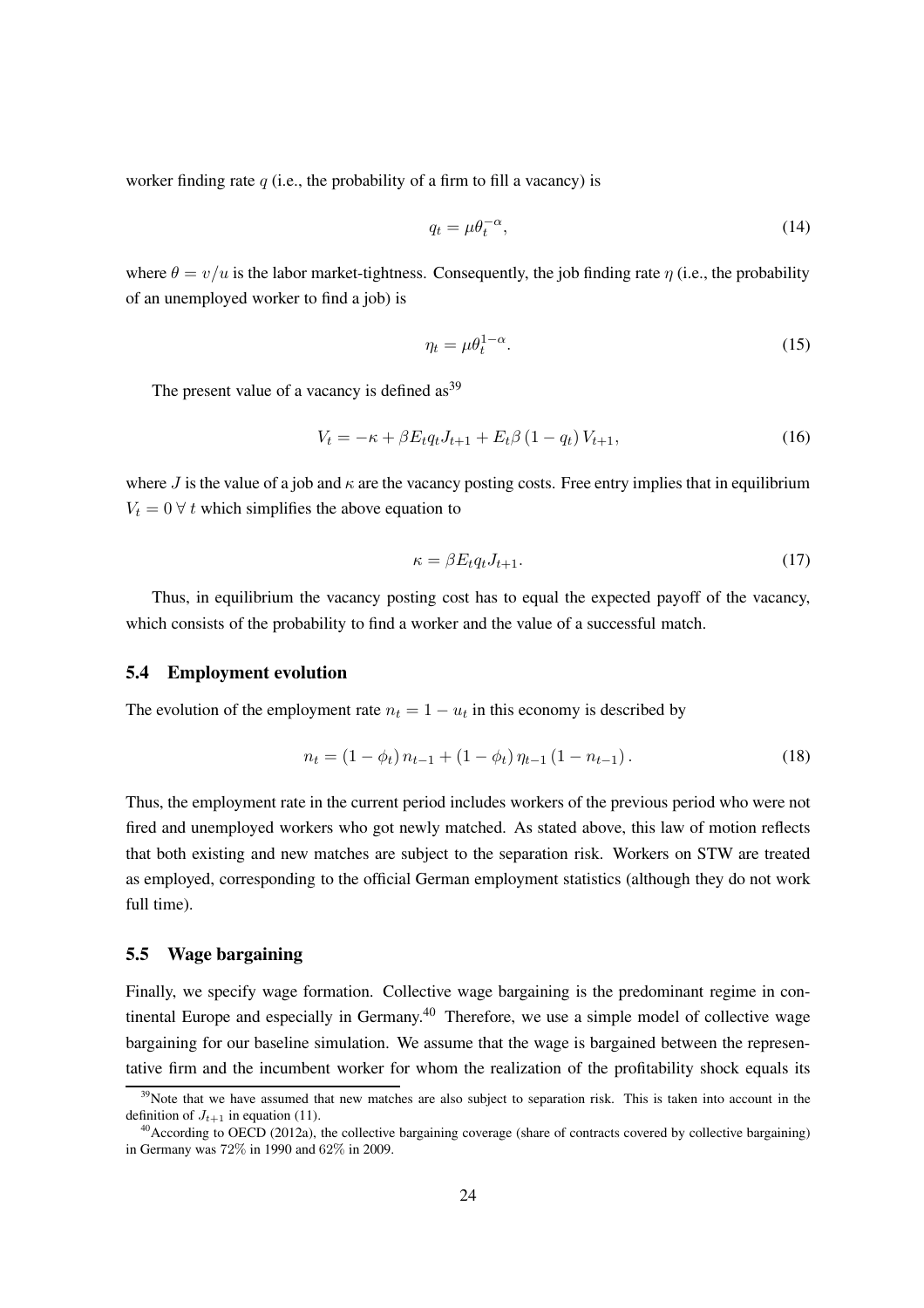expectation of zero. Every worker who is working full time earns this wage. Every worker who is on STW gets a share of this wage, according to her working time (plus some reimbursement for the lost wage income). Hence, the wage does not depend on the idiosyncratic profitability of a worker, which implies inefficient separations. However, we will also show the results for individual wage bargaining.

The profit of the median worker-firm pair (with idiosyncratic profitability shock zero) of a match  $is<sup>41</sup>$  $is<sup>41</sup>$  $is<sup>41</sup>$ 

$$
F_t = a_t - w_t - c_f + \beta E_t (1 - \phi_{t+1}) J_{t+1}.
$$
\n(19)

In case of disagreement, production will come to a halt (e.g., due to a strike), and bargaining will resume in the next period. Hence, the match stays intact in the case of disagreement. This particular feature of the bargaining setup is described in more detail in [Hall and Milgrom](#page-38-12) [\(2007](#page-38-12)) and used in [Lechthaler et al. \(2010\)](#page-39-10) or [Christiano et al.](#page-38-13) [\(2012](#page-38-13)). It is especially plausible under collective bargaining since it is unlikely that all workers become unemployed in case of a disagreement. Thus, the fall-back option of the firm is

$$
\tilde{F}_t = -c_f + \beta E_t (1 - \phi_{t+1}) J_{t+1}.
$$
\n(20)

The median workers' surplus  $W$  from a match is

$$
W_t = w_t + \beta E_t (1 - \phi_{t+1}) W_{t+1} + \beta E_t \phi_{t+1} U_{t+1},
$$
\n(21)

where U is the value of unemployment, defined as  $U_t = b + \eta_t (1 - \phi_{t+1}) W_{t+1}$  +  $(1 - \eta_t (1 - \phi_{t+1})) U_{t+1}$ . The workers' fall-back option under disagreement is then

$$
\tilde{W}_t = b + \beta E_t (1 - \phi_{t+1}) W_{t+1} + \beta E_t \phi_{t+1} U_{t+1}.
$$
\n(22)

This means that in case of no production, workers are assumed to obtain a payment b, which is equal to the unemployment benefits in the economy.

Defining  $\gamma$  as workers' bargaining power and maximizing the Nash product yields the following wage equation:

<span id="page-24-1"></span>
$$
w_t = \gamma a_t + (1 - \gamma) b. \tag{23}
$$

In the Section [6,](#page-25-0) we will check for the robustness of our results by using individually bargained wages (including the profitability shock and the market tightness).

<span id="page-24-0"></span><sup>&</sup>lt;sup>41</sup>Note that the median worker-firm pair does not use STW (empirically, on average only 0.69% of German employees are in STW programs).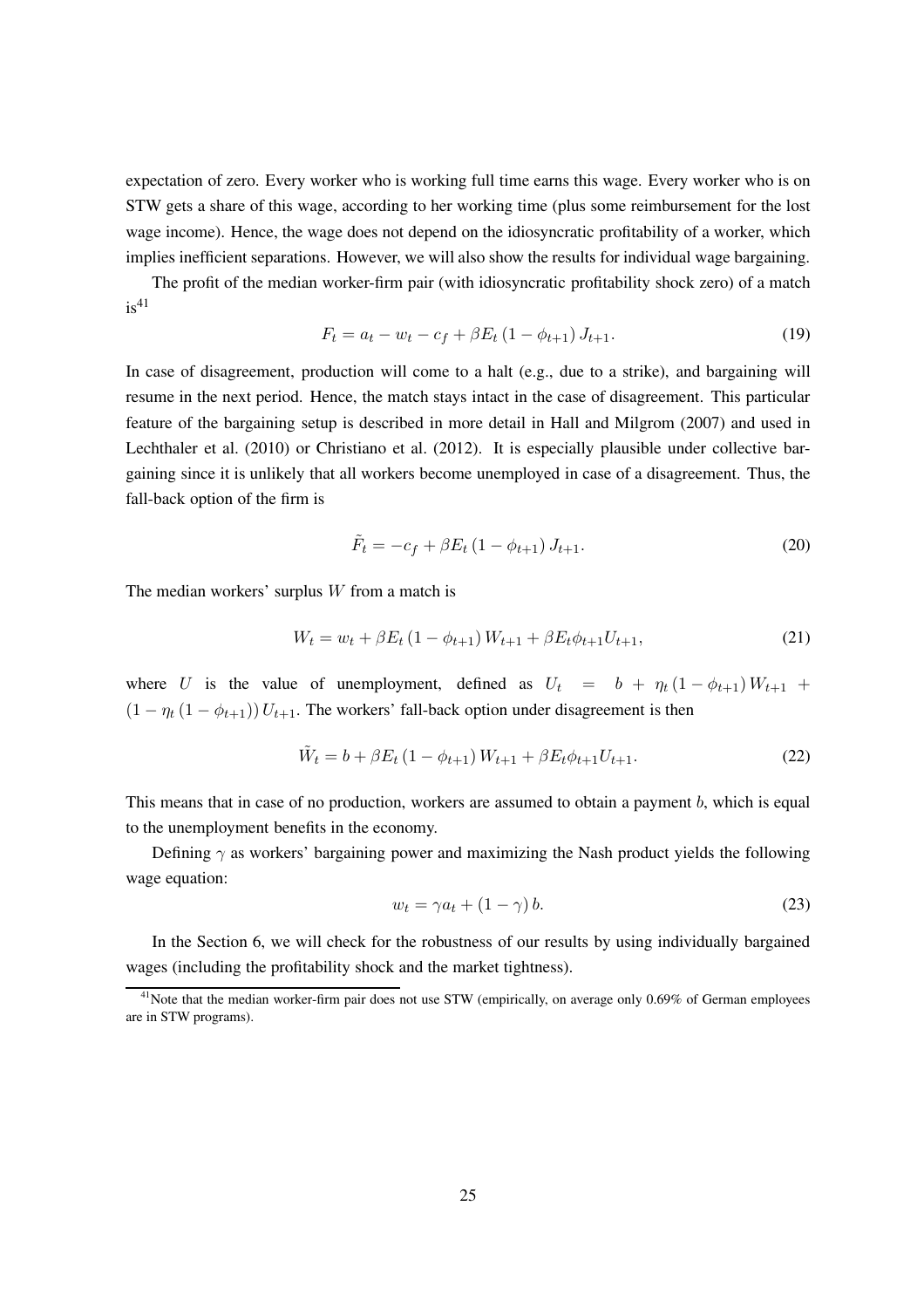#### 5.6 Government budget constraint

The government has a balanced budget and finances STW expenses and unemployment benefits through a lump-sum tax:

$$
bn_t \int_{v_t^k}^{v_t^f} K(\varepsilon_t) g(\varepsilon) d\varepsilon_t + bu_t = T_t.
$$
\n(24)

We explore the robustness of our results to the possibility to finance STW through (distortionary) income taxation instead of lump-sum taxes below.

#### 5.7 Equilibrium and aggregation

The labor market equilibrium is defined by equations  $(3)$ ,  $(7)$ ,  $(8)$ ,  $(9)$ ,  $(10)$ ,  $(18)$  and  $(23)$ . Aggregate output  $(Y)$  in our model is defined as

$$
Y_{t} = \frac{n_{t}}{1 - \phi_{t}^{e}} \int_{-\infty}^{v_{t}^{k}} (a_{t} - \varepsilon_{t}) g(\varepsilon_{t}) d\varepsilon + \frac{n_{t}}{1 - \phi_{t}^{e}} \int_{v_{t}^{k}}^{v_{t}^{f}} (1 - K(\varepsilon_{t})) (a_{t} - \varepsilon_{t}) g(\varepsilon_{t}) d\varepsilon
$$

$$
- n_{t} c_{f} - \frac{n_{t}}{1 - \phi_{t}^{e}} \phi_{t}^{e} f - v_{t} \kappa.
$$
(25)

Aggregate output equals production (first line) minus resource costs (second line). Note, that  $n_t$  is the number of all workers employed in period  $t$ , i.e., after taking into account the separation risk. Therefore, we need to divide  $n_t$  by  $(1 - \phi_t^e)$  to get the number of available workers before endogenous separations. When determining production we need to take into account the idiosyncratic profitabilities of all relevant workers, i.e., those that work full time and those that work reduced hours on STW. The resource costs include vacancy posting costs, firing costs and fixed costs of production. Since our model does not contain any other aggregate demand components, aggregate output equals aggregate consumption in our model.

### <span id="page-25-0"></span>6 Numerical simulation

This section first describes our calibration strategy. Then we present the results of numerical simulations. Our model allows for two types of shocks: a discretionary change in STW policy and a business cycle shock. We first analyze the effects of the policy shock and compare them to our SVAR results. Then we analyze how large the automatic stabilizing effects of STW are in response to business cycle shocks.

#### <span id="page-25-1"></span>6.1 Calibration

We calibrate the baseline model to the German economy. Table [2](#page-26-0) summarizes our parameters and our calibration targets. The quarterly discount factor  $\beta$  is 0.99, which matches an annual real interest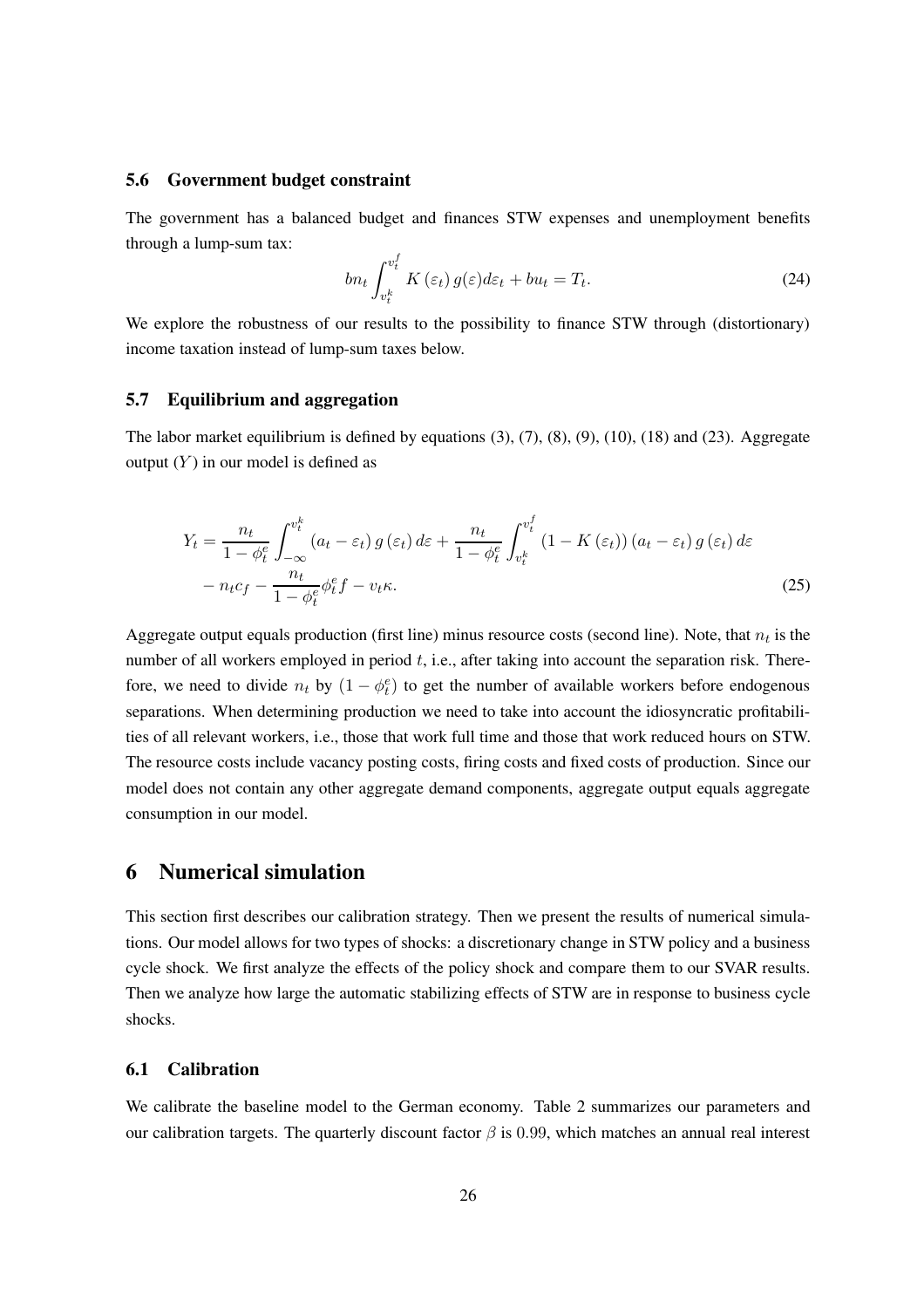<span id="page-26-0"></span>

| Parameter                   |                                                   | Value |
|-----------------------------|---------------------------------------------------|-------|
| β                           | discount factor                                   | 0.99  |
| $\kappa$                    | cost of posting a vacancy                         | 1.21  |
| $\alpha$                    | matching elasticity w.r.t unemployment            | 0.60  |
| $\mu$                       | matching efficiency                               | 0.43  |
| b/w                         | replacement rate                                  | 0.65  |
|                             | linear firing costs                               | 2.40  |
| $\mathcal{S}_{\mathcal{S}}$ | scale parameter of the profitability distribution | 1.03  |
| $c_K$                       | shift parameter in STW cost function              | 20.22 |
| $\alpha$                    | productivity                                      | 1     |
| $c_f$                       | fixed cost of production                          | 0.23  |
| Steady state targets        |                                                   | Value |
| q                           | worker finding rate                               | 0.70  |
| Φ                           | overall job destruction rate                      | 0.03  |
|                             | endogenous 1/3, exogenous 2/3                     |       |
| $\eta$                      | job finding rate                                  | 0.31  |
| $\mathcal{U}$               | unemployment rate                                 | 0.09  |
| $\chi$                      | short-time work rate                              | 0.007 |

Table 2: Calibration.

rate of 4.1%. Following [Christoffel et al.](#page-38-14) [\(2009](#page-38-14)), we target a steady state value for the quarterly worker finding rate q of 70% and a separation rate of 3%. As in [Krause and Lubik \(2007\)](#page-39-11) one third of separations is endogenous, whereas two thirds are exogenously determined. We target the quarterly job finding rate  $\eta$  to 31.2% to obtain a steady state unemployment rate of 9% [\(Christoffel et al., 2009](#page-38-14)). The matching elasticity  $\alpha$  is set to 0.6. We calibrate unemployment benefits b to 65% of the wage and set the bargaining power to an intermediate value of  $\gamma = 0.5$ .

We have to set several parameters to obtain the steady state values of the labor market flow rates. We assume that the idiosyncratic profitability shock follows a logistic distribution,  $42$  which we normalize to have an unconditional mean of zero. To achieve our calibration target, we set the scale parameter s of the distribution to 1.03. The costs of posting a vacancy  $\kappa$  is set to 1.21 and the efficiency of matching  $\mu$  is set to 0.43. In line with [Bentolila and Bertola](#page-37-11) [\(1990](#page-37-11)), we set firing costs to 60% of annual productivity. In the numerical section, we will check the robustness of our results by reducing this value to 30% and 0%.

The steady state short-time work rate  $\chi$  is targeted to 0.69%, which is in line with German data. Note that this implies a value for  $c_K$  of 20.22. This value appears to be large, but in the aggregate the convex STW costs amount to only 0.3% of output.

We set the fixed costs of production  $c_f$  to 0.23 in order to target the contemporaneous elasticity of the extensive margin of STW with respect output changes of −3.3. This estimate corresponds to

<span id="page-26-1"></span> $^{42}$ A logistic distribution is very close to a normal distribution, but allows for closed form solutions.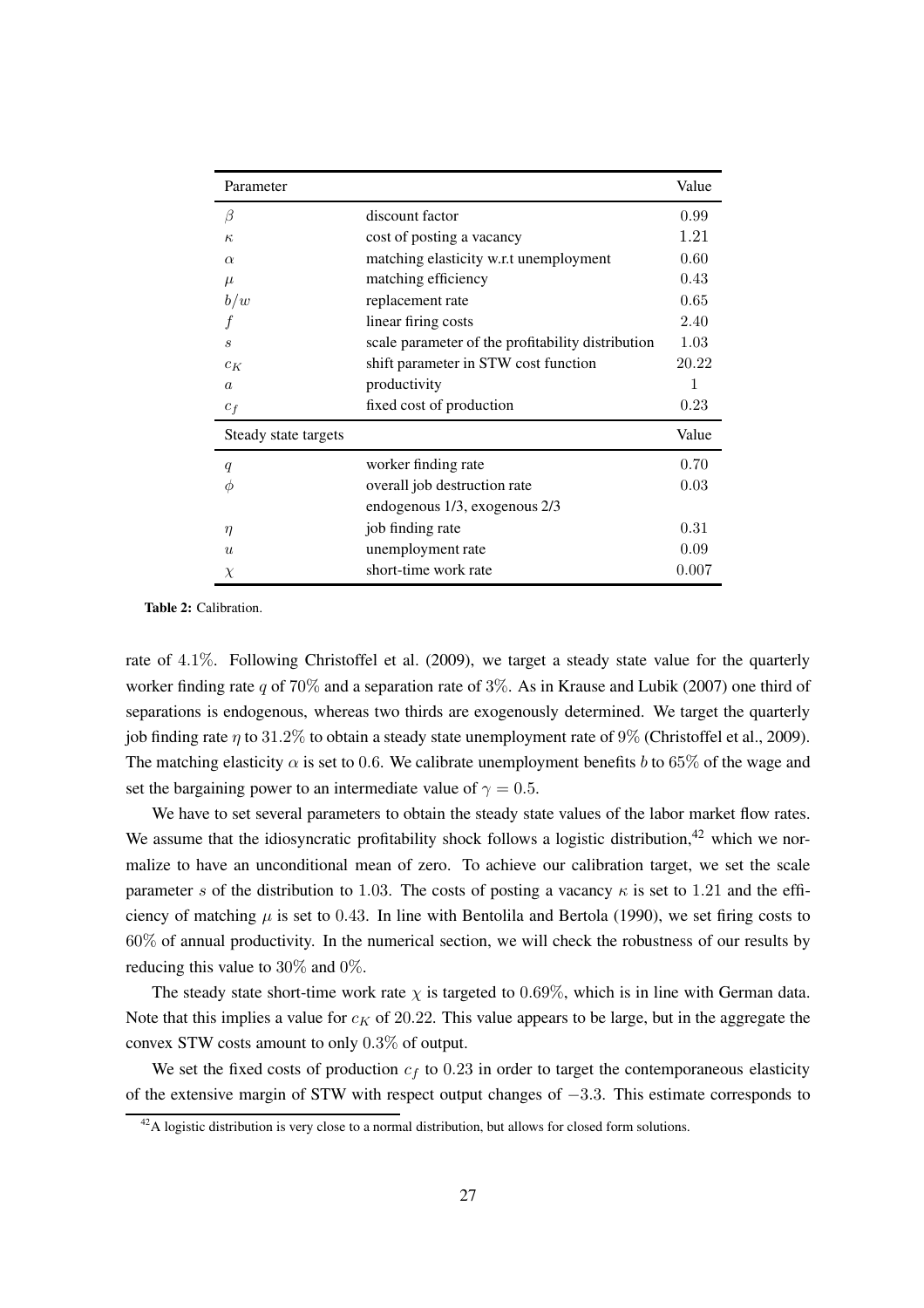our lower bound. As discussed above, our estimated elasticity may not take into account the general equilibrium effects of changing labor market tightness on wages and hence other aggregate variables. However, these effects are absent in our baseline model due to the assumed bargaining game. Thus, the calibration strategy is consistent with our model.

#### 6.2 Policy shock

We generate impulse response functions of the model economy to a change in STW policy. More precisely, the government weakens the eligibility criteria for STW, i.e., it increases the level of D, for only one period and returns to the old rules one period later. For illustration purposes, we normalize the size of the shock to 1. Figure [4](#page-28-0) shows the results. Due to the increase in D, the STW threshold  $v_t^k$ falls (see equation [\(3\)](#page-19-3)). Thus, the fraction of short-time workers  $\chi$  increases. Interestingly, although the policy increases STW, it has no effects on unemployment. The policy intervention allows more workers to use STW that would not have been fired even in absence of the policy intervention and thus leaves firing unaffected (compare the firing threshold  $v_t^f$  $_t^J$ , defined in equation [\(8\)](#page-21-1), which does not depend on  $D$ ). This means that the policy has a deadweight effect of  $100\%$ . Thus, our model provides a rationale for the non-effect of the discretionary policy shock on unemployment, found in the SVAR.

Despite the ineffectiveness of the policy in terms of unemployment, our model shows a tiny one period effect on output. The reason is that unprofitable worker-firm pairs can reduce their working time. This leads to a positive effect in the resource constraint. At first it might seem surprising that a working time reduction can increase output, but it is in fact quite plausible that a temporary downscaling of inefficient production units has a positive effect on output. This is again in line with the results from the SVAR, albeit with a somewhat different timing.

Our policy shock  $D$  does not have an exact counterpart in the data. Thus, in a second experiment, we set the policy shock such that we obtain the same first period STW response and the same autocorrelation for the STW time series as after a one-standard deviation policy shock in the SVAR (see Figure 3). The solid lines in Figure [5](#page-29-0) show the impulse response functions for this shock. The increase in  $D$  (with an autocorrelation coefficient of 0.81) has an effect on hiring, firing and unemployment. Increasing D persistently allows firms to send more workers on STW in the future and to reduce the potential losses in case of an adverse profitability shock. Consequently, the expected value of a job J goes up, firing goes down and vacancy posting goes up (see equations [\(8\)](#page-21-1), [\(11\)](#page-22-0), and [\(16\)](#page-23-3)).

Note, however, that the effects of the persistent policy shock on unemployment are quantitatively extremely small. Corresponding to the STW response in the data, the shock reduces unemployment by 0.00002 percentage points, i.e. it is barely measurable. The same is true for output which increases by 0.001 percent. During the Great Recession the estimated discretionary shocks were larger (generating a standard deviation in STW that is about twice as large as before the Great Recession). But even if we double the shock size, we obtain no measurable effect on hiring, firing, unemployment and output.<sup>[43](#page-27-0)</sup>

<span id="page-27-0"></span> $^{43}$ This result is in contrast to [Faia et al. \(2013\)](#page-38-4) and [Krause and](#page-39-4) Uhlig [\(2012\)](#page-39-4) who find much larger effects for discretionary changes in STW. However, their policy-experiments are very different from ours. They consider the temporary introduction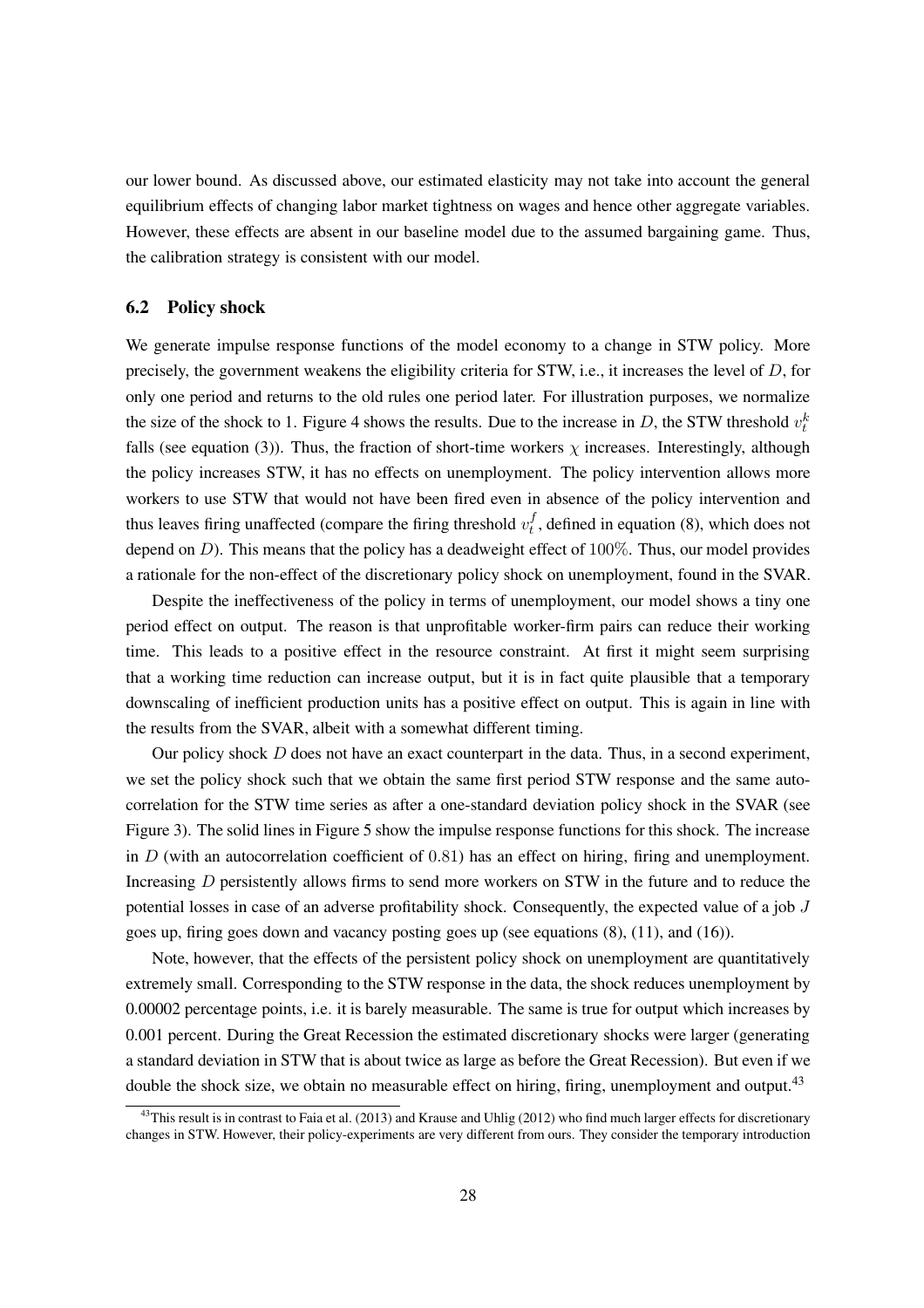<span id="page-28-0"></span>

Figure 4: Impulse responses of a positive one unit shock to  $D$ . Impulse responses are given as deviations from the steady state. The shock is implemented as a temporary, one-period loosening of the STW eligibility criterion.

In section [4,](#page-11-0) we have argued that our assumptions used to identify output and policy shocks in the SVAR are consistent with the model presented here. Conversely, we can also show that the SVAR can replicate the theoretical responses when applied to artificial data simulated from the model. We simulate 1000 time series of 68 periods corresponding to the length of our baseline sample<sup>[44](#page-28-1)</sup>. In addition to the policy shock discussed above, we simulate a productivity shock with an autocorrelation of 0.95 and a standard deviation of 0.01. We further add normally distributed noise to all variables in our 3-variable baseline SVAR to simulate a potential third shock in the data.

Figure [5](#page-29-0) shows the impulse response functions estimated from the simulated data together with the theoretical responses from the model. Two things are worth pointing out: First, the IRFs estimated from simulated data are very similar to the true ones from the model (the true responses are well within the error bands). Second, the true unemployment and output responses in reaction to STW policy shocks are replicated by the estimated ones, but are too small to be statistically significant. This mirrors the corresponding insignificant results using the actual data.<sup>[45](#page-28-2)</sup>

of STW-schemes into an economy without existing STW. We consider temporary changes in an already existing STWscheme. Our approach replicates the institutional features of Germany more closely.

<span id="page-28-2"></span><span id="page-28-1"></span><sup>&</sup>lt;sup>44</sup>In order to prevent any dependence on the starting values, we simulate 1068 periods and discard the first 1000 periods. <sup>45</sup>As a robustness check, we impose a shock on the cost parameter  $c_K$  instead of on the cutoff D in the model. When we calibrate the shock similar to above, i.e., to match the standard deviation of the STW time series that is driven by the policy shock only, we do not obtain a statistically significant result either.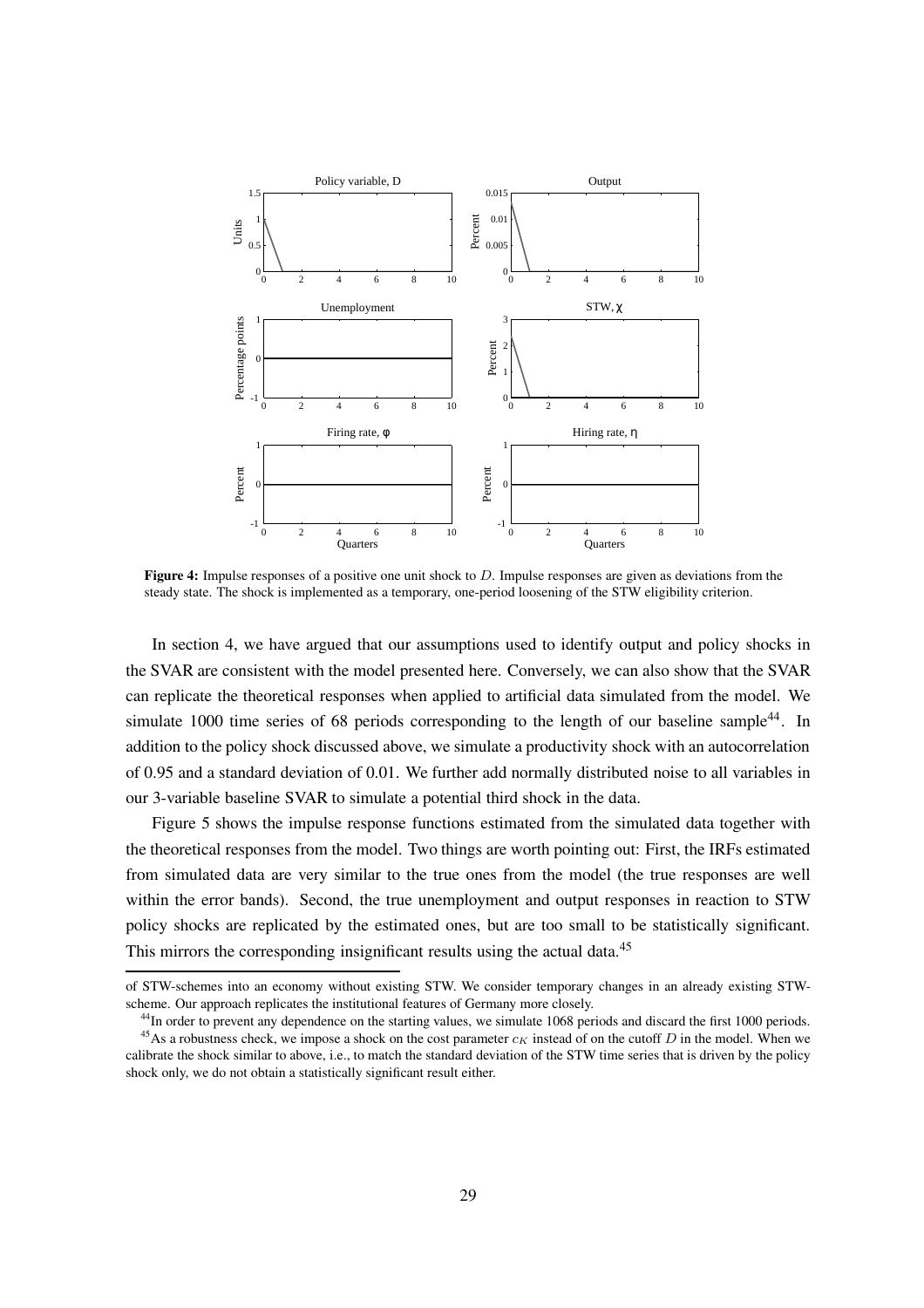<span id="page-29-0"></span>

**Figure 5:** Impulse responses of a positive autocorrelated shock to  $D$ . Impulse responses are given as deviations from the steady state. The solid lines show the theoretical impulse responses. The dotted lines show the mean and the dashed lines the 90% error bands of the responses estimated from the SVAR applied to 1000 simulations of artificial data from the model.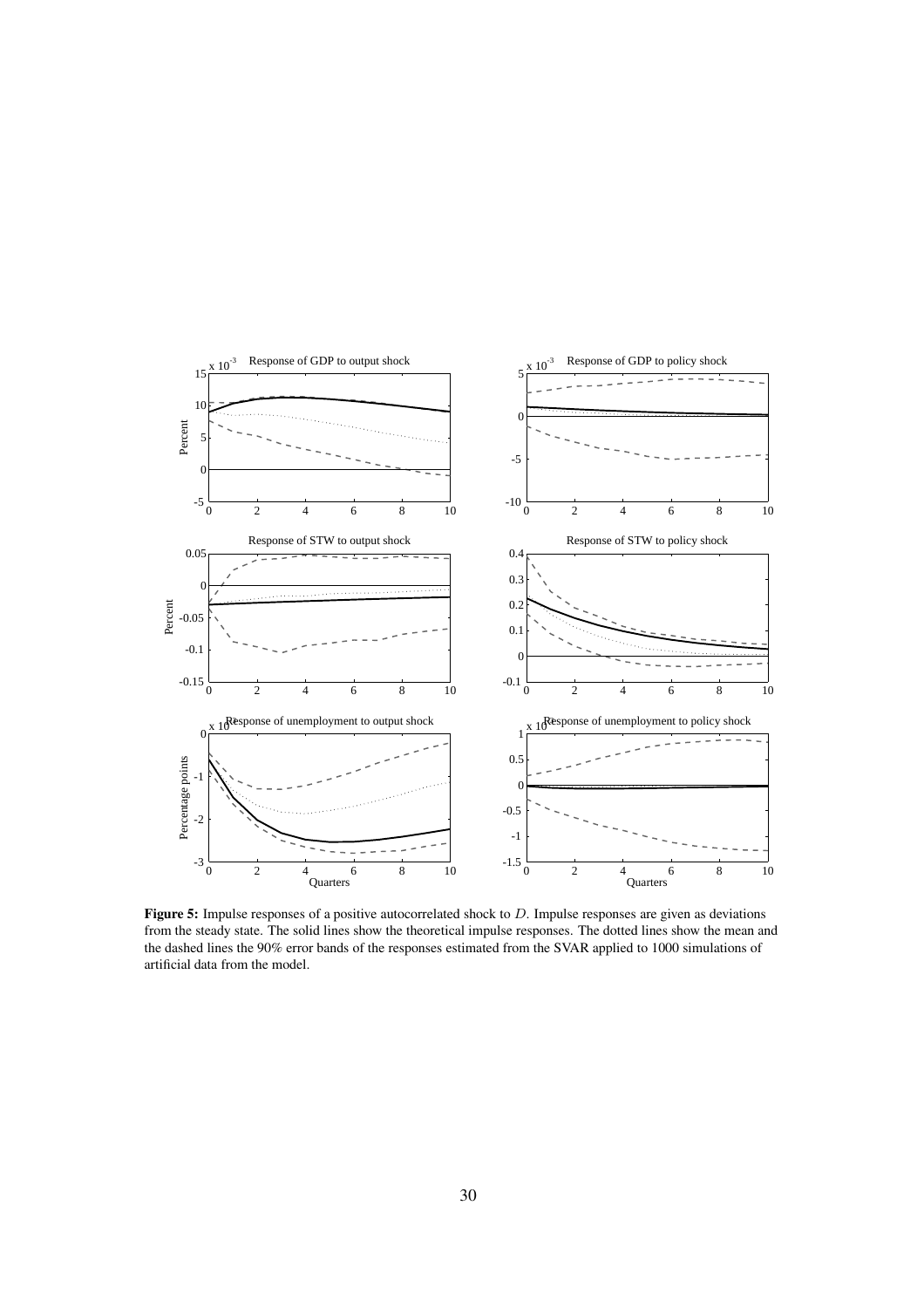### 6.3 Automatic Stabilization

#### 6.3.1 Baseline Scenario

Figure [6](#page-30-0) shows the impulse responses to a positive, one standard deviation shock (normalized to  $1\%$ ) to aggregate productivity  $a$ , with autocorrelation 0.95 (see solid lines for IRFs in the economy with STW). An increase in productivity increases the value of a filled job J, which implies that firms post more vacancies. Consequently, the labor market tightness  $\theta$  and the hiring rate  $\eta$  go up. The increase in productivity also has a positive effect on the firing cutoff  $v_t^f$  $t_t^f$ , i.e., the endogenous firing rate  $\phi_t^e$ goes down. The reduction in firing and the increase in hiring lead to an increase in employment and output and a decline in unemployment. Due to our assumption of fixed costs of production, our model replicates two important stylized facts of the business cycle. First, our model shows a Beveridge curve, i.e., a negative correlation between unemployment and vacancies. Second, the labor market variables are more volatile than productivity and output. The standard deviation of unemployment in our simulation is 3 times larger than the standard deviation of the underlying productivity shock.

<span id="page-30-0"></span>

Figure 6: Impulse responses of a positive shock to aggregate productivity. Impulse responses are given as deviations from the steady state. The shock is implemented as a temporary autoregressive reduction in aggregate productivity.

What happens to STW in a recession? With a negative aggregate productivity shock, more workerfirm pairs are automatically eligible for STW and the share of workers on STW increases. However, the average quality of workers on STW increases in a recession, because more low-quality workers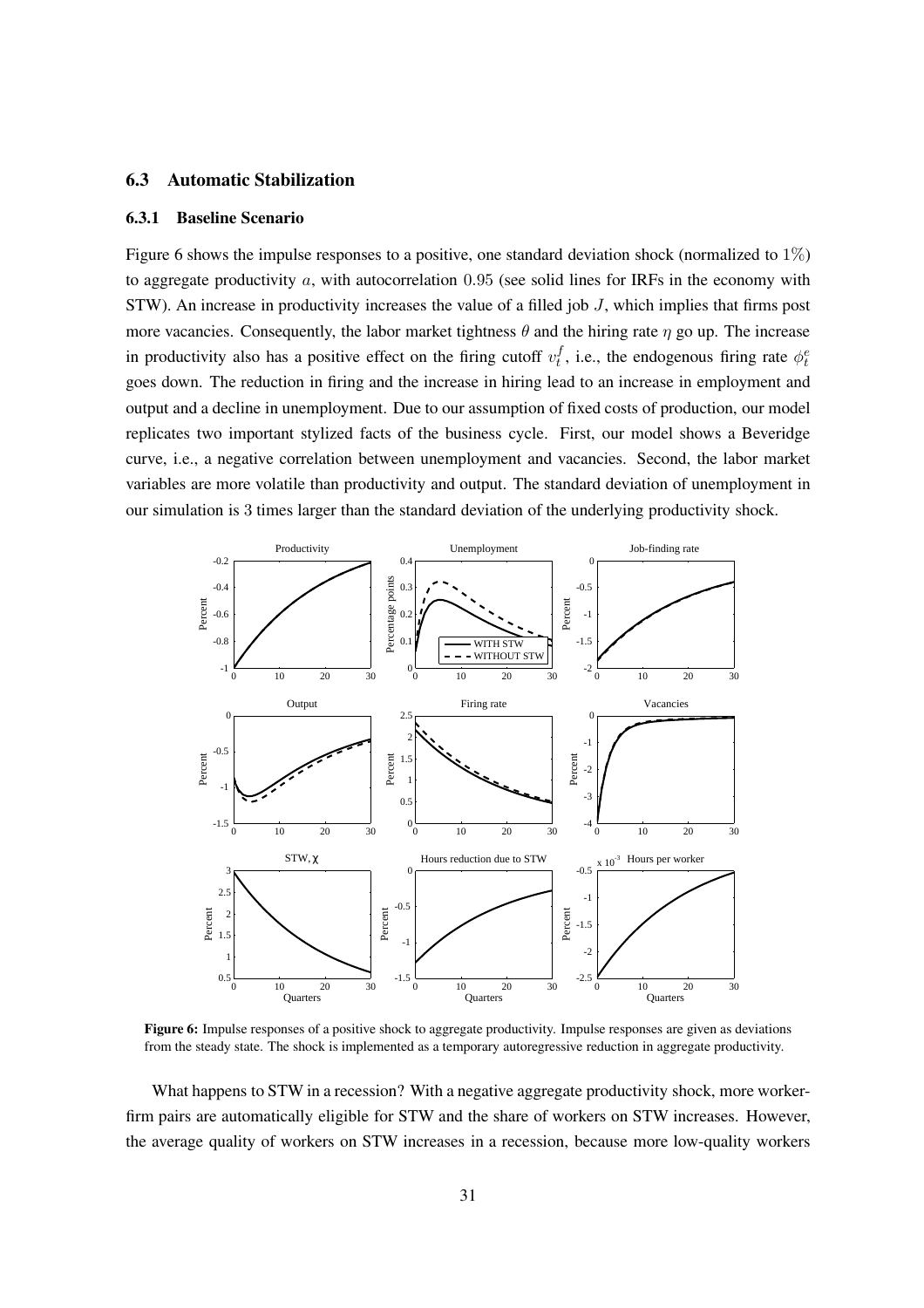are fired. It follows that the average reduction of working hours due to STW decreases. Overall, hours per worker in the economy fall.

Remember that this is well in line with the stylized facts presented in Section [2:](#page-3-0) the extensive margin of STW (the share of workers on STW) moves countercyclically while the intensive margin of STW (the average hours-reduction of a worker on STW) is procyclical. Overall, hours per worker fall in recessions. Our model replicates all those facts very well. In the dynamic simulation, output and the share of workers on STW have a correlation of −0.96. Output and the average reduction of working hours have a correlation of 0.96. The respective values in the German data are −0.74 and  $0.49.^{46}$  $0.49.^{46}$  $0.49.^{46}$ 

In order to assess the role of STW as an automatic stabilizer of the labor market and the macroeconomy, we compare an economy with and without STW. We keep all parameters the same in both scenarios. This assures that our stabilization results are not driven by parameter changes, but has the drawback that the steady states differ between the two scenarios. In Section [6.3.2](#page-32-0) below we recalibrate the model without STW so that both models yield the same steady state and show that the differing steady states are not responsible for our results.

<span id="page-31-1"></span>

|                  |      | Stabilization in $\%$ baseline lower firing costs distortionary |     |          | fixed         |
|------------------|------|-----------------------------------------------------------------|-----|----------|---------------|
|                  |      | $f = 1.2$ $f = 0$                                               |     | taxation | steady states |
| Output $y$       | 3.8  | 3.5                                                             | 2.7 | 3.9      | 6.3           |
| Unemployment $u$ | 21.2 | 13.1                                                            | 6.5 | 20.9     | 14.9          |

Table 3: Reduction of the standard deviation in the model with STW compared to the model without STW. We use HP filtered deviations from steady state (smoothing parameter  $\lambda = 1,600$ ). For output, we use log-deviations, for unemployment level deviations, since this variable is already denoted as a percentage.

The second column in Table [3](#page-31-1) shows the difference in the volatility of output and unemployment for our baseline scenario with constant parameters. The presence of STW reduces the standard deviation of the cyclical component of output by roughly 4% and reduces unemployment fluctuations measured by the absolute deviation of the cyclical component by roughly 21%. With a negative aggregate productivity shock, more firms are automatically eligible to use this instrument. Thus, in contrast to the economy without STW, some firms reduce the working time instead of firing workers and, therefore, reduce unemployment fluctuations.

The stabilization of unemployment comes at the cost that STW induces firms to keep unprofitable workers employed, who would otherwise have been fired. With and without STW, the average quality of the workforce increases in a recession because relatively more unprofitable workers are fired. This effect tends to counteract the decrease in aggregate productivity and thus reduces fluctuations in aggregate output. Since less workers are fired, the average quality of the workforce increases by less in recessions in the economy with STW compared to the economy without STW. Put differently, we have two counteracting effects: On the one hand, STW reduces unemployment fluctuations and

<span id="page-31-0"></span><sup>&</sup>lt;sup>46</sup>The coefficients of autocorrelation of the model also correspond neatly to their empirical counterparts. In the model the coefficients of autocorrelation for both margins are 0.71, while they are 0.83 and 0.81 in the German data.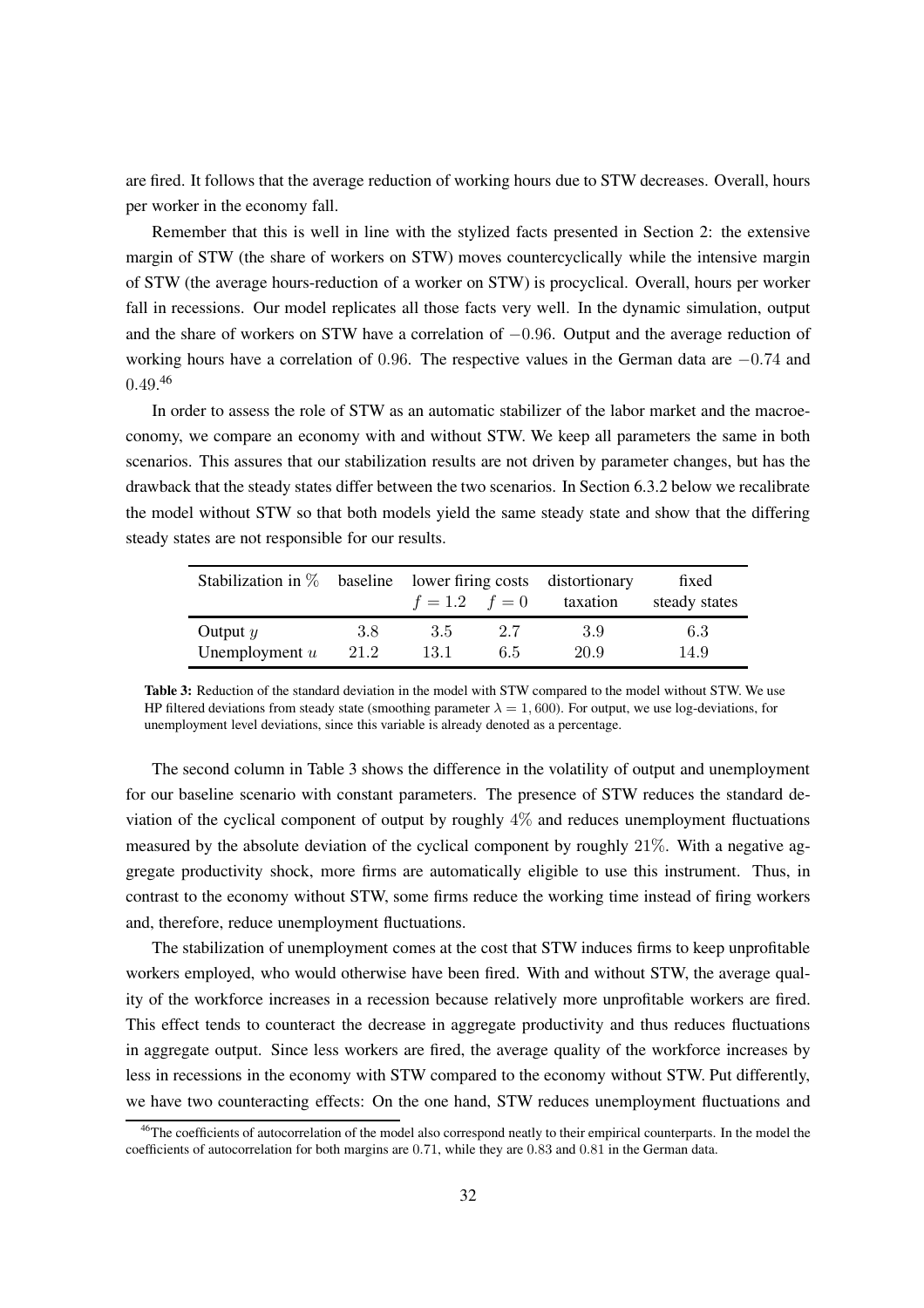thus output fluctuations via the production function. On the other hand, STW reduces the stabilizing effect of adjustments in the quality of the workforce (smaller cleansing effect of recessions). Naturally, the first effect dominates, but the second effect implies that STW stabilizes output by less than unemployment.

Is a stabilization of 4% of GDP fluctuations and 21% of unemployment fluctuations a lot? To evaluate the cost-effectiveness of the automatic stabilization, we have to relate the stabilization effects to the expenditures. Between 1998 and 2011 on average 0.7% of all workers are on STW. The average costs of STW accounted for just 0.01% of GDP in our model. In the data, the cost of STW in terms of GDP was  $0.03\%$ <sup>[47](#page-32-1)</sup> How does this compare to other automatic stabilizers such as the tax system? The estimated size of the automatic stabilization of the income tax system depends on the employed methodology and the analyzed country. The existing literature predicts an automatic output stabilization between 8% and 30% (see Table 2 in [in't Veld et al.](#page-39-12) [\(2012](#page-39-12))). Given that the income tax system accounts for roughly 10% of GDP in the OECD average (see OECD Statistics, [OECD](#page-39-13)  $(2012b)$ , the stabilization through STW appears to be large relative to the costs.<sup>[48](#page-32-2)</sup>

#### <span id="page-32-0"></span>6.3.2 Robustness

In a first robustness check, we reduce firing costs from 240% of quarterly productivity (i.e. 60% of the annual productivity) to  $120\%$  and  $0\%$ , respectively. All the other parameters remain the same. Two results are worthwhile to be pointed out. First, lower firing costs lead to a smaller automatic stabilization effect of STW. In this case, frictional costs fluctuate less and, hence, the possibility of STW to dampen these fluctuations is reduced. Second, STW also stabilizes an economy without firing costs. This certainly does not correspond to German institutions, but it illustrates that firms have an incentive to use STW even when firing is costless. This is the case, because finding new workers is costly in a labor market with search and matching and, thus, some labor hoarding is optimal.

Next we assume that additional expenses due to the cyclical variation in STW are financed by an immediate increase in a distortionary proportional income tax.<sup>[49](#page-32-3)</sup> Given that we assume a balanced budget, the bargaining outcome is directly affected by tax increases. As expected, a distortionary financing of STW reduces the unemployment stabilization effects. The reduction is surprisingly small, however. The reason is that the STW in our model is very cost-efficient and thus the extra costs in a recession due to the automatic reaction of STW are small.<sup>[50](#page-32-4)</sup>

In order to exclude that our results are driven by steady state shifts, we adjust the standard deviation of the idiosyncratic profitability shocks and the vacancy posting costs to obtain the same steady

<span id="page-32-1"></span> $^{47}$ To calculate this number, we have used the gross transfers to workers due to STW according to the balance sheet of the Federal Employment Agency. At the peak in 2009 the costs were 0.13% of GDP.

<span id="page-32-2"></span><sup>&</sup>lt;sup>48</sup>Note that we compare the income tax system to STW based on GDP-shares and stabilization effects only, not taking into account other potentially important aspects such as the effect on governmental revenue or the reduction of income inequality.

<span id="page-32-3"></span><sup>&</sup>lt;sup>49</sup>Thus, the bargaining equation changes to  $w_t = \gamma a_t + (1 - \gamma) b/(1 - \tau)$ , where  $\tau$  is the proportional income tax.

<span id="page-32-4"></span><sup>&</sup>lt;sup>50</sup>Output fluctuations are even a little bit smaller with distortionary taxes than without. The reason is that not only employment fluctuates somewhat more with distortionary taxes, but also the frictional costs, which are deducted in the resource constraint.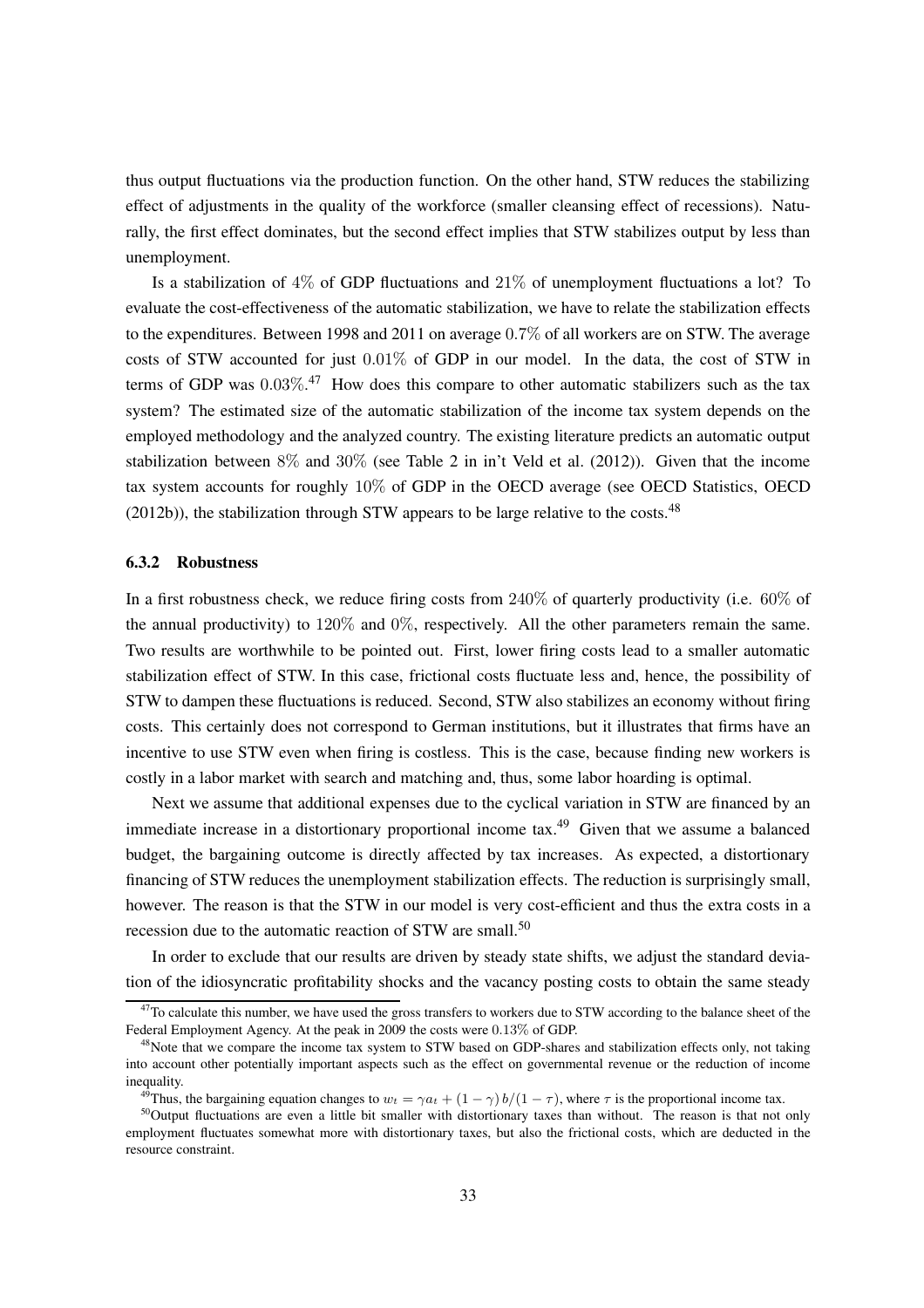states for the labor market flows in all versions of the model.<sup>[51](#page-33-0)</sup> Interestingly, with fixed steady states all results are very similar compared to the scenario with fixed parameters. In our baseline scenario, output fluctuations drop by  $6\%$  and employment fluctuations by 15%. Lower firing costs lead to somewhat less stabilization and distortionary taxes leave the results almost unchanged.

#### 6.3.3 Simulation for the US Economy

So far, we have performed our simulations based on German labor market flows (which are roughly three times smaller than in the United States), collective bargaining and substantial firing costs. Lowering firing costs as a robustness check has indicated that labor market institutions are important for the quantitative results. To obtain an idea about the potential effects of STW in an anglosaxon country, we repeat our exercise under standard individual Nash bargaining, where the threat point of worker and firm is the termination of the match, and recalibrate the model to match the US economy. This is of course only a rough quantification of the potential stabilizing effects of STW in the US, since, in contrast to our earlier analysis, it is not based on an empirically estimated elasticity of STW. However, this scenario demonstrates that STW is likely to be less stabilizing in more flexible labor markets.

Thus, the wage is given by

$$
w_t(\varepsilon_t) = \gamma (a_t - \varepsilon_t - c_f + \kappa \theta_t) + (1 - \gamma) b. \tag{26}
$$

Note that in contrast to our baseline with collectively bargained wages, the wage now depends on the tightness of the labor market and the idiosyncratic profitability of a worker. The latter implies that the risk stemming from idiosyncratic shocks is shared between worker and firm. Note, however, that there is still some scope for STW. Due to costly hiring (vacancies are associated with costs and are only filled with a certain probability), the future value of a worker is positive. This implies that some workers are retained even though they generate contemporaneous losses. Putting these workers on STW reduces the losses they generate and is therefore beneficial for the firm.

In our parametrization, we target US labor market flows, namely a job destruction rate of 0.1, a job finding rate of 0.81 and a worker finding rate of 0.7 [\(Krause and Lubik](#page-39-11), [2007](#page-39-11)). The efficiency of the matching function, the costs of posting a vacancy and the scale parameter of the idiosyncratic profitability distribution are used to match these targets. In line with US institutions, we set firing costs to zero and the replacement rate to 0.4. All other parameters remain the same (and are summarized in Table [8](#page-43-1) in the Appendix). We run two STW scenarios: one with the German parameter  $c_K$  and one with the German steady STW rate  $\chi$ , which necessitates a recalibration of  $c_K$  (values in parentheses in Table [8](#page-43-1) in the Appendix).

Using the same parameter value for STW costs  $c_K$  as in our baseline calibration leads to a much lower STW take up than in our previous simulations. The share of workers on STW,  $\chi$ , in the steady state drops from 0.7% to 0.1%. This is not surprising. Lower firing costs and larger labor market flows

<span id="page-33-0"></span><sup>&</sup>lt;sup>51</sup>Note, however, that we do not adjust the fixed costs of production, which are the driving force for the amplification and the elasticity of STW with respect to output.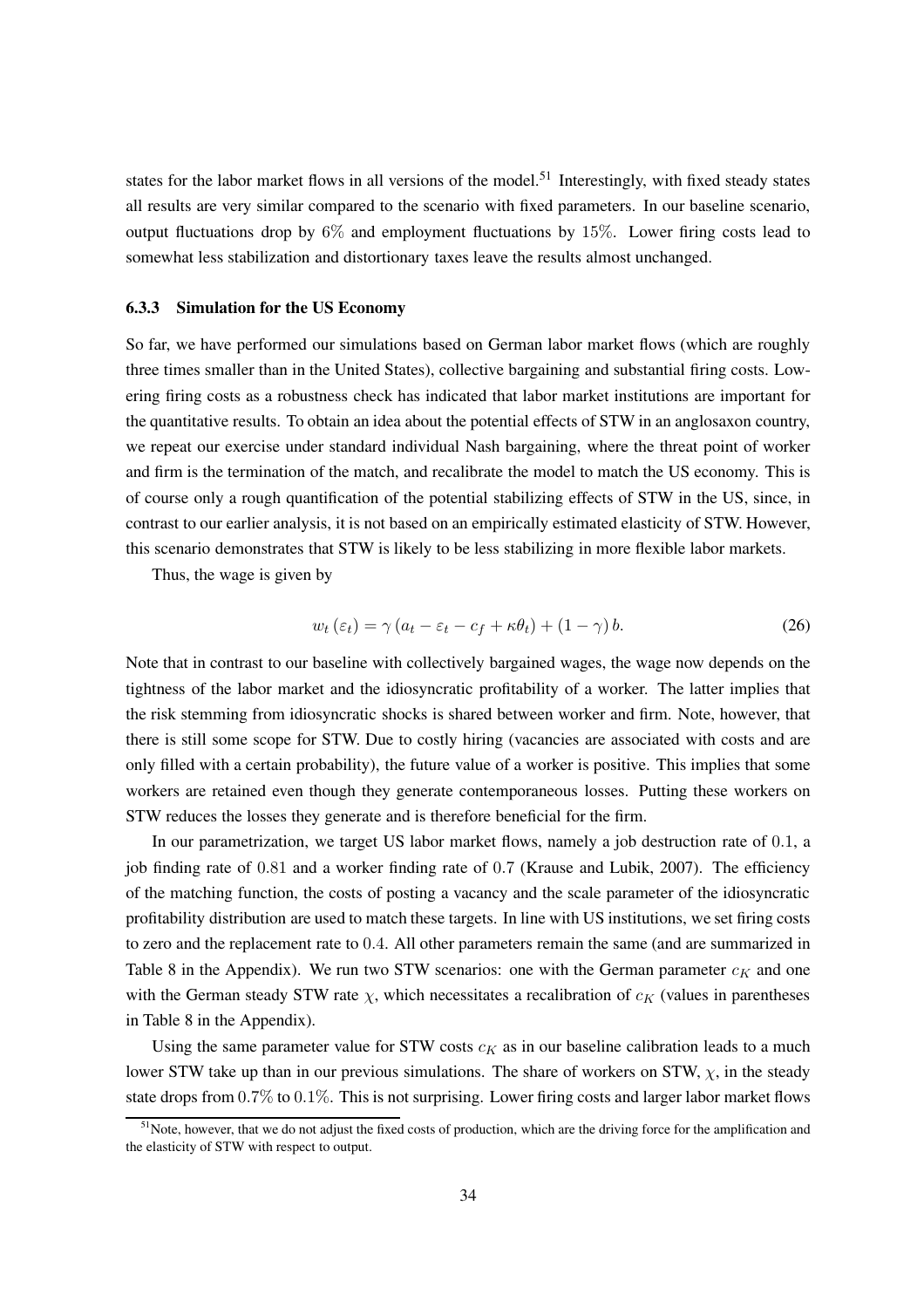imply that adjustments via the extensive margin are much easier and less costly than in our baseline scenario. Additionally, the flexibility of individually bargained wages allows easier adjustments in response to idiosyncratic shocks. Thus, the possibility to adjust via the intensive margin appears much less attractive. This is, in fact, well in line with Figure [7](#page-43-0) in the Appendix, showing that STW is not much used in the United States. Naturally, this leads to much lower stabilization (see Table [4\)](#page-34-1). Output fluctuations are reduced by only  $0.1\%$  and unemployment fluctuations are reduced by  $0.7\%$ compared to an economy without STW.

<span id="page-34-1"></span>

| Stabilization in $\%$ German case |          | US case        |                               |  |
|-----------------------------------|----------|----------------|-------------------------------|--|
|                                   | baseline |                | German $c_K$ German STW share |  |
| Output $y$                        | 3.8      | 0 <sub>1</sub> | 0.5                           |  |
| Unemployment $u$                  | 21.2     | 07             | 4 O                           |  |

Table 4: Reduction of the standard deviation in the model with STW compared to the model without STW. We use HP filtered deviations from steady state (smoothing parameter  $\lambda = 1,600$ ). For output, we use log-deviations, for unemployment level deviations, since this variable is already denoted as a percentage.

Suppose next that the US government promotes the use of STW with the goal of achieving a similar steady state proportion of workers on STW as observed in Germany. To analyze this scenario, we recalibrate  $c_K$  to 3.5, which implies that  $\chi$  rises to 0.7%. Nevertheless, the stabilization through STW over the business cycle is still much lower than in our baseline scenario for Germany. Table [4](#page-34-1) shows that unemployment fluctuations are reduced by 4% and output fluctuations by 0.5%. Based on the most optimistic stabilization results, a back-of-the envelope calculation suggests that STW would have buffered the increase in US unemployment from 5 to 10% in October 2009 by only 0.2 percentage points, i.e., to 9.8%. Again, this is due to the higher flexibility of the US economy. Making STW cheaper, implies of course that more firms use it in steady state, but still the other margins of adjustment appear more attractive in response to business cycle shocks. Overall, our analysis suggests that STW can be an important margin of adjustment for otherwise rigid labor markets, but the additional benefit for labor markets which are already flexible is rather limited.

### <span id="page-34-0"></span>7 Lessons and Outlook

#### *"... it's time to try something different." (Paul Krugman, 2009)*

Does our analysis suggest that Paul [Krugman \(2009\)](#page-39-14) is right that STW was an important job saver in the Great Recession? We argue that STW can act as a powerful automatic stabilizer, but that the empirical evidence concerning discretionary policy changes shows no effects. According to our SVAR evidence a discretionary change in STW policy has no effect on unemployment. Our theoretical model provides a plausible explanation for this puzzling result. A discretionary loosening of the STW eligibility criterion only subsidizes worker-firm pairs that would not have been destroyed even in absence of the intervention. If the discretionary intervention is used in a transitory way, firms'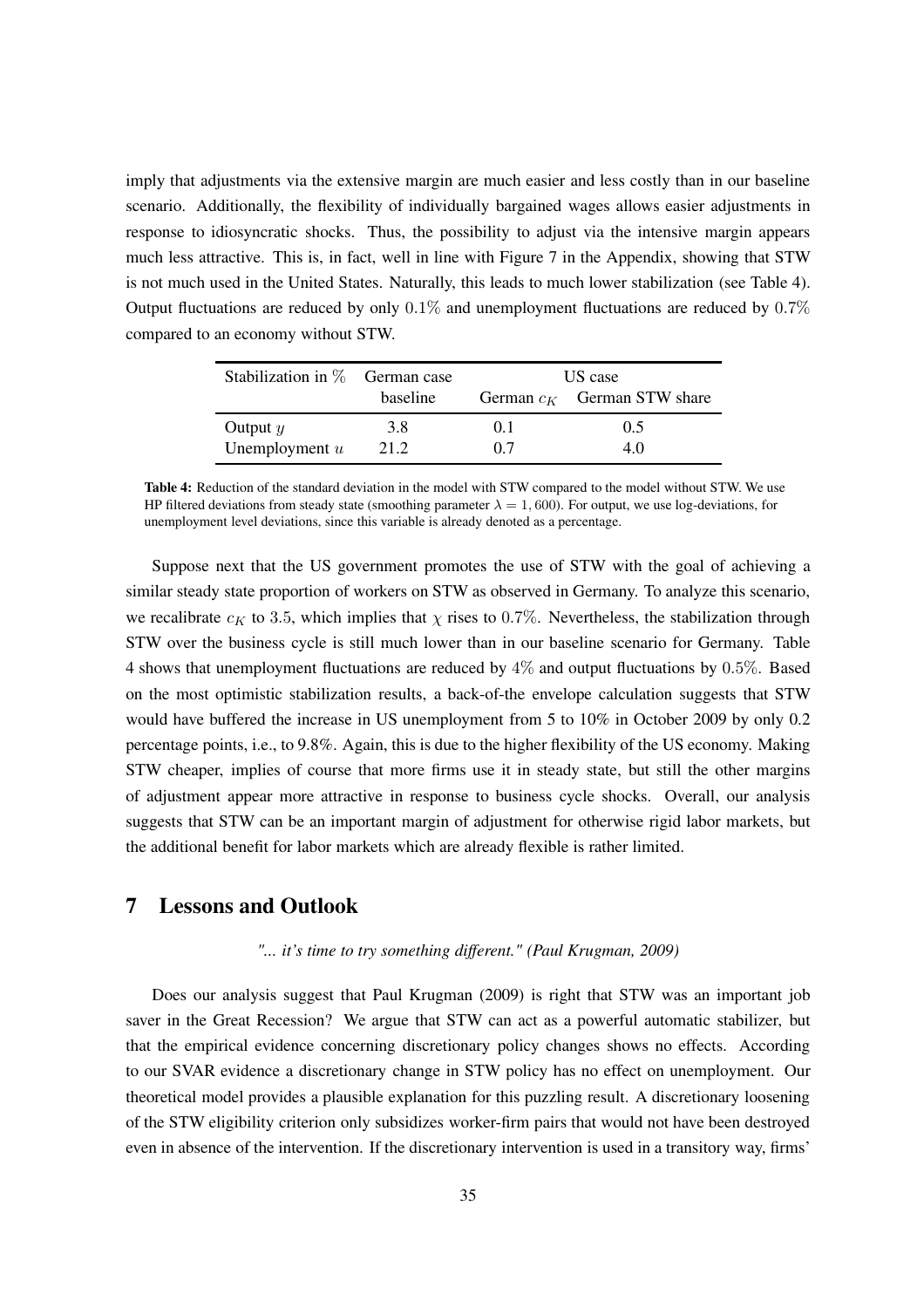future expectations remain unaffected and no additional jobs are saved. In contrast, rules both have a direct effect on unemployment through a reduction of the firing threshold and indirectly affect firm's hiring and firing decisions via future expectations.

These results suggest that it is crucial to disentangle those two components. One additional worker on STW due to a discretionary intervention may have no effect, while one additional worker on STW due to automatic adjustments may stabilize the economy. Not differentiating these two different cases may lead to biases when estimating the effects of STW on the macroeconomic level.

Our empirical results for the discretionary component of STW are derived from a SVAR for the post-reunification period (note that it is impossible to run a SVAR just for the crisis). Since the results remain largely unchanged when we include dummies for deep recessions (Great Recession, unification and oil price crises), we infer that the discretionary interventions in Germany in the Great Recession did not save jobs.

However, the automatic stabilization effects of STW were also at work in the Great Recession. When we feed a GDP shock into our SVAR that leads to a 6.6% decline of GDP, equivalent to the German peak-to-trough movement in the Great Recession [\(Burda and Hunt](#page-38-3), [2011](#page-38-3)), this shock generates an increase of unemployment of 4.82 percentage points within a year according to the SVAR. To quantify the automatic stabilization effects of STW in the Great Recession, we feed an aggregate shock into our model with STW that also leads to a peak increase of unemployment of 4.82 percent points. In the model without STW the same aggregate shock leads to an increase of unemployment of 6.11 percentage points. Thus, our counterfactual analysis predicts that the automatic component of STW has prevented an increase in German unemployment of 1.29 percentage points, i.e., it saved roughly 466, 000 German jobs in the Great Recession.

Our calculation suggests that STW saved many jobs but STW alone cannot explain the nonresponse of unemployment in Germany in the Great Recession. Thus, additional forces must have been at work. [Möller \(2010\)](#page-39-15) and [Burda and Hunt](#page-38-3) [\(2011](#page-38-3)) point towards the role of working time accounts, which gained importance in the recent years and have contributed to make the intensive margin more flexible in the Great Recession. [Boysen-Hogrefe](#page-37-8) and Groll [\(2010](#page-37-8)) show that unit labor costs (wages normalized by productivity) fell a lot before the recession. This may have had an impact on firms' labor demand. [Burda and Hunt \(2011\)](#page-38-3) argue that firms were overly pessimistic in the 2005- 2007 economic upturn, did not hire enough workers and thus had to reduce the employment stock by less in the Great Recession. Clearly, some or all of these aspects could be incorporated into our model-based analysis. We leave this to future research and focus on a more detailed investigation of STW instead.

Thus, Krugman is right that STW has indeed contributed to the German labor market miracle. But our analysis also shows that the institutional setup is crucial for the automatic stabilization effects of STW. According to the model simulations, economies with larger firing costs and collective wage bargaining can expect stronger stabilization effects from STW. Individually bargained wages allow the adjustment of wages in response to idiosyncratic shock. Under collective bargaining this adjustment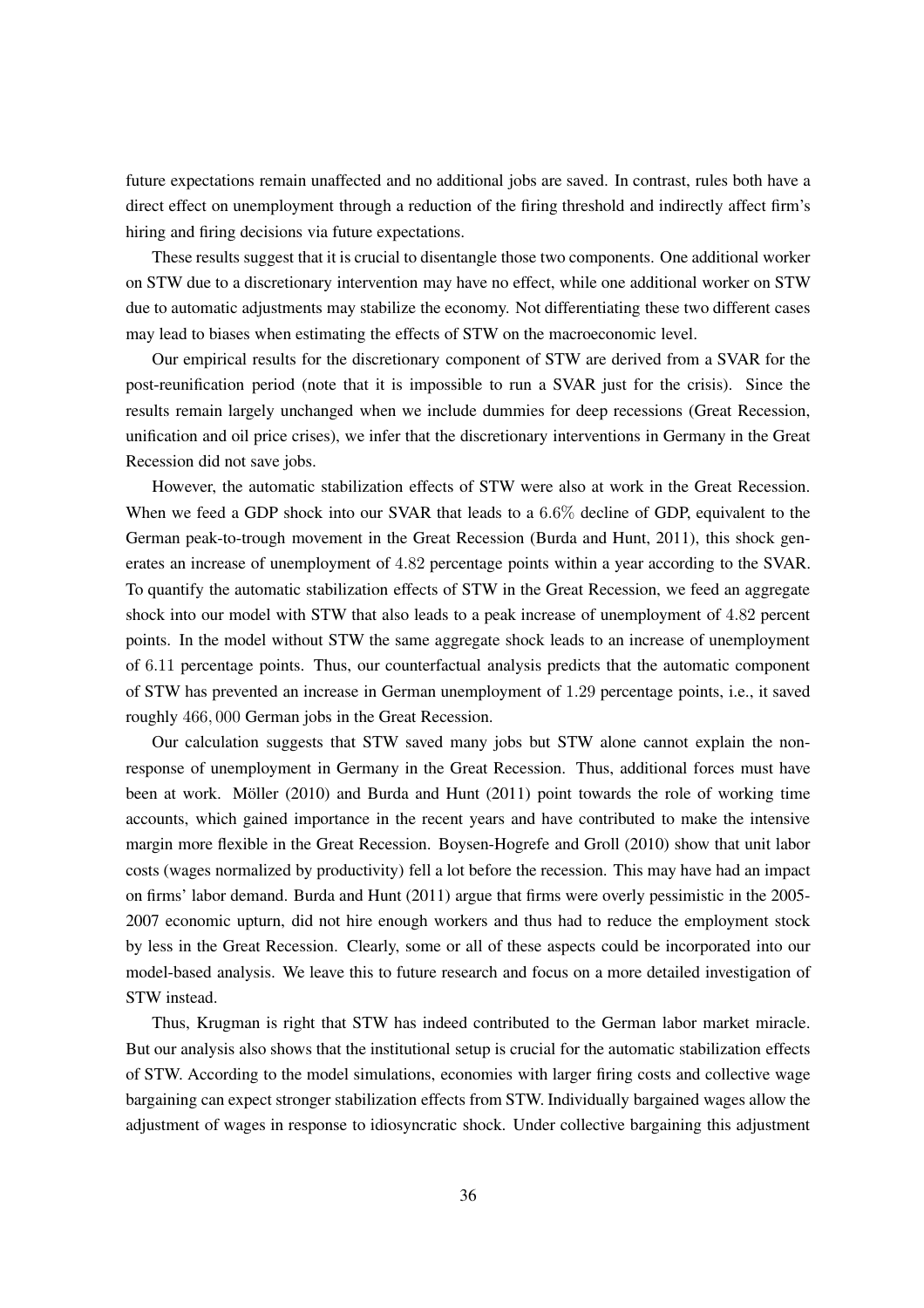is precluded, implying that idiosyncratic shocks are more costly to the firm. STW partly reduces the inflexibility imposed by collective bargaining and thereby stabilizes employment.

Large firing costs make it costly to adjust along the extensive margin. In such an environment STW increases the flexibility of the intensive margin of labor adjustment and hence prevents firings that constitute resource costs to the firm and the economy. [Cahuc and Carcillo](#page-38-0) [\(2011](#page-38-0)) show that there is indeed a positive cross-country correlation between the average level of firing costs (measured by the OECD employment protection legislation index) and the STW take-up rate in the Great Recession. Thus, policy makers seem to understand well that the largest benefits of STW can be reaped in economies with large firing costs.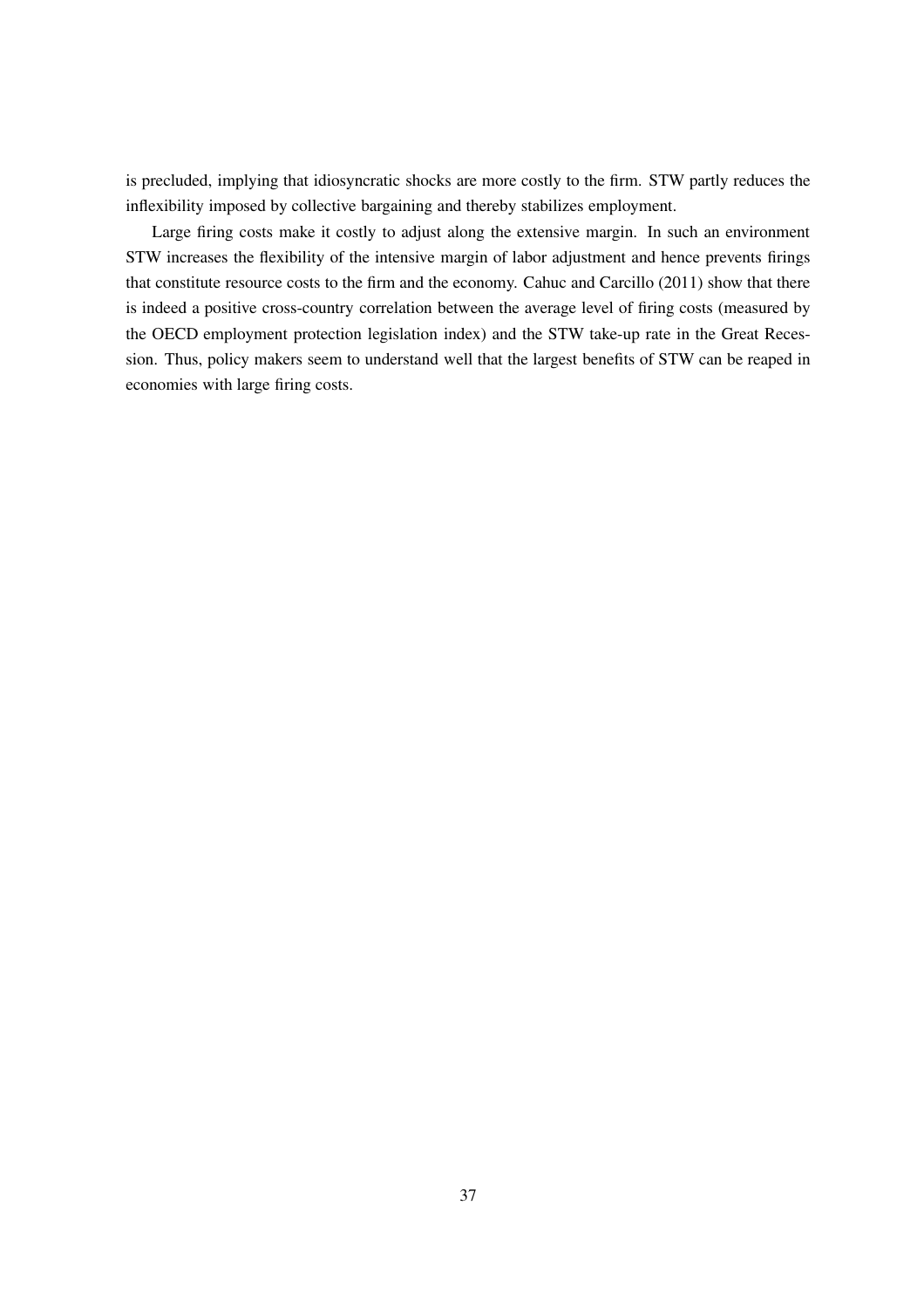### References

- <span id="page-37-9"></span>ABRAHAM, K. AND S. HOUSEMAN (1994): "Does Employment Protection Inhibit Labor Market Flexibility? Lessons from Germany, France, and Belgium," in *Social Protection versus Economic Flexibility: Is There a Trade-Off?*, ed. by R. Blank, University of Chicago Press, 59–94.
- <span id="page-37-1"></span>ARPAIA, A., N. CURCI, E. MEYERMANS, J. PESCHNER, AND F. PIERINI (2010): "Short-time Working Arrangements as Response to Cyclical Fluctuations," *European Economy Occasional Paper*, 64.
- <span id="page-37-2"></span>BELLMANN, L., A. CRIMMANN, AND F. WIESSNER (2010): "The German Work-Sharing Scheme: An Instrument for the Crisis," *Conditions of Work and Employment Series*, 25.
- <span id="page-37-3"></span>BELLMANN, L. AND H. GERNER (2011): "Reversed Roles? Wage and Employment Effects of the Current Crisis," in *Who Loses in the Downturn? Economic Crisis, Employment and Income Distribution*, ed. by H. Immervoll, A. Peichl, and K. Tatsiramos, Research in Labor Economics, vol. 32, 181–206.
- <span id="page-37-11"></span>BENTOLILA, S. AND G. BERTOLA (1990): "Firing Costs and Labour Demand: How Bad Is Eurosclerosis?" *Review of Economic Studies*, 57, 381–402.
- <span id="page-37-4"></span>BLANCHARD, O. AND R. PEROTTI (2002): "An Empirical Characterization Of The Dynamic Effects Of Changes In Government Spending And Taxes On Output," *The Quarterly Journal of Economics*, 117, 1329–1368.
- <span id="page-37-0"></span>BOERI, T. AND H. BRUECKER (2011): "Short-Time Work Benefits Revisited: Some Lessons from the Great Recession," *Economic Policy*, 26, 697–765.
- <span id="page-37-8"></span>BOYSEN-HOGREFE, J. AND D. GROLL (2010): "The German Labour Market Miracle," *National Institute Economic Review*, 214, R38.
- <span id="page-37-6"></span>BRAUN, H., B. BRÜGEMANN, AND K. MICHALEK (2013): "Welfare Effects of Short-Time Compensation," *Mimeo*.
- <span id="page-37-7"></span>BRENKE, K., U. RINNE, AND K. ZIMMERMANN (2013): "Short-Time Work: The German Answer to the Great Recession," *International Labour Review*, 152.
- <span id="page-37-5"></span>BRÜCKNER, M. AND E. PAPPA (2012): "Fiscal Expansions, Unemployment, and Labor Force Participation: Theory and Evidence," *International Economic Review*, 53, 1205–1228.
- <span id="page-37-10"></span>BUNDESMINISTERIUM FÜR ARBEIT UND SOZIALES (2011): "FAQs zu Kurzarbeit und Qualifizierung," , [http://www.bmas.de/portal/49234/property=pdf/2010\\_\\_11\\_\\_](http://www.bmas.de/portal/49234/property=pdf/2010__11__17__KUG__FAQ__Kurzarbeit__und__Qualifizierung.pdf) [17\\_\\_KUG\\_\\_FAQ\\_\\_Kurzarbeit\\_\\_und\\_\\_Qualifizierung.pdf](http://www.bmas.de/portal/49234/property=pdf/2010__11__17__KUG__FAQ__Kurzarbeit__und__Qualifizierung.pdf).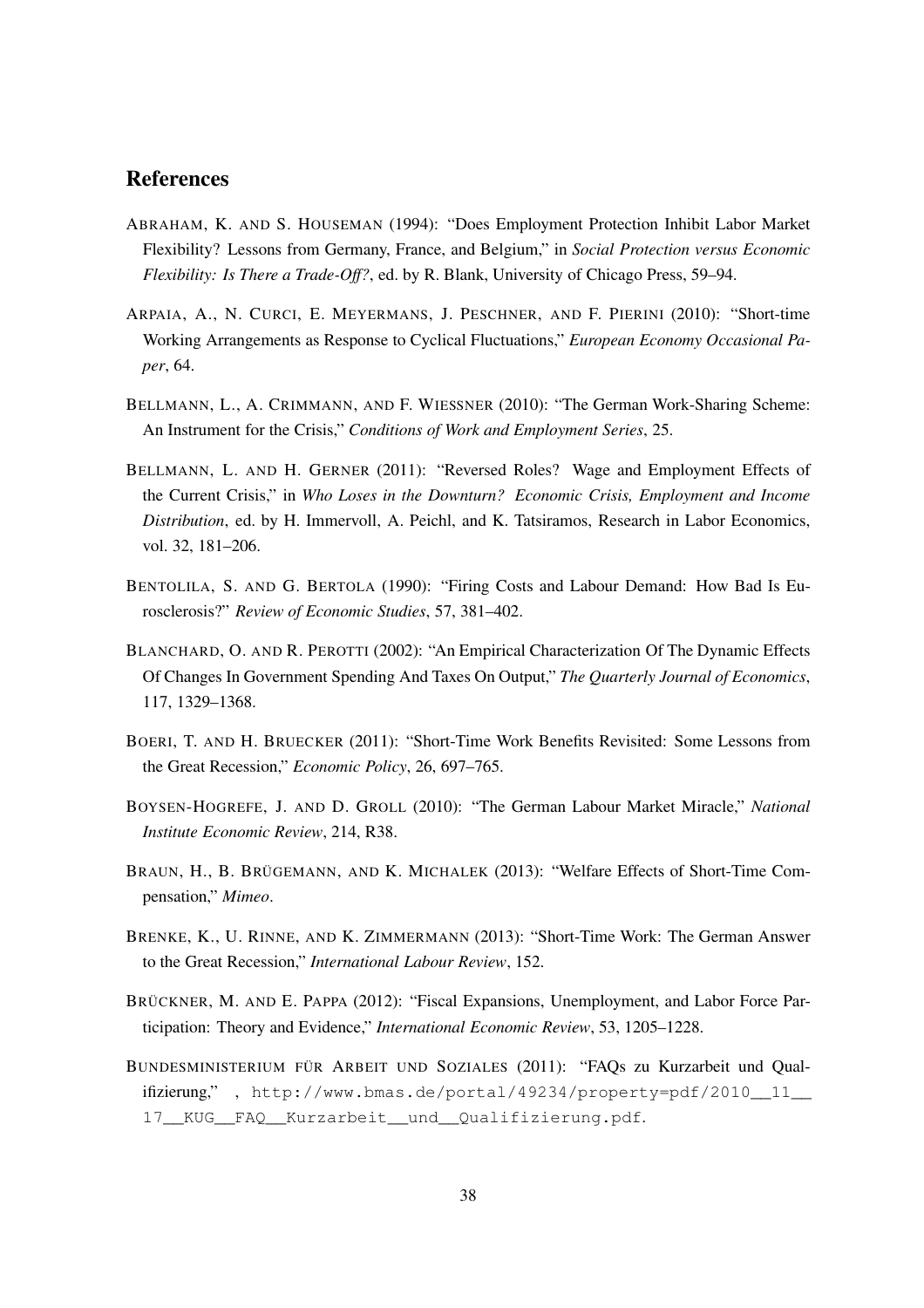- <span id="page-38-3"></span>BURDA, M. AND J. HUNT (2011): "What Explains the German Labor Market Miracle in the Great Recession?" *Brookings Papers on Economic Activity*, Spring 2011, 273–319.
- <span id="page-38-0"></span>CAHUC, P. AND S. CARCILLO (2011): "Is Short-Time Work a Good Method to Keep Unemployment Down?" *Nordic Economic Policy Review*, 1.
- <span id="page-38-8"></span>CALDARA, D. (2010): "The Analytics of SVARs: A Unified Framework to Measure Fiscal Multipliers," *Mimeo*.
- <span id="page-38-2"></span>CHRISTIANO, L., M. EICHENBAUM, AND S. REBELO (2011): "When Is the Government Spending Multiplier Large?" *Journal of Political Economy*, 119, 78–121.
- <span id="page-38-13"></span>CHRISTIANO, L., M. EICHENBAUM, AND M. TRABANDT (2012): "Unemployment and Business Cycles," *Mimeo*.
- <span id="page-38-10"></span>CHRISTOFFEL, K. AND K. KUESTER (2008): "Resuscitating the Wage Channel in Models with Unemployment Fluctuations," *Journal of Monetary Economics*, 55, 865–887.
- <span id="page-38-14"></span>CHRISTOFFEL, K., K. KUESTER, AND T. LINZERT (2009): "The Role of Labor Markets for Euro Area Monetary Policy," *European Economic Review*, 53, 908–936.
- <span id="page-38-1"></span>COGAN, J. F., T. CWIK, J. B. TAYLOR, AND V. WIELAND (2010): "New Keynesian versus Old Keynesian Government Spending Multipliers," *Journal of Economic Dynamics and Control*, 34,  $281 - 295$ .
- <span id="page-38-11"></span>COSTAIN, J. AND M. REITER (2008): "Business Cycles, Unemployment Insurance, and the Calibration of Matching Models," *Journal of Economic Dynamics and Control*, 32, 1120–1155.
- <span id="page-38-9"></span>DIAMOND, P. A. (1982): "Aggregate Demand Management in Search Equilibrium," *The Journal of Political Economy*, 90, pp. 881–894.
- <span id="page-38-7"></span>DUSTMANN, C., J. LUDSTECK, AND U. SCHÖNBERG (2009): "Revisiting the German Wage Structure," *The Quarterly Journal of Economics*, 124, 843–881.
- <span id="page-38-4"></span>FAIA, E., W. LECHTHALER, AND C. MERKL (2013): "Fiscal Stimulus and Labor Market Policies in Europe," *Journal of Economic Dynamics and Control*, 37, 483–499.
- <span id="page-38-5"></span>FLECHSENHAR, H.-R. (1979): "Kurzarbeit - Strukturen und Beschäftigungswirkung," *Mitteilungen aus der Arbeitsmarkt- und Berufsforschung*, 12, 362–372.
- <span id="page-38-6"></span>FUJITA, S. AND G. RAMEY (2009): "The Cyclicality of Separation and Job Finding Rates," *International Economic Review*, 50, 415–430.
- <span id="page-38-12"></span>HALL, R. E. AND P. R. MILGROM (2007): "The Limited Influence of Unemployment on the Wage Bargain," *American Economic Review*, 98, 1653–1674.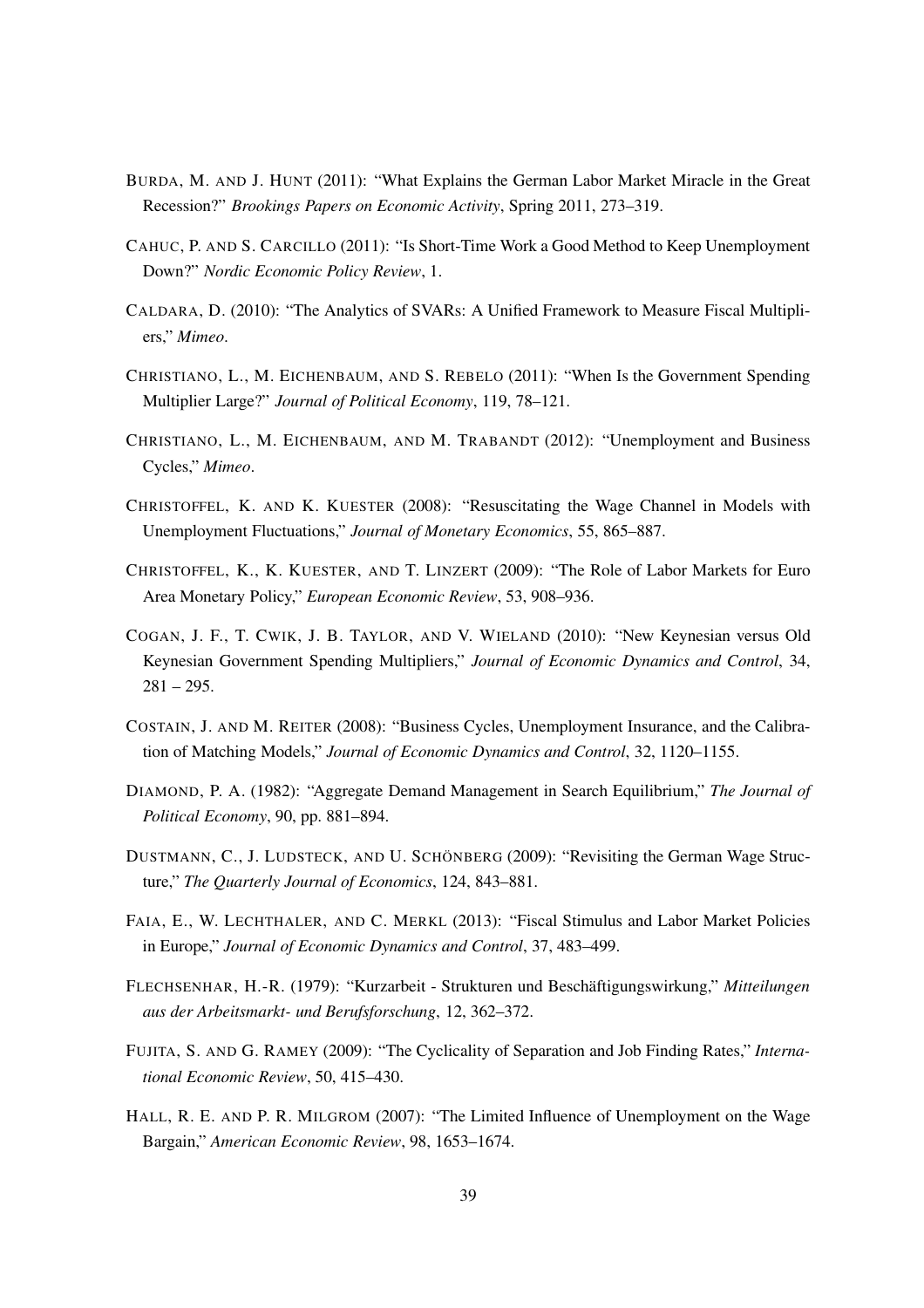- <span id="page-39-0"></span>HIJZEN, A. AND D. VENN (2011): "The Role of Short-Time Work Schemes during the 2008-09 Recession," *OECD Social, Employment and Migration Working Papers*.
- <span id="page-39-1"></span>IMF (2010): *World Economic Outlook - Rebalancing Growth*, International Monetary Fund, Washington D.C.
- <span id="page-39-12"></span>IN'T VELD, J., M. LARCH, AND M. VANDEWEYER (2012): "Automatic Fiscal Stabilisers: What They Are and What They Do," *Open Economies Review*, 1–17.
- <span id="page-39-7"></span>KILIAN, L. (1998): "Small-Sample Confidence Intervals for Impulse Response Functions," *The Review of Economics and Statistics*, 80, pp. 218–230.
- <span id="page-39-4"></span>KRAUSE, M. AND H. UHLIG (2012): "Transitions in the German Labor Market: Structure and Crisis," *Journal of Monetary Economics*, 59, 64–79.
- <span id="page-39-11"></span>KRAUSE, M. U. AND T. A. LUBIK (2007): "The (Ir)relevance of Real Wage Rigidity in the New Keynesian Model with Search Frictions," *Journal of Monetary Economics*, 54, 706 – 727.
- <span id="page-39-14"></span>KRUGMAN, P. (2009): "Free to Lose," *OP-ED Column in New York Times of November 12th, 2009*.
- <span id="page-39-10"></span>LECHTHALER, W., C. MERKL, AND D. J. SNOWER (2010): "Monetary Persistence and the Labor Market: A New Perspective," *Journal of Economic Dynamics and Control*, 34, 968–983.
- <span id="page-39-5"></span>LJUNGQVIST, L. AND T. SARGENT (2007): "Understanding European Unemployment with Matching and Search-Island Models," *Journal of Monetary Economics*, 54, 2139–2179.
- <span id="page-39-15"></span>MÖLLER, J. (2010): "The German Labor Market Response in the World Recession – De-mystifying a Miracle," *Zeitschrift für ArbeitsmarktForschung*, 42, 325–336.
- <span id="page-39-8"></span>MORTENSEN, D. T. AND C. A. PISSARIDES (1994): "Job Creation and Job Destruction in the Theory of Unemployment," *The Review of Economic Studies*, 61, 397–415.
- <span id="page-39-3"></span>MOUNTFORD, A. AND H. UHLIG (2009): "What are the Effects of Fiscal Policy Shocks?" *Journal of Applied Econometrics*, 24, 960–992.
- <span id="page-39-6"></span>MUNDLAK, Y. (1978): "On the Pooling of Time Series and Cross Section Data," *Econometrica*, 46, pp. 69–85.
- <span id="page-39-2"></span>OECD (2010): *OECD Employment Outlook 2010 - Moving Beyond the Jobs Crisis*, Organization for Economic Cooperation and Development, Paris.

<span id="page-39-9"></span>——— (2012a): *OECD Employment Outlook 2012*, Organization for Economic Cooperation and Development, Paris.

<span id="page-39-13"></span>——— (2012b): *Revenue Statistics 2012*.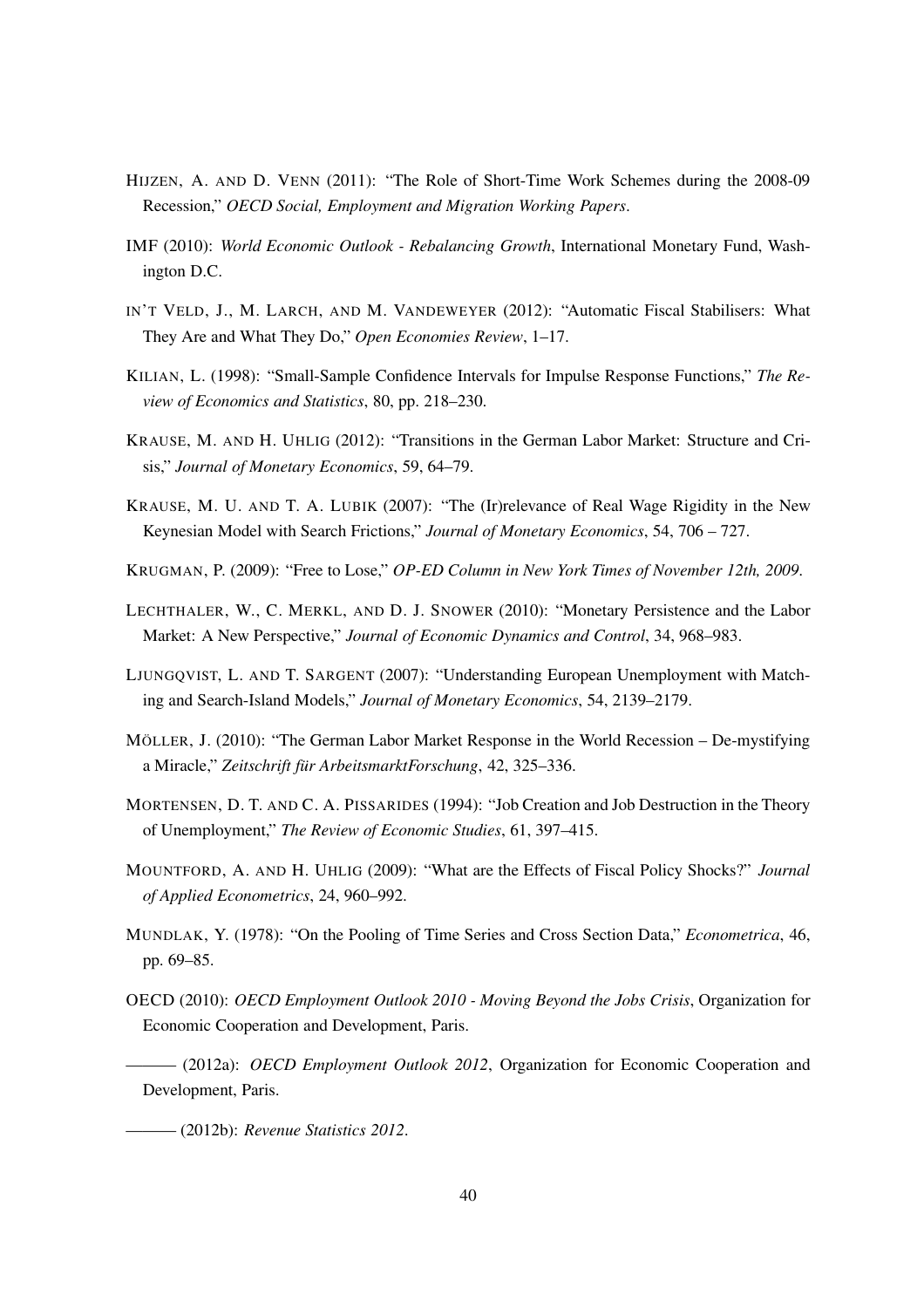- <span id="page-40-2"></span>REICHER, C. (2012): "A Simple Decomposition of the Variance of Output Growth Across Countries," *Applied Economics Letters*, 19, 869–872.
- <span id="page-40-5"></span>SHIMER, R. (2005): "The Cyclical Behavior of Equilibrium Unemployment and Vacancies," *American Economic Review*, 95, pp. 25–49.
- <span id="page-40-0"></span>SPECKESSER, S. (2010): "Employment Retention in the Recession: Microeconomic Effects of the Short-time Work Programme in Germany," *Mimeo*.
- <span id="page-40-1"></span>WILL, H. (2010): "Short Time Compensation - Macroeconom(etr)ic Insight," *IMK Working Paper*, 1/2011.
- <span id="page-40-3"></span>WOOLDRIDGE, J. (2010): *Econometric Analysis of Cross Section and Panel Data*, MIT press.
- <span id="page-40-4"></span>WOOLDRIDGE, J. M. (1995): "Selection Corrections for Panel Data Models under Conditional Mean Independence Assumptions," *Journal of Econometrics*, 68, 115–132.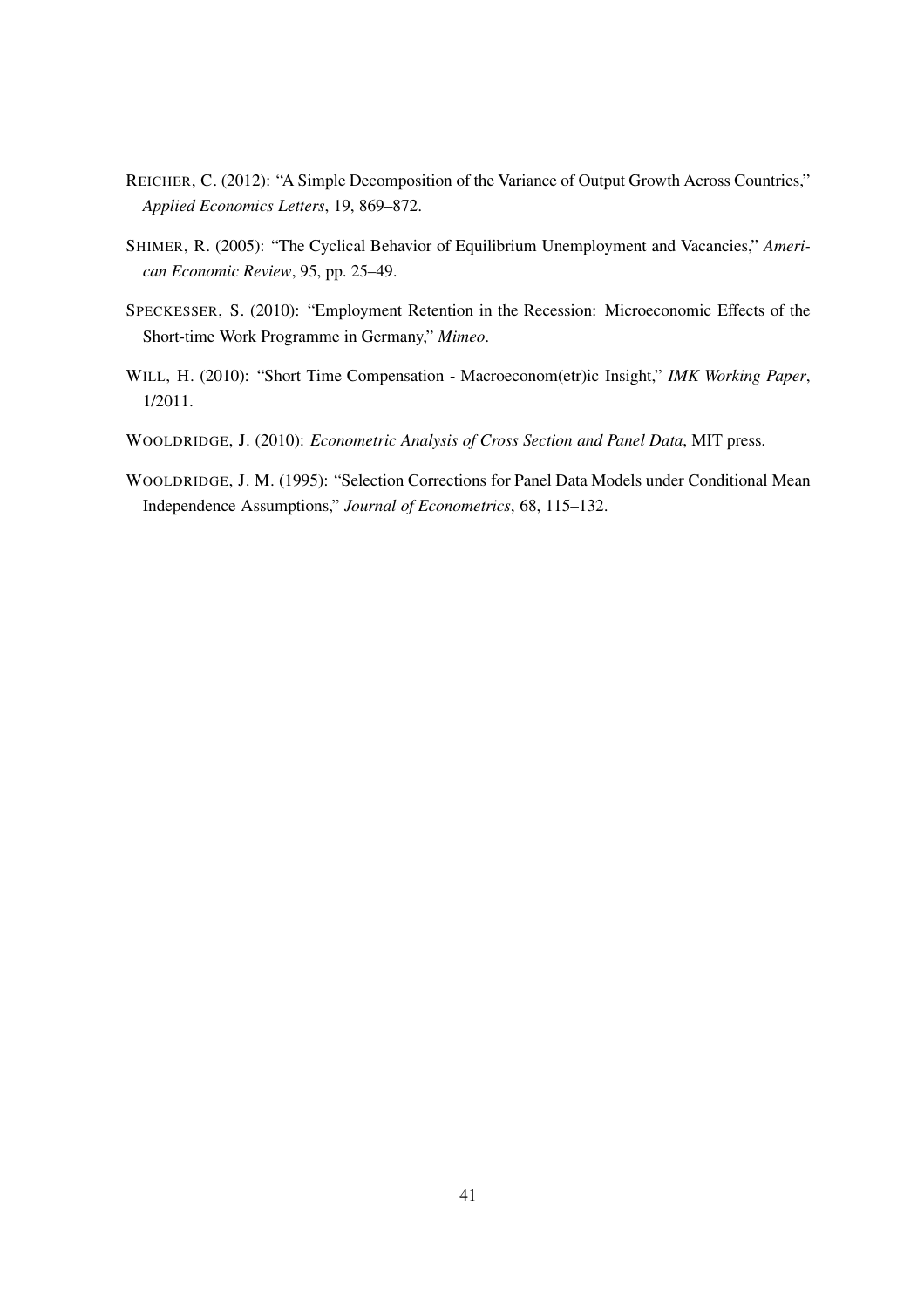## <span id="page-41-0"></span>Appendix

| Source                              |
|-------------------------------------|
| German Federal Employment Agency    |
| German Federal Employment Agency    |
| German Federal Employment Agency    |
| Institute for Employment Research   |
| Deutsche Bundesbank                 |
| German Federal Statistical Office   |
| German Federal Statistical Office   |
| ifo Institute for Economic Research |
| Deutsche Bundesbank                 |
| German Federal Statistical Office   |
| German Federal Statistical Office   |
|                                     |

<span id="page-41-1"></span>Table 5: Data sources. We take quarterly averages of all monthly series, since not all data is available at monthly frequency. All series are seasonally adjusted using Census' X12-ARIMA procedure.

|                                       | All    | 2003   | 2006   | 2009   | 2010   |
|---------------------------------------|--------|--------|--------|--------|--------|
| <b>Observations</b>                   | 64.056 | 16.067 | 15.912 | 15.909 | 16.168 |
| Firms using STW                       | 4202   | 622    | 231    | 1648   | 1701   |
| Mean of STW/EMP, in %                 | 3.34   | 2.03   | 0.74   | 5.63   | 4.93   |
| Mean of STW/EMP, in %, only STW firms | 50.90  | 52.41  | 51.55  | 54.37  | 46.90  |

Table 6: Descriptives on STW data in IAB establishment panel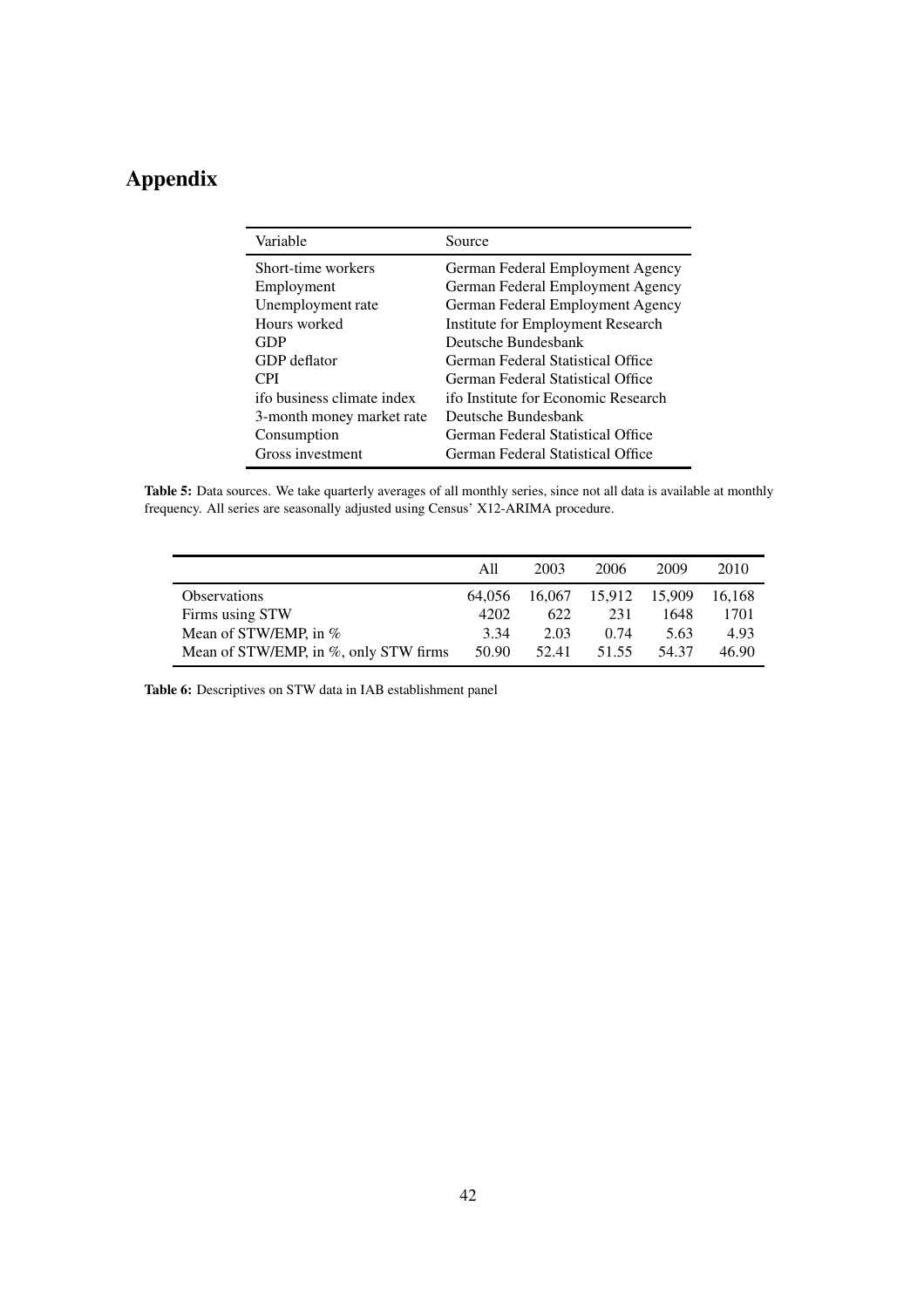<span id="page-42-0"></span>

|                                           | Sign                                 | Response in output<br>Significant in qrt.<br>(qrt.) |                        | Response in unemployment<br>(qrt.)<br>Sign |                   | Significant in qrt. |
|-------------------------------------------|--------------------------------------|-----------------------------------------------------|------------------------|--------------------------------------------|-------------------|---------------------|
| Baseline (1993-2010)                      |                                      |                                                     |                        |                                            |                   |                     |
| baseline                                  | $+$                                  | (1)<br>$(2-)$                                       | none<br>2              | $\pm$                                      |                   | none                |
| with recession dummies                    | $^{+}$                               | (0)<br>$(1-)$                                       | none<br>$\overline{2}$ | $\pmb{+}$                                  |                   | none                |
| with legal change dummies                 | $\overline{\phantom{a}}$<br>$^{+}$   | $(0-1)$<br>$(2-)$                                   | none<br>$\overline{2}$ | $\ddot{}$                                  |                   | none                |
| with labor productivity instead of output | $\overline{+}$                       | (0)<br>$(1-)$                                       | none<br>$\overline{2}$ | $\overline{+}$                             |                   | none                |
| with GDP deflator                         | $\overline{\phantom{a}}$<br>$\,{}^+$ | $(0-1)$<br>$(2-)$                                   | none<br>$\overline{2}$ | $\ddot{}$                                  | $(0-5)$<br>$(6-)$ | none<br>none        |
| with employment instead of unemployment   | $\Box$<br>$\pm$                      | $(0-1)$<br>$(2-)$                                   | none<br>none           | $\ddot{}$<br>$\blacksquare$                | $(0-1)$<br>$(2-)$ | none<br>none        |
| with total hours instead of unemployment  | $\overline{\phantom{a}}$<br>$\pm$    | $(0-1)$<br>$(2-)$                                   | none<br>none           | $\overline{\phantom{a}}$<br>$\pm$          | $(0-5)$<br>$(6-)$ | none<br>none        |
| with ifo index as control                 | $\blacksquare$<br>$\pmb{+}$          | (0)<br>$(1-)$                                       | none<br>none           | $\ddot{}$                                  |                   | none                |
| with interest rate as control             | $^{+}$                               | (0)<br>$(1-)$                                       | none<br>$\overline{2}$ | $^{+}$                                     |                   | none                |
| with consumption growth as control        | $^{+}$                               | (0)<br>$(1-)$                                       | none<br>none           | $\ddot{}$                                  |                   | none                |
| with investment growth as control         | $\,{}^+$                             | (0)<br>$(1-)$                                       | none<br>2              | $^{+}$                                     |                   | none                |
| Long sample (1975-2010)                   |                                      |                                                     |                        |                                            |                   |                     |
| baseline                                  | $\overline{+}$                       | $(0-1)$<br>$(2-)$                                   | 1<br>none              | $\ddot{}$                                  |                   | none                |
| with recession dummies                    | $\overline{+}$                       | $(0-1)$<br>$(2-)$                                   | none<br>none           | $\mathrm{+}$                               |                   | none                |

Table 7: Summary of robustness checks. The table reports the sign and significance of the responses in output and unemployment to a STW policy shock. Significance is based on 90% bootstrapped confidence bands. Each row reports the sign of the response, the corresponding horizon (in quarters) in which the sign occurs, and whether the response is significant or not. When the sign of the respective impulse-response changes, the next row indicates this change, the corresponding horizon and the significance.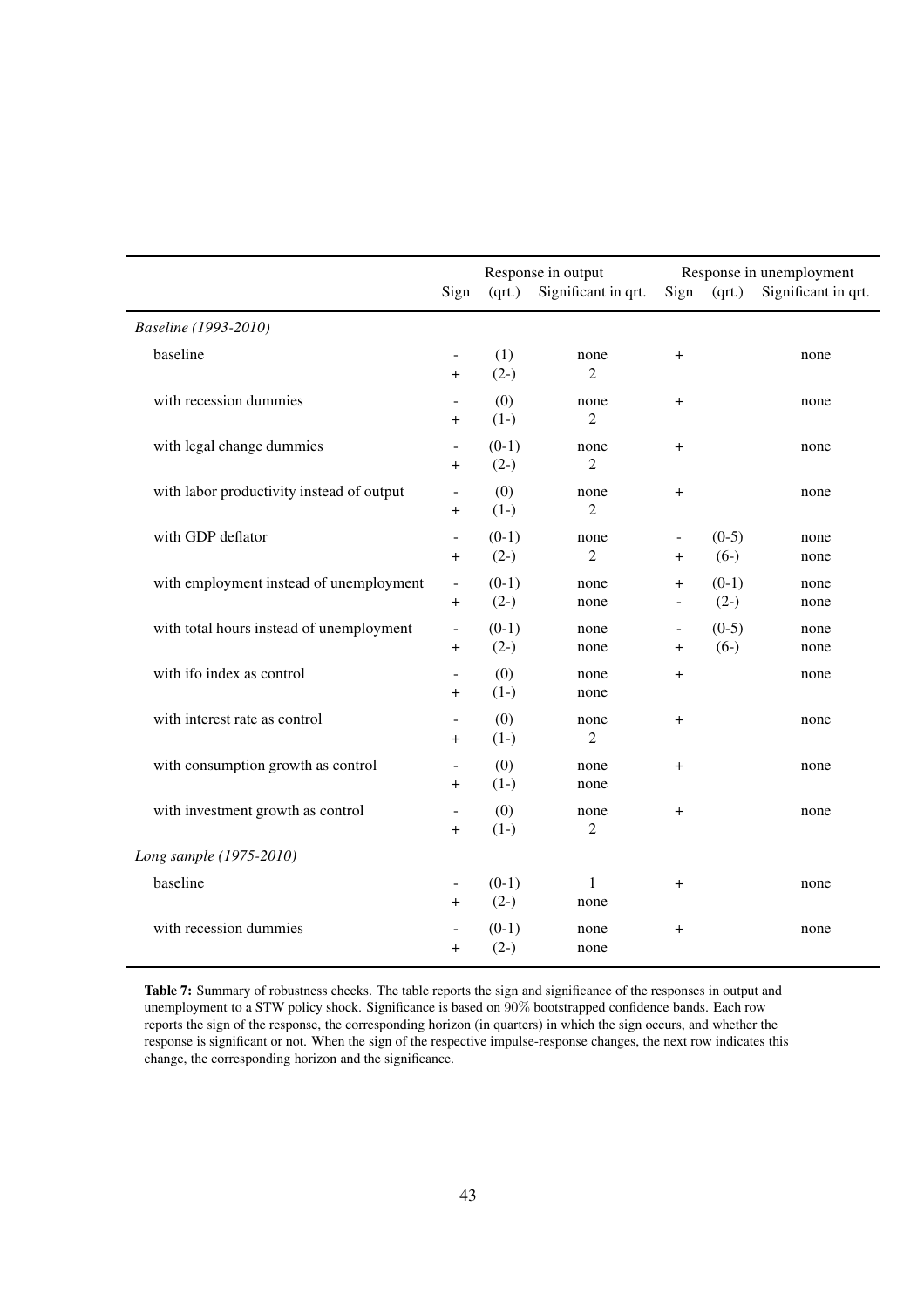<span id="page-43-1"></span>

| Parameter            |                                               | Value       |                        |  |  |
|----------------------|-----------------------------------------------|-------------|------------------------|--|--|
|                      |                                               | German type | US type                |  |  |
|                      |                                               | economy     | economy                |  |  |
| Β                    | discount factor                               | 0.99        |                        |  |  |
| $\kappa$             | cost of posting a vacancy                     | 1.21        | 0.34                   |  |  |
| $\alpha$             | matching elasticity w.r.t unemployment        | 0.60        |                        |  |  |
| $\mu$                | matching efficiency                           | 0.43        | 0.77                   |  |  |
| b/w                  | replacement rate                              | 0.65        | 0.4                    |  |  |
|                      | linear firing costs                           | 2.40        | $\theta$               |  |  |
| S                    | scale parameter of profitability distribution | 1.03        | 0.32(0.34)             |  |  |
| $c_K$                | shift parameter in STW cost function          | 20.22       | 20.22(3.50)            |  |  |
| $\alpha$             | productivity                                  |             |                        |  |  |
| $c_f$                | fixed cost of production                      | 0.23        |                        |  |  |
| Steady state targets |                                               |             | Value                  |  |  |
| q                    | worker finding rate                           | 0.70        |                        |  |  |
| Ф                    | overall job destruction rate                  | 0.03        | 0.1                    |  |  |
|                      | endogenous 1/3, exogenous 2/3                 |             |                        |  |  |
| $\eta$               | job finding rate                              | 0.31        | 0.81                   |  |  |
| $\mathcal{U}$        | unemployment rate                             | 0.09        | 0.12                   |  |  |
| $\chi$               | short-time work rate                          | 0.007       | not targeted $(0.007)$ |  |  |

Table 8: Calibration of US type economy.

<span id="page-43-0"></span>

Figure 7: STW as a percentage of total employment across OECD countries in 2009 [\(Cahuc and Carcillo, 2011](#page-38-0)). We thank Pierre Cahuc for providing the data set.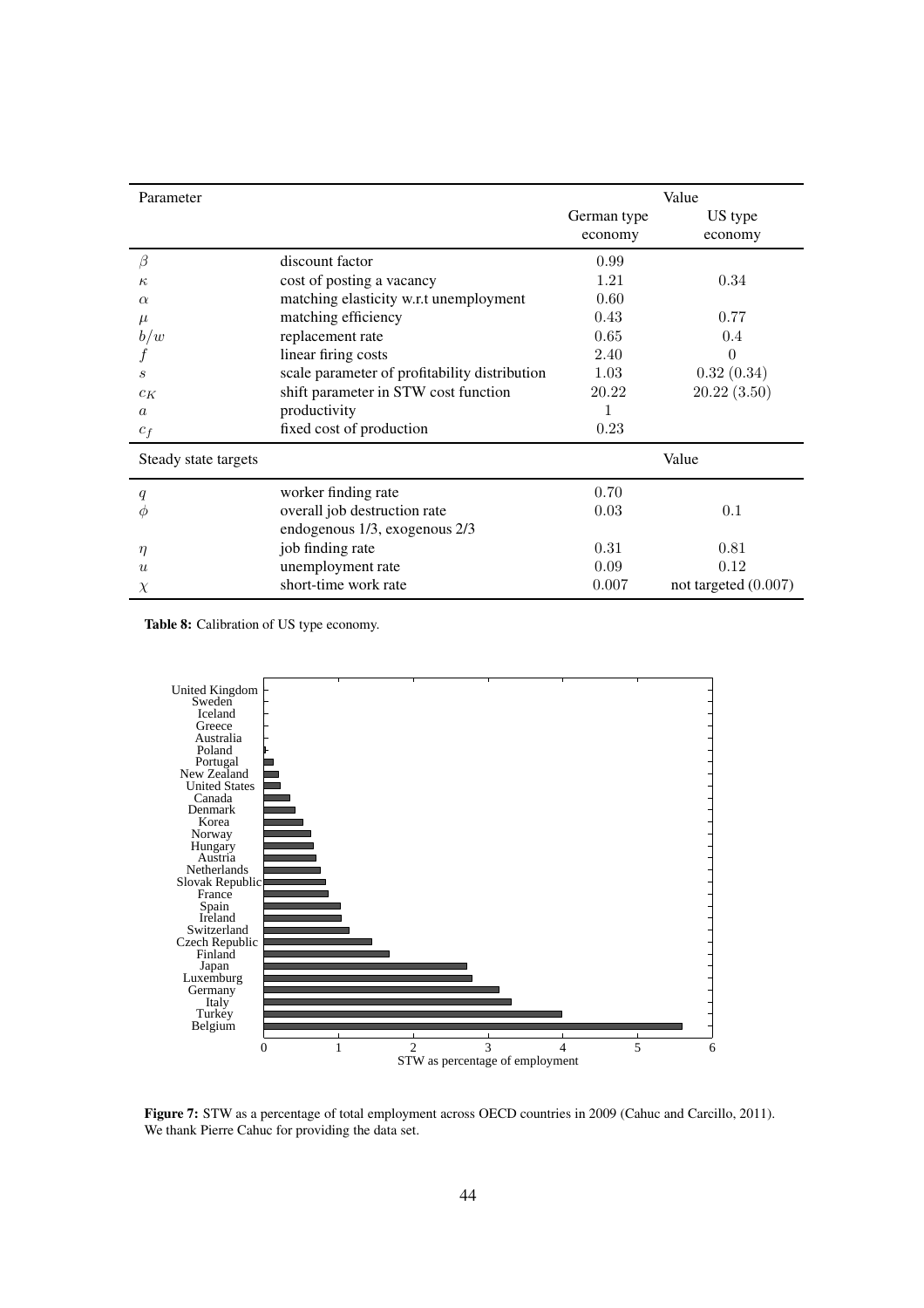<span id="page-44-0"></span>

<span id="page-44-1"></span>Figure 8: Short-time work in Germany 1975-2012. The series depicts the log of the number of short-time workers as a fraction of total employment.



Figure 9: Correlation of number of short-time workers as a fraction of employment with GDP and employment. Leads/lags depict the correlation of STW/EMP in period t with GDP or employment in period  $t + i/t - i$ . Black bars show correlations over the long sample corresponding to 1975 to 2010, gray bars show the short post-reunification sample corresponding to 1993-2010. White bars show correlations over the long sample without STW peaks in the 4 recessions.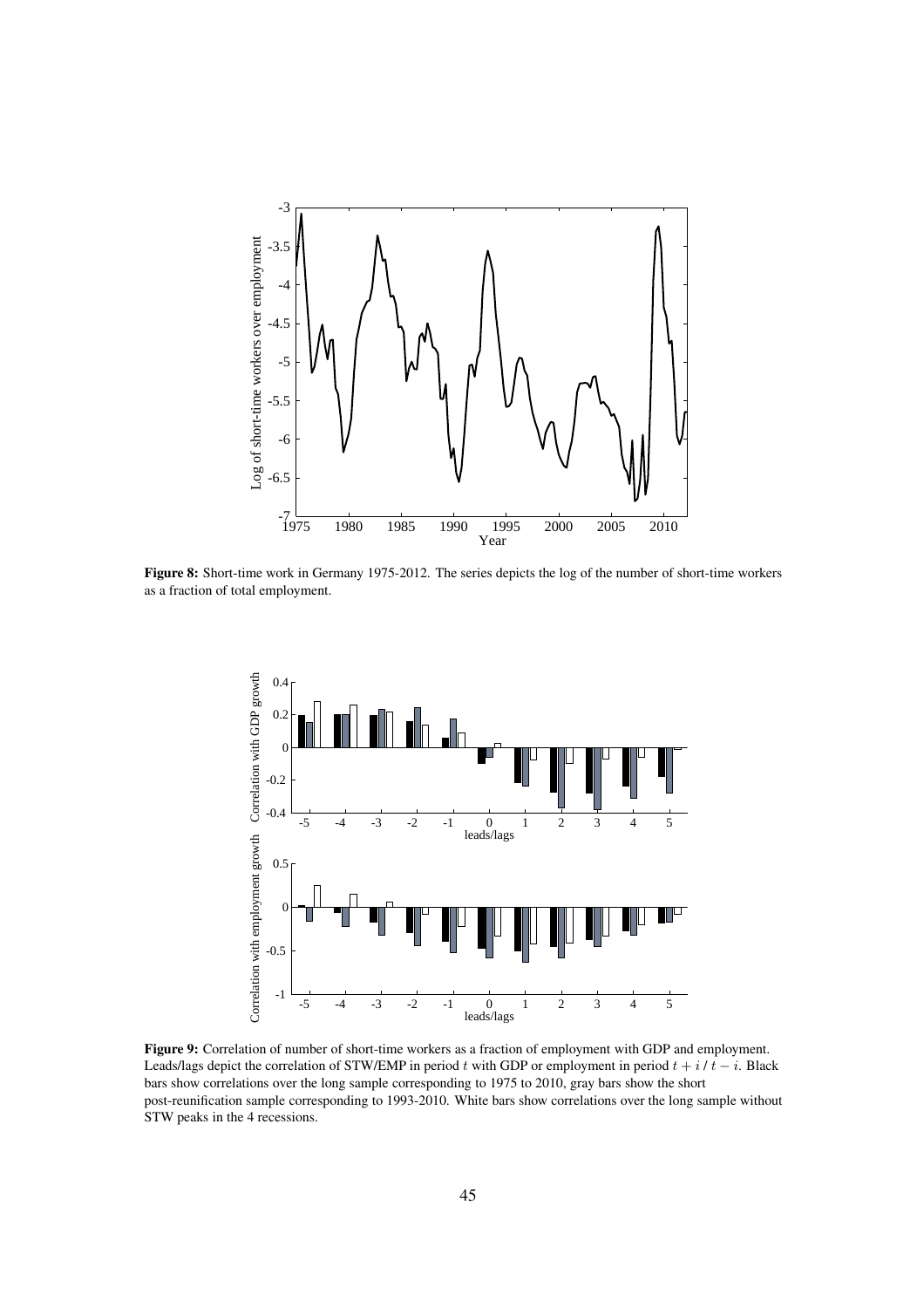<span id="page-45-0"></span>

Figure 10: Estimated output and STW shocks from baseline VAR. The dashed series shows the actual shock, the solid series is smoothed with a centered moving average with four leads and lags and triangularly declining weights. SVAR estimated with STW per employed workers, GDP growth and unemployment (all in logs) for 1993Q1 to 2010Q4.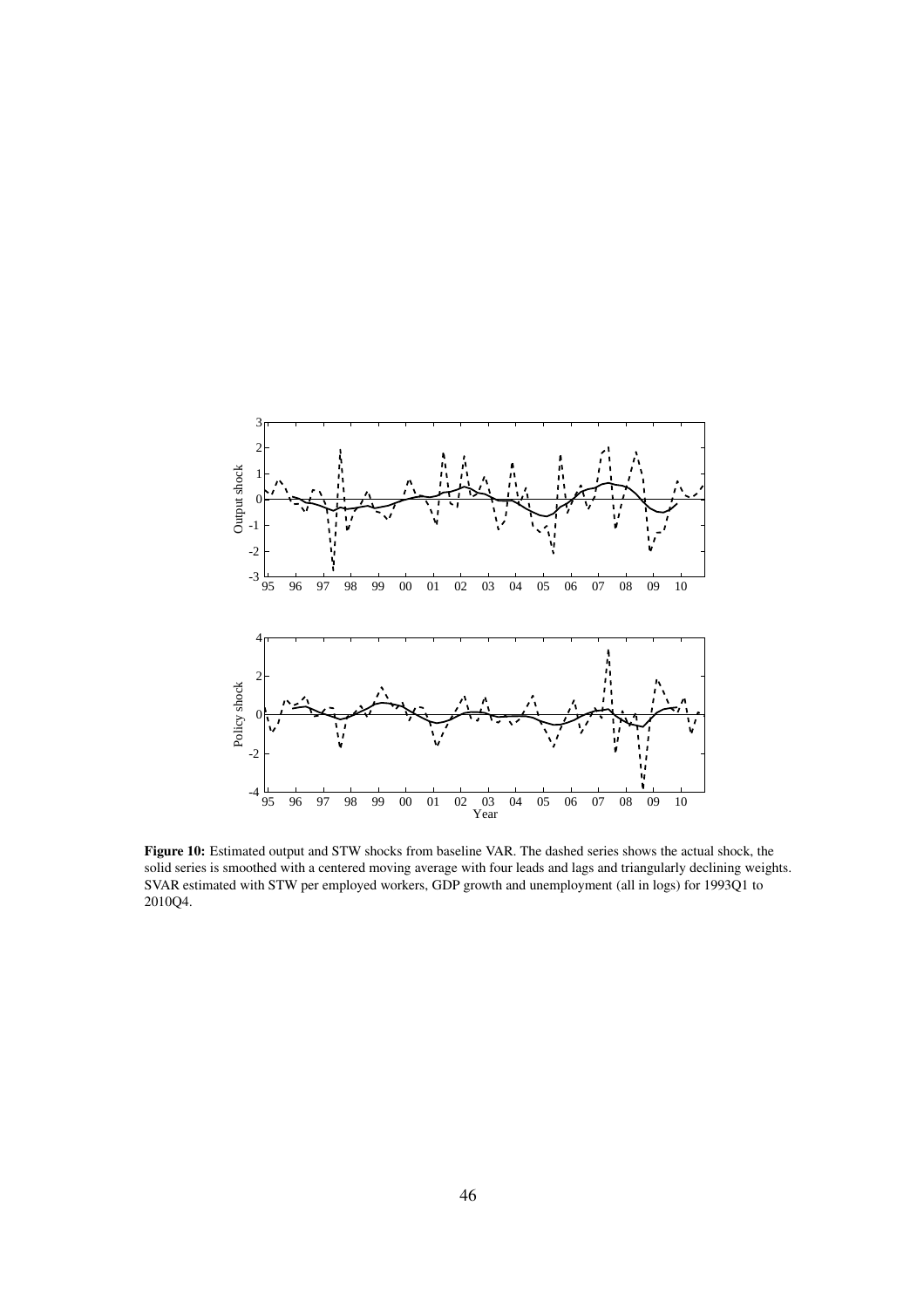<span id="page-46-0"></span>

Figure 11: Impulse responses to policy shocks for different output elasticities of STW  $\eta$ . SVAR estimated with STW per employed workers, GDP growth and unemployment (all in logs) for 1993Q1 to 2010Q4. Quarterly responses to a positive one-standard deviation shock. Confidence intervals are 90% bootstrapped bands with 10,000 draws.